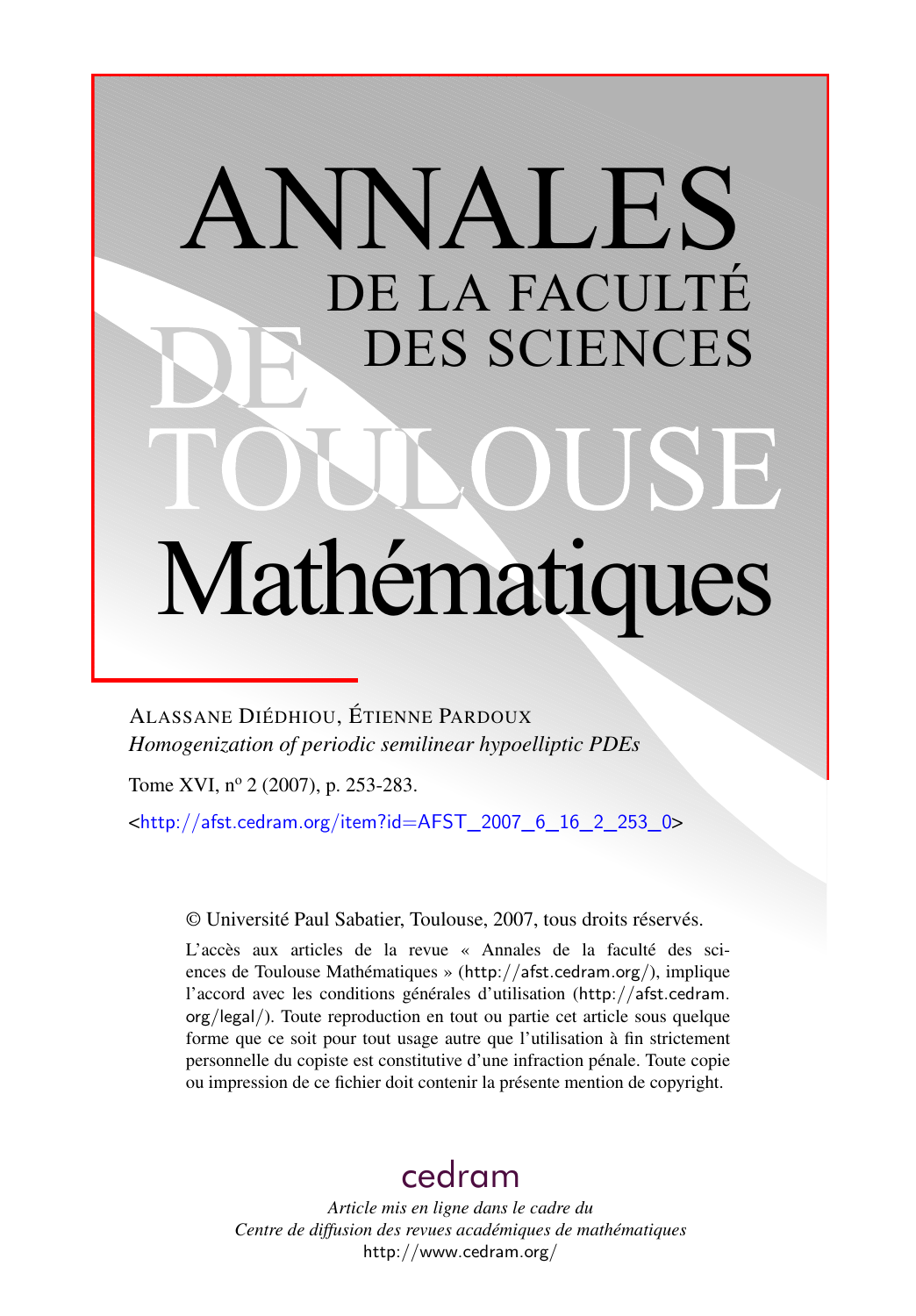### **Homogenization of periodic semilinear hypoelliptic PDEs** <sup>∗</sup>

ALASSANE DIÉDHIOU<sup>1</sup>, ÉTIENNE PARDOUX<sup>2</sup>

**ABSTRACT.** — We establish homogenization results for both linear and semilinear partial differential equations of parabolic type, when the linear second order PDE operator satisfies a hypoellipticity asumption, rather than the usual ellipticity condition. Our method of proof is essentially probabilistic.

**R**ÉSUMÉ  $\equiv$  Nous établissons des résultats d'homogénéisation d'équations aux dérivées partielles paraboliques linéaires et semi-linéaires, sous une hypothèse d'hypoellipticité de l'opérateur aux dérivées partielles du second ordre, au lieu de l'hypothèse usuelle d'ellipticité. Notre méthode de démonstration est essentiellement probabiliste.

#### **1. Introduction**

Our aim is to homogenize two classes of periodic semilinear parabolic PDEs, namely

$$
\begin{cases} \frac{\partial u^{\varepsilon}}{\partial t}(t,x) = L_{\varepsilon}u^{\varepsilon}(t,x) + \frac{1}{\varepsilon}e(\frac{x}{\varepsilon},u^{\varepsilon}(t,x)) + f(\frac{x}{\varepsilon},u^{\varepsilon}(t,x)),\\ u^{\varepsilon}(0,x) = g(x), \end{cases}
$$
(1.1)

and

$$
\begin{cases} \frac{\partial u^{\varepsilon}}{\partial t}(t,x) = L_{\varepsilon}u^{\varepsilon}(t,x) + f(\frac{x}{\varepsilon}, u^{\varepsilon}(t,x), \nabla u^{\varepsilon}(t,x)\sigma(\frac{x}{\varepsilon})) \\ u^{\varepsilon}(0,x) = g(x), x \in \mathbb{R}^{d}, \end{cases}
$$
(1.2)

where  $L_{\varepsilon}$  is a second order PDE operator (see (1.5)). The novelty of our result lies mainly in the fact that the matrix of second order coefficients of

pardoux@cmi.univ-mrs.fr

 $(*)$  Reçu le 8 avril 2005, accepté le 31 octobre 2006

 $^{(1)}$  Département de Mathématiques-Informatique, Faculté des Sciences et Technique, Université Cheikh Anta Diop, B.P. 5005 Dakar-Fann, Sénégal. asana@ucad.sn

 $(2)$  L.A.T.P, Université de Provence, 39 rue F. Joliot Curie, 13453 Marseille cedex 13, France.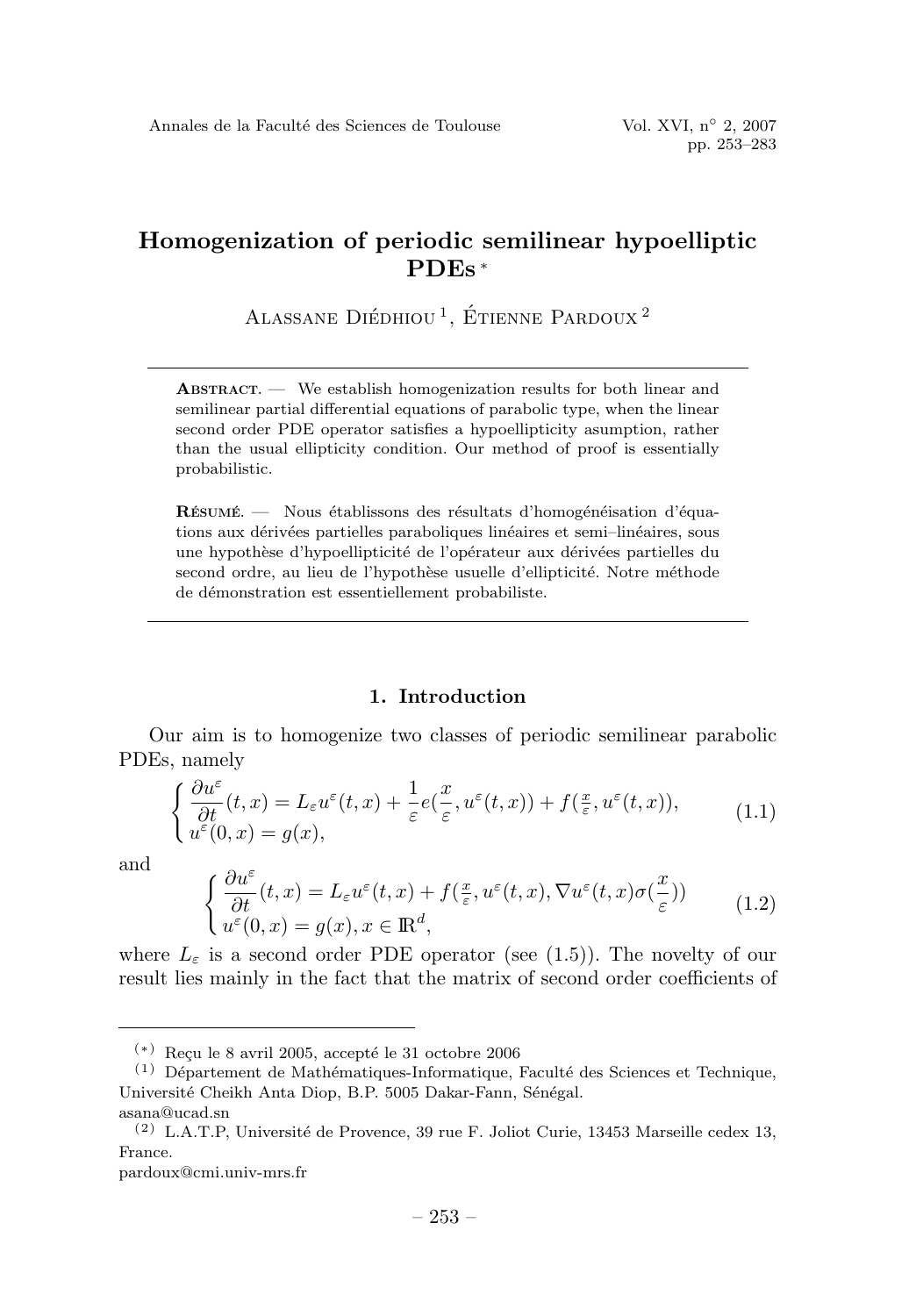$L_{\varepsilon}$  is not assumed to be elliptic, but instead we formulate a hypoellipticity condition of Hörmander type, see the end of this section.

There is by now quite a vast literature concerning the homogenization of second order elliptic and parabolic PDEs with a possibly degenerating matrix of second order coefficients *a*, see among others [1], [2], [3], [6], [15]. But, as far as we know, in these works, either the coefficient *a* is allowed to degenerate on sets of measure zero only, or else the equation is linear.

Our method of proof will be mainly probabilistic. We consider the SDE, for  $\varepsilon \geqslant 0, x \in \mathbb{R}^d$ ,

$$
X_t^{\varepsilon} = x + \int_0^t c(\frac{X_s^{\varepsilon}}{\varepsilon}) ds + \frac{1}{\varepsilon} \int_0^t b(\frac{X_s^{\varepsilon}}{\varepsilon}) ds + \sum_{j=1}^d \int_0^t \sigma_j(\frac{X_s^{\varepsilon}}{\varepsilon}) dW_s^j \qquad (1.3)
$$

where  $\{W_t^j, j = 1, \ldots, d; t \geq 0\}$  is a standard d-dimensional Brownian motion. The functions *c, b* and  $\sigma_j$ ,  $j = 1, \ldots, d$  belong to  $C^{\infty}(\mathbb{R}^d, \mathbb{R}^d)$  and are periodic with period 1in each direction.

Under the above conditions, there exists a unique solution  $\{X_t^{\varepsilon}, t \geq 0\}$  of (1.3). Setting  $\tilde{X}_t^{\varepsilon} = \frac{1}{\varepsilon} X_{\varepsilon^2 t}^{\varepsilon}$ , then we get with a new *d*-dimensional standard Brownian motion  $\{\tilde{W}_t, \tilde{t} \geq 0\}$ , which in fact depends on  $\varepsilon$ :

$$
\tilde{X}_t^{\varepsilon} = \frac{x}{\varepsilon} + \varepsilon \int_0^t c(\tilde{X}_s^{\varepsilon}) ds + \int_0^t b(\tilde{X}_s^{\varepsilon}) ds + \sum_{j=1}^d \int_0^t \sigma_j(\tilde{X}_s^{\varepsilon}) dW_s^j.
$$
 (1.4)

We shall assume that the matrix  $\sigma(x)$  of columns vectors  $\sigma_i(x)$  satisfies the strong Hörmander condition, given by the

DEFINITION 1.1. — Let  $H(n, x)$  be the set of Lie brackets of  $(\sigma_j(x))_{1 \leq j \leq d}$ of order lower than *n* at the point  $x \in \mathbb{R}^d$ .

We say that the matrix  $\sigma$  satisfies the strong Hörmander condition (called SHC) if for all  $x \in \mathbb{R}^d$ , there exists  $n_x \in \mathbb{N}$  such that  $H(n_x, x)$  generates IR<sup>d</sup>*.*

Now we are going to study the ergodic properties of the processes  $\{\tilde{X}_{t}^{\varepsilon},\}$  $t \geq 0$  like in E. Pardoux [13] under the above strong Hörmander condition.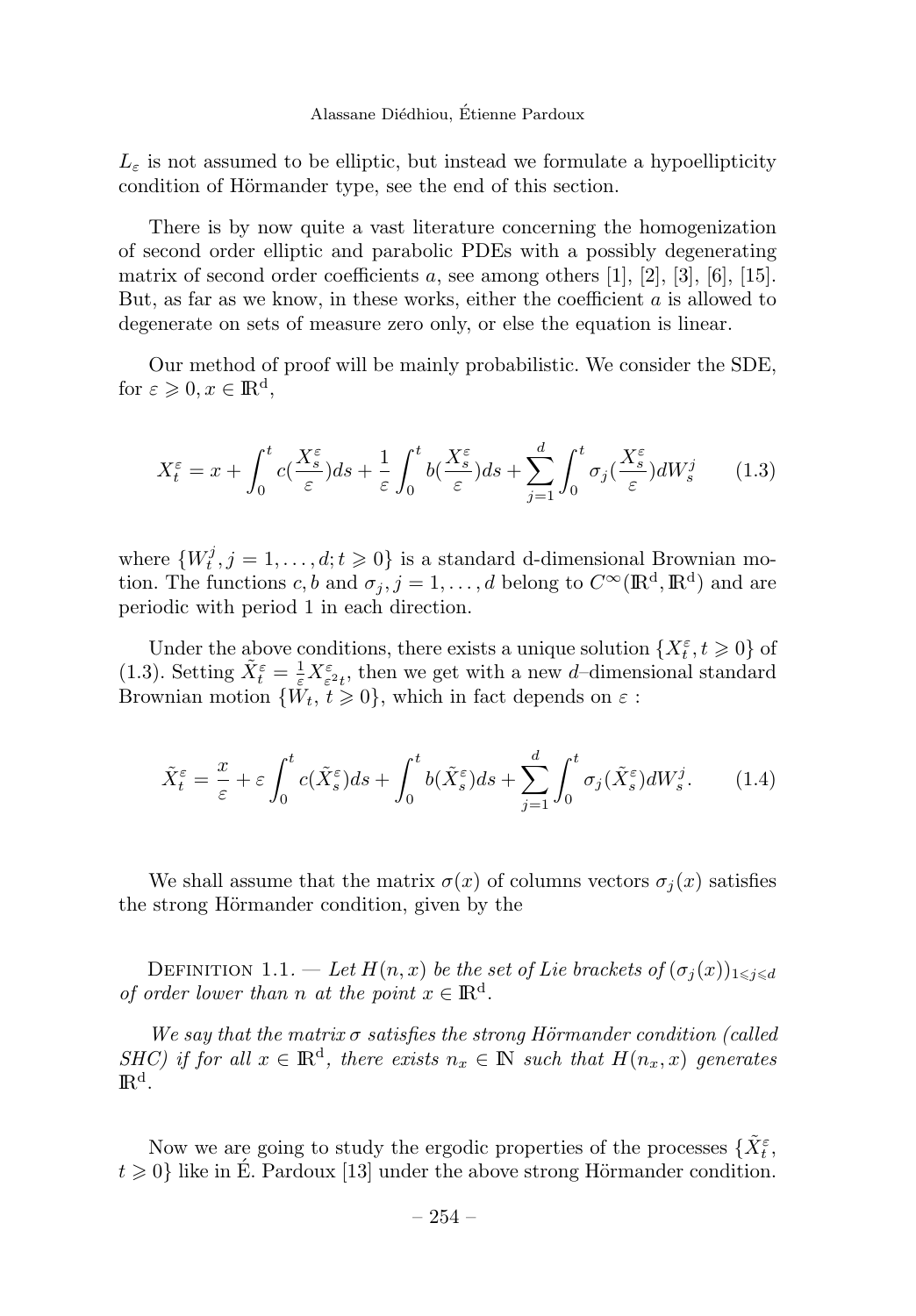#### Homogenization of periodic semilinear hypoelliptic PDEs

Let us consider the infinitesimal generator of  $\{\tilde{X}_t^{\varepsilon}, t \geq 0\}$ :

$$
L_{\varepsilon} = \frac{1}{2} \sum_{i,j=1}^{d} a_{ij}(x) \frac{\partial^2}{\partial x_i x_j} + \sum_{i=1}^{d} (b_i(x) + \varepsilon c_i(x)) \frac{\partial}{\partial x_i}
$$
  

$$
= \frac{1}{2} \sum_{i,j=1}^{d} \frac{\partial}{\partial x_j} (a_{ij}(x) \frac{\partial}{\partial x_i}) + \sum_{i=1}^{d} (\tilde{b}_i(x) + \varepsilon c_i(x)) \frac{\partial}{\partial x_i}
$$
(1.5)

where  $\tilde{b}_i(x) = b_i(x) - \frac{1}{2} \sum$ *d j*=1 *∂*  $\frac{\partial}{\partial x_j} a_{ij}(x)$ . We will denote by *L* the operator  $L_0$ .

In all the rest of the paper, we assume that the condition

The matrix 
$$
\sigma
$$
 satisfies the SHC (A)

is satisfied.

The paper is organized as follows. Section 2 contains several preliminary results, which are our tools for the homogenization, and which we extend from the classical elliptic case to our hypoelliptic setting. Section 3 applies the above preliminaries to the homogenization of a linear parabolic equation. Finally section 4 studies the homogenization of equation (1.1), and section 5 that of equation (1.2).

#### **2. Preliminaries**

#### **2.1. Invariant measure**

We rewrite the equation (1.4) in the form:

$$
\tilde{X}_t^{\varepsilon} = \frac{x}{\varepsilon} + \int_0^t b^{\varepsilon} (\tilde{X}_s^{\varepsilon}) ds + \int_0^t \sigma(\tilde{X}_s^{\varepsilon}) dW_s^{\varepsilon}
$$
\n(2.1)

where  $b^{\varepsilon}(\tilde{X}_{s}^{\varepsilon}) = \varepsilon c(\tilde{X}_{s}^{\varepsilon}) + b(\tilde{X}_{s}^{\varepsilon})$ , or in Stratonovich form

$$
d\tilde{X}_t^{\varepsilon} = \sigma_0(\tilde{X}_t^{\varepsilon})dt + \sum_{j=1}^d \int_0^t \sigma_j(\tilde{X}_t^{\varepsilon}) \circ dW_t^j,
$$

where  $\sigma_0^i = b_i^{\varepsilon} - \frac{1}{2} \sum^m$ *k*=1  $\sum$ *d j*=1  $\partial_k \sigma_j^i \sigma_j^k$ . From now on, we consider the process

 $\{\tilde{X}_t^{\varepsilon}\}\$ as taking its values in the *d*–dimensional torus  $\mathbf{T}^{\mathbf{d}} := \mathbb{R}^d / Z^d$ .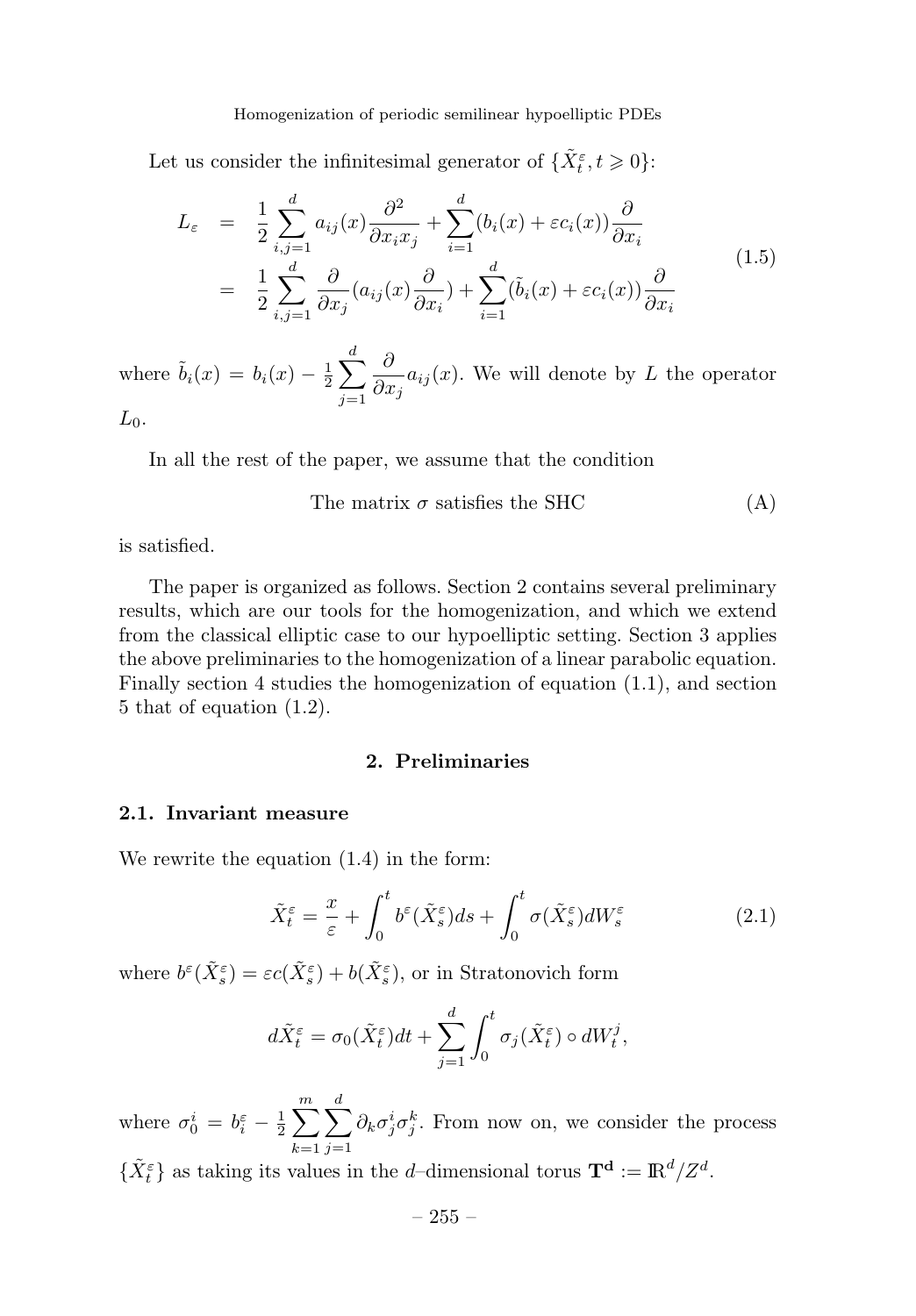Define  $H = L^2([0, T], \mathbb{R}^d)$ , let  $h \in H$  and  $\Phi(h)$  be the solution of:

$$
\Phi(h)_t = \frac{x}{\varepsilon} + \int_0^t \sigma_0(\Phi(h)_s)ds + \sum_{j=1}^d \int_0^t \sigma_j(\Phi(h)_s)h_s^j ds
$$

PROPOSITION  $2.1.$  – We have

$$
support(\tilde{X}_{t}^{\varepsilon}) = \overline{\{\Phi(h)_{t}(x); h \in H\}}= \mathbf{T}^{d}.
$$

 $Proof.$  — The first equality follows from the Stroock-Varadhan support theorem see [16], and the second is a well known consequence of condition  $(A)$ , see e.g. V. Jurdjevic [9].  $\Box$ 

Let  $\mu_t^{\varepsilon}(x, dy)$  denote the law of  $\tilde{X}_t^{\varepsilon}$  and  $p_t^{\varepsilon}(x, y)$  its density.

THEOREM 2.2. — The density  $p_t^{\varepsilon}(x, y)$  is strictly positive for all  $(t, x, y) \in$  $\mathrm{I\!R}^*_+ \times \mathbf{T}^\mathbf{d} \times \mathbf{T}^\mathbf{d}$ .

*Proof.* — This is again a consequence of condition  $(A)$ , see Michel, Pardoux [11] theorem 3.3.6.1.  $\Box$ 

We have the

LEMMA 2.3. — For all  $\varepsilon \geqslant 0$ , the  $\mathbf{T}^{\mathbf{d}}$ -valued diffusion process  $\{\tilde{X}_{t}^{\varepsilon},\}$  $t \geq 0$  *cf generator*  $L_{\varepsilon}$ , has a unique invariant probability  $\mu_{\varepsilon}$ .

*Proof.* — Since  $\{\tilde{X}_t^{\varepsilon}, t \geq 0\}$  is a homogeneous Feller process with values in a compact set,  $\mu_{\varepsilon}$  exists. The proof of the uniqueness is the same as in E. Pardoux [13] by using the fact that, since the transition density  $p_t^{\varepsilon}(x, y)$ is strictly positive, any invariant measure has a strictly positive density.

LEMMA 2.4. — For any fixed  $t > 0$  the function

$$
[0,1] \times \mathbf{T}^{\mathbf{d}} \times \mathbf{T}^{\mathbf{d}} \longrightarrow \mathbf{R}_{+}
$$
  

$$
(\varepsilon, x, y) \longrightarrow p_t^{\varepsilon}(x, y)
$$

is continuous.

 $Proof.$  — In order to prove this Lemma it suffices to prove that the function  $(\varepsilon, x) \longrightarrow p_t^{\varepsilon}(x,.)$  from  $[0,1] \times \mathbf{T}^{\mathbf{d}}$  into  $C(\mathbf{T}^{\mathbf{d}})$  is continuous. Consider the map

$$
\begin{array}{rcl}\n(\varepsilon, x) & \longrightarrow & \mu_t^{\varepsilon}(x, dy) \\
[0, 1] \times \mathbf{T}^{\mathbf{d}} & \longrightarrow & E, \\
& -256 - \n\end{array}
$$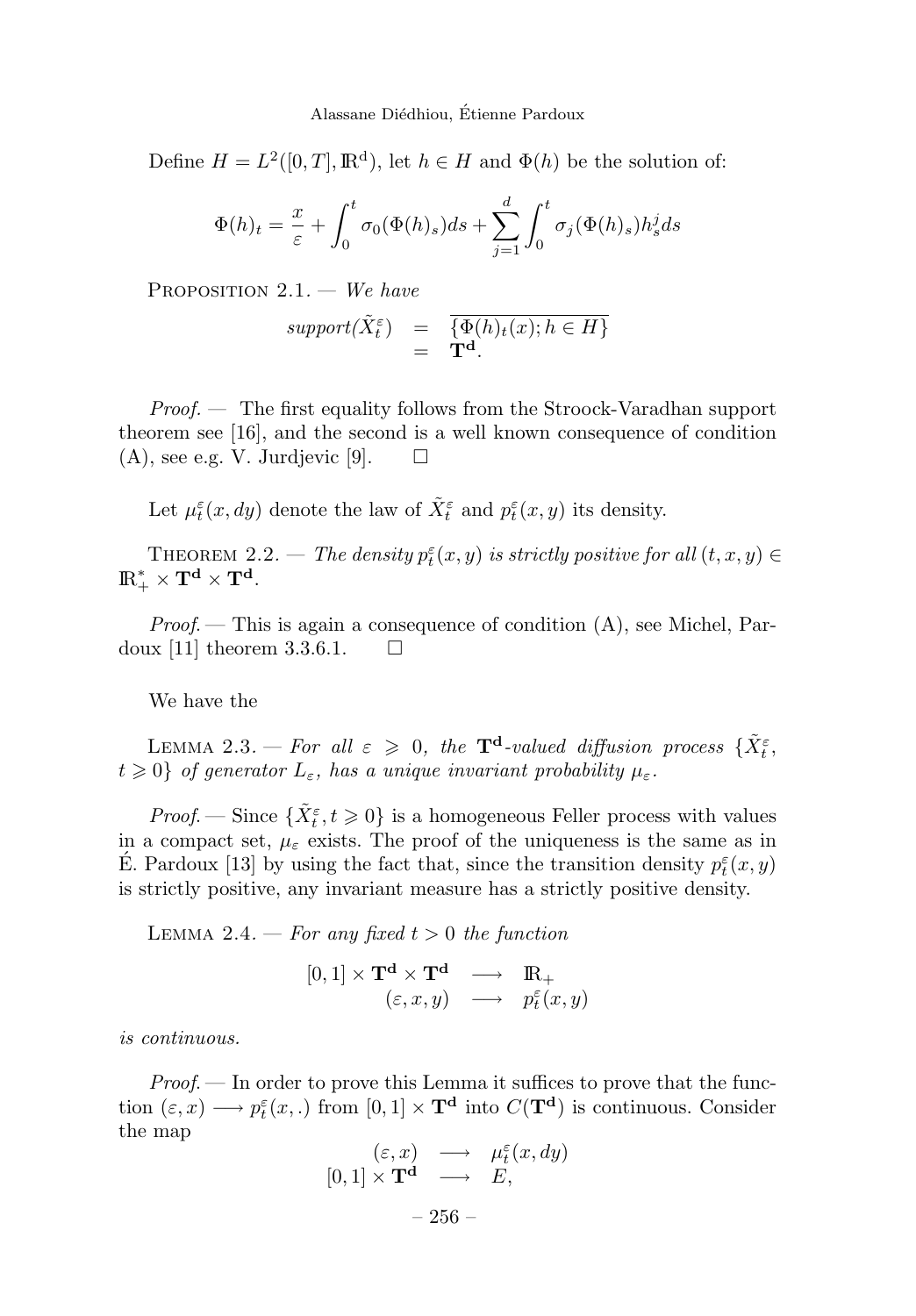where *E* denotes the set of probability measures on  $T<sup>d</sup>$  equiped with the topology of weak convergence. This map is continuous, since the map  $(\varepsilon, x) \longrightarrow \tilde{X}_t^{\varepsilon}$  with values in  $L^2(\Omega)$  is continuous. It now suffices to show that the densities are equicontinuous, in order to deduce from Ascoli's theorem the wished continuity. We know that

$$
||p^\varepsilon(x,\cdot)||_{L^1([t-\alpha,t+\alpha]\times\mathbf{T}^\mathbf{d})}=2\alpha,
$$

so for some large enough *n* (whose value depends on *d*),

$$
||p^{\varepsilon}(x,\cdot)||_{H^{-n}([t-\alpha,t+\alpha]\times\mathbf{T}^{\mathbf{d}})}\leqslant C(\alpha),
$$

then by the hypoellipticity of  $\frac{\partial}{\partial t} - L_{\varepsilon}^{*}$  (cf. e.g. Lemma 5.2 p.122 of [17]) for all  $m > 0$ , there exists  $C(m) > 0$  such that

$$
||p^{\varepsilon}(x,.)||_{H^{m}([t-\alpha,t+\alpha]\times\mathbf{T}^{\mathbf{d}})}\leqslant C(m),
$$

and from the Sobolev embedding we deduce that

$$
\sup_{\varepsilon \in [0,1], x \in \mathbf{T}^{\mathbf{d}}} ||p_t^{\varepsilon}(x,.)||_{C^1(\mathbf{T}^{\mathbf{d}})} \leqslant C,
$$
\n(2.2)

which establishes the wished equicontinuity.  $\Box$ .

Since  $p_t^{\varepsilon}(x, y) > 0$ ,  $\forall (\varepsilon, x, y) \in [0, 1] \times \mathbf{T}^d \times \mathbf{T}^d$  and  $p_t$  is a continuous function of  $(\varepsilon, x, y)$  on this compact set, for each  $t > 0$ , there exists  $(\varepsilon_0, x_0, y_0) \in [0, 1] \times \mathbf{T}^d \times \mathbf{T}^d$  such that

$$
c_t := \inf_{\varepsilon, x, y} p_t^{\varepsilon}(x, y) = p_t^{\varepsilon_0}(x_0, y_0) > 0.
$$

We now prove the

LEMMA 2.5. — For any  $t > 0$ , and  $x, x' \in \mathbf{T}^d$ , we have

$$
||p_t^{\varepsilon}(x,.) - p_t^{\varepsilon}(x',.)||_{L^1(\mathbf{T}^{\mathbf{d}})} \leq 2(1-c_1)^{[t]}.
$$

*Proof.* — For any coupling of  $X_t^x$  and  $X_t^{x'}$  we have

$$
||p_t^{\varepsilon}(x,.) - p_t^{\varepsilon}(x',.)||_{L^1(\mathbf{T}^{\mathbf{d}})} \leq 2\mathbb{P}(X_t^x \neq X_t^{x'}).
$$

We first define a coupling of  $(X_n^x, X_n^{x'}, n = 0, 1, 2, \ldots, [t])$ . Let us consider a map  $F_{\varepsilon}$  :  $\mathbf{T}^{\mathbf{d}} \times [0,1] \longrightarrow \mathbf{T}^{\mathbf{d}}$ , such that if the random variable  $\eta$ has the uniform distribution on [0, 1], the random variable  $F_{\varepsilon}(x, \eta)$  has the probability density  $\frac{p_1^{\varepsilon}(x,y)-c_1}{1-c_1}$ .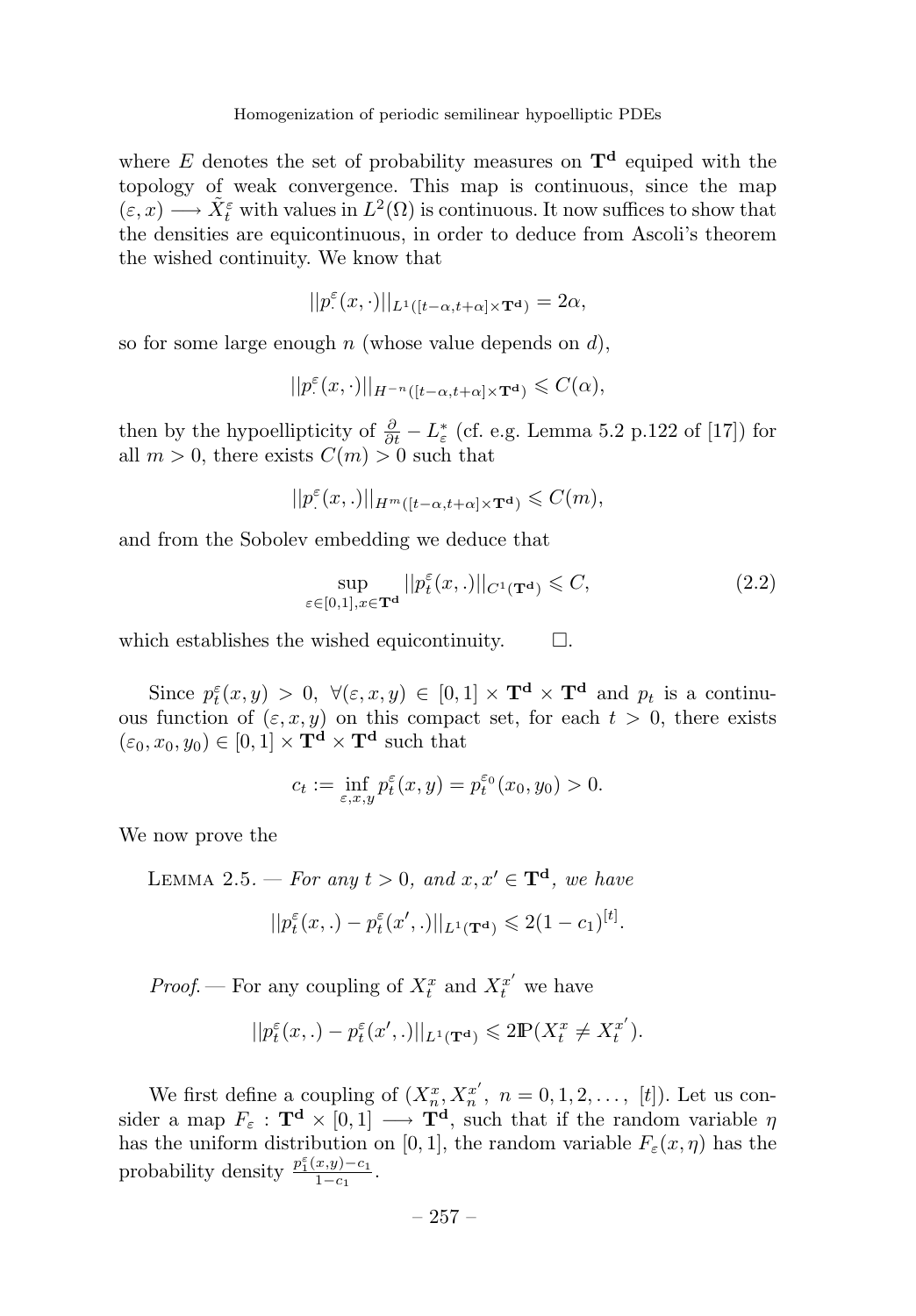Let  $(U_1, \xi_1, \eta_1, \eta'_1, \ldots, U_n, \xi_n, \eta_n, \eta'_n, \ldots)$  be independent random variables such that the random variables  $\xi_n, \eta_n, \eta'_n$  are uniformly distributed over [0*,* 1], and

$$
U_n = \begin{cases} 1 & \text{with probability } c_1 \\ 0 & \text{with probability } 1 - c_1. \end{cases}
$$

We now define recursively the sequences  $X_n^x$ ,  $X_n^{x'}$ ,  $n \geq 1$ . For each  $n \geq 0$ , if  $X_n^x = X_n^{x'}$ , then we set

$$
X_{n+1}^x = X_{n+1}^{x'} = U_{n+1}\xi_{n+1} + (1 - U_{n+1})F(X_n^x, \eta_{n+1}),
$$

if not then we set

$$
\begin{cases}\nX_{n+1}^x = U_{n+1}\xi_{n+1} + (1 - U_{n+1})F(X_n^x, \eta_{n+1}) \\
X_{n+1}^x = U_{n+1}\xi_{n+1} + (1 - U_{n+1})F(X_n^{x'}, \eta'_{n+1}).\n\end{cases}
$$

So we have

$$
\mathbb{P}(X_n^x \neq X_n^{x'}) = \mathbb{P}(U_1 = 0, U_2 = 0, \dots, U_n = 0) = (1 - c_1)^n.
$$

Similarly we define  $F_{t-[t]}(x,.)$  such that  $F_{t-[t]}(x, \eta)$  possesses the probability density  $p_{t-\lfloor t \rfloor}^{\varepsilon}(x, y)$  and if  $X_{\lfloor t \rfloor}^{x} = X_{\lfloor t \rfloor}^{x'}$ , then we set  $X_t^x = X_t^{x'} = F_{t-[t]}(X_{[t]}^x, \eta_{[t]+1}),$  else

$$
\begin{cases}\nX_t^x = F_{t-[t]}(X_{[t]}^x, \eta_{[t]+1}) \\
X_t^{x'} = F_{t-[t]}(X_{[t]}^{x'}, \eta'_{[t]+1}).\n\end{cases}
$$

Hence we get  $\mathbb{P}(X_t^x \neq X_t^{x'}) = \mathbb{P}(X_{[t]}^x \neq X_{[t]}^{x'}) = (1 - c_1)^{[t]}$ . Since the densities of  $X_t^x$ ,  $X_t^{x'}$  are respectively  $p_t^{\varepsilon}(x, y)$  and  $p_t^{\varepsilon}(x', y)$ , we have that:

$$
||\mu_t^{\varepsilon}(x,.) - \mu_{\varepsilon}||_{TV} = \int |p_t^{\varepsilon}(x,y) - p^{\varepsilon}(y)| dy
$$
  

$$
= \int |p_t^{\varepsilon}(x,y) - \int \mu_{\varepsilon}(dx')p_t^{\varepsilon}(x',y)| dy
$$
  

$$
= \int |\int \mu_{\varepsilon}(dx') (p_t^{\varepsilon}(x,y) - p_t^{\varepsilon}(x',y))| dy
$$
  

$$
\leq \int \int \mu_{\varepsilon}(dx')|p_t^{\varepsilon}(x,y) - p_t^{\varepsilon}(x',y)| dy
$$
  

$$
\leq 2(1 - c_1)^{[t]}.
$$

Hence we have the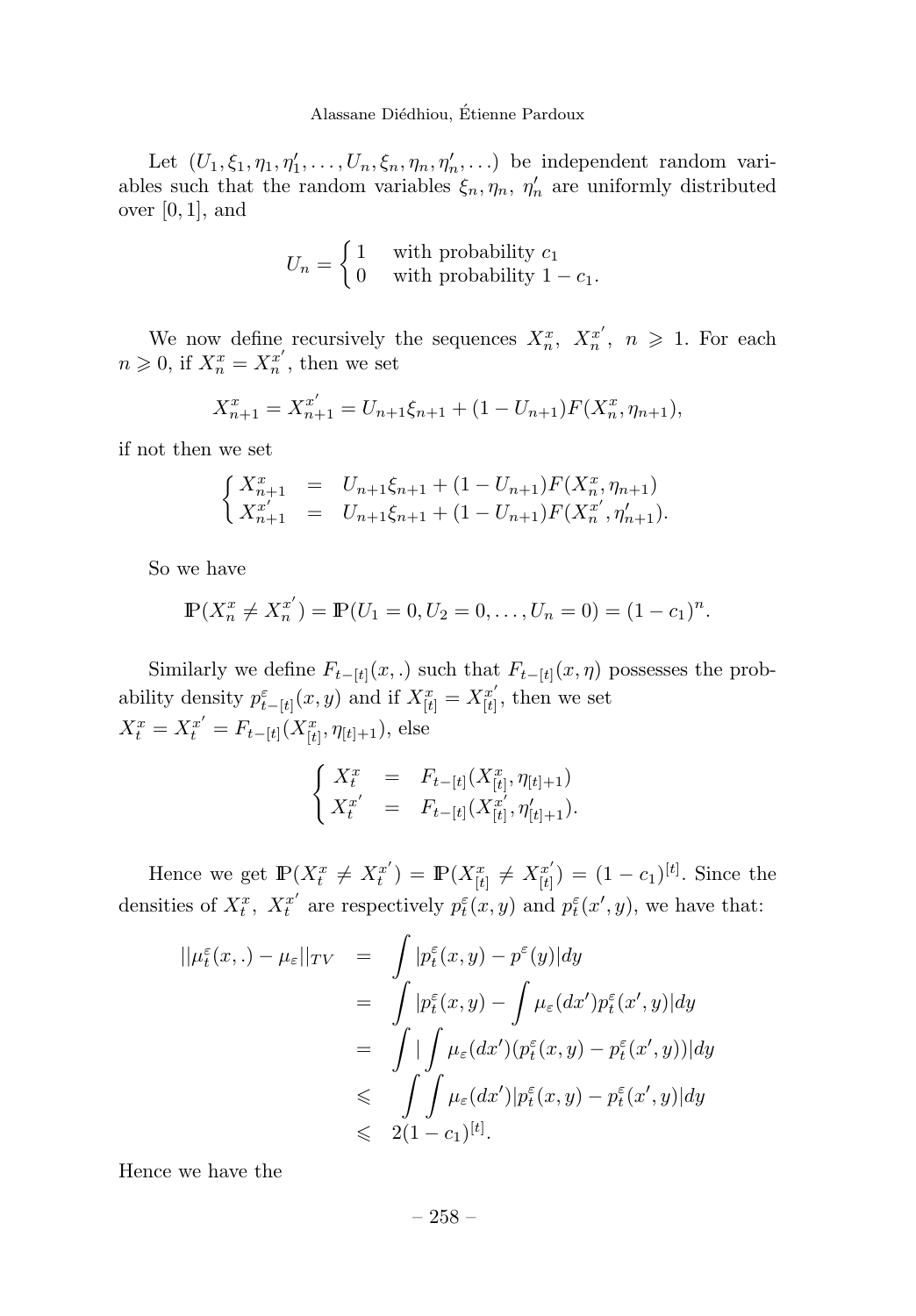LEMMA 2.6. — There exists a constant  $\rho > 0$  such that for any  $\varepsilon \geq 0$  $and f \in L^{\infty}(\mathbf{T}^{\mathbf{d}}),$ 

$$
|\mathbb{E}(f(\tilde{X}_{t}^{\varepsilon})) - \int f(x)\mu_{\varepsilon}(dx)| \leq ||f||_{L^{\infty}(\mathbf{T}^{\mathbf{d}})}e^{-\rho[t]}
$$

If *f* is centered with respect to  $\mu_{\varepsilon}$ , i.e.  $\int_{\mathbf{T}^{\mathbf{d}}} f(x) \mu_{\varepsilon}(dx) = 0$ , then we get

 $|\mathbb{E}(f(\tilde{X}_{t}^{\varepsilon}))| \leq ||f||_{L^{\infty}(\mathbf{T}^{\mathbf{d}})} e^{-\rho[t]}, t > 0$ 

We shall need the following result

LEMMA  $2.7.$   $-$ 

$$
\mu_\varepsilon \Rightarrow \mu
$$

(in the sense of weak convergence of probability measures), as  $\varepsilon \to 0$ .

*Proof.* — The collection  $\{\mu_{\varepsilon}, \varepsilon > 0\}$  is tight, since these are measures on the compact set  $\mathbf{T}^d$ . For each  $\varepsilon > 0$ ,  $t > 0$ ,  $f \in C(\mathbf{T}^d)$ ,

$$
\int_{\mathbf{T}^{\mathbf{d}}} f(x) \mu_{\varepsilon}(dx) = \int_{\mathbf{T}^{\mathbf{d}}} \mathbb{E}_x f(\tilde{X}_t^{\varepsilon}) \mu_{\varepsilon}(dx). \tag{2.3}
$$

But as  $\varepsilon \to 0$ , clearly  $\tilde{X}_t^{\varepsilon} \to \tilde{X}_t$  in  $L^2(\Omega)$ , uniformly with respect to the starting point *x*. Hence taking the limit in (2.3) along a subsequence  $\{\varepsilon_k\}$ along which  $\mu_{\varepsilon_k}$  converges weakly to  $\nu$ , we deduce that

$$
\int_{\mathbf{T}^{\mathbf{d}}} f(x)\nu(dx) = \int_{\mathbf{T}^{\mathbf{d}}} \mathbb{E}_x f(\tilde{X}_t)\nu(dx).
$$

This is true for all  $t > 0$  and all  $f \in C(\mathbf{T}^d)$ . Hence all accumulation points of the collection  $\{\mu_{\varepsilon}\}\text{, as } \varepsilon \to 0\text{, equal the invariant measure } \mu\text{, and } \mu_{\varepsilon} \Rightarrow \mu\text{,}$ as  $\varepsilon \to 0$ .

#### **2.2. Ergodic theorem**

From Lemma 2.6 and Lemma 2.7, we deduce the

PROPOSITION 2.8. — If  $f \in L^{\infty}(\mathbf{T}^d)$ , then for any  $t > 0$ ,

$$
\int_0^t f\left(\frac{X_s^{\varepsilon}}{\varepsilon}\right) ds \longrightarrow t \int_{\mathbf{T}^{\mathbf{d}}} f(x) \mu(dx)
$$

in probability, as  $\varepsilon \longrightarrow 0$ .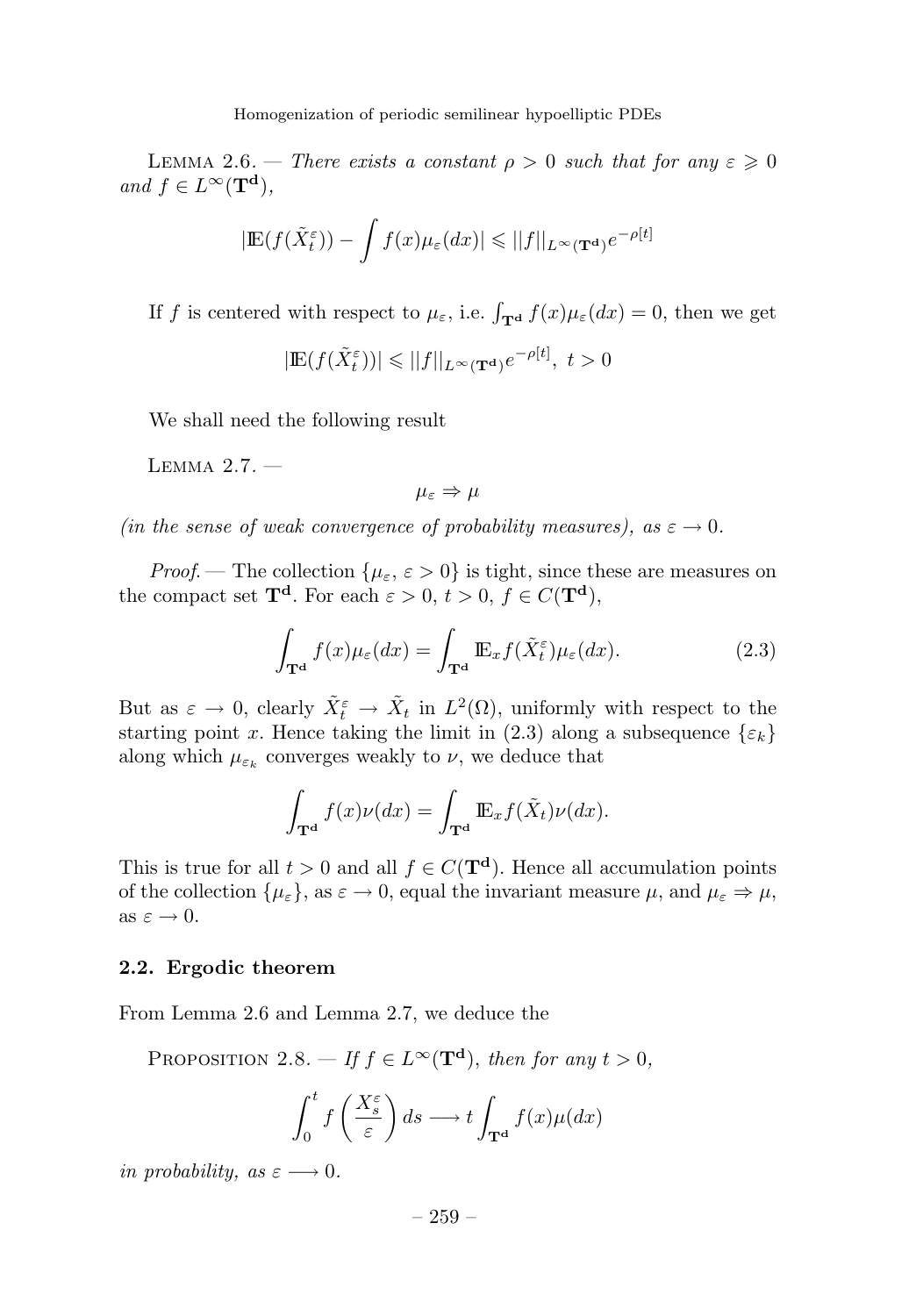Proof. — Set  $\tilde{f}_{\varepsilon}(x) = f(x) - \int_{\mathbf{T}^{\mathbf{d}}} f(x) \mu_{\varepsilon}(dx)$ . It follows from Lemma 2.7 that

$$
\lim_{\varepsilon \to 0} \int_{\mathbf{T}^{\mathbf{d}}} f(x) \mu_{\varepsilon}(dx) = \int_{\mathbf{T}^{\mathbf{d}}} f(x) \mu(dx),
$$

at least for  $f \in C(\mathbf{T}^d)$ . However, an argument very similar to that used to prove (2.2) above yields that the density  $p_{\varepsilon}$  of the invariant measure  $\mu_{\varepsilon}$ satisfies

$$
||p_{\varepsilon}||_{L^{\infty}(\mathbf{T}^{\mathbf{d}})} \leqslant C, \quad \forall \varepsilon \geqslant 0.
$$

This allows us to extend the above convergence to  $f \in L^{\infty}(\mathbf{T}^d)$ . Hence it suffices to show that  $\int_0^t \tilde{f}_{\varepsilon} \left( \frac{X_{\varepsilon}^{\varepsilon}}{\varepsilon} \right) ds \to 0$ , as  $\varepsilon \to 0$ . We have  $X_{s}^{\varepsilon} = \varepsilon \tilde{X}_{\frac{\varepsilon}{\varepsilon^2}}^{\varepsilon}$ , from which we deduce that  $\int_0^t \tilde{f}_{\varepsilon}(\frac{X_{\varepsilon}^{\varepsilon}}{\varepsilon}) ds = \varepsilon^2 \int_0^{\frac{t}{\varepsilon^2}} \tilde{f}_{\varepsilon}(\tilde{X}_{u}^{\varepsilon}) du$ .

From the Markov property of the process  $\tilde{X}^{\varepsilon}$ , and Lemma 2.6, we get:

$$
\begin{array}{rcl} \mathbb{E}[ (\int_0^t \tilde{f}_{\varepsilon}(\tilde{X}^{\varepsilon}_u) du )^2] & = & 2 \mathbb{E}[ \int_0^t \int_0^s \tilde{f}_{\varepsilon}(\tilde{X}^{\varepsilon}_s) \tilde{f}_{\varepsilon}(\tilde{X}^{\varepsilon}_u) ] ds du \\ & \leqslant & 2C ||\tilde{f}_{\varepsilon}||^2_{L^{\infty}(\mathbf{T}^{\mathbf{d}})} \int_0^t \int_0^s e^{-\rho[s-u]} ds du \\ & \leqslant & 2C e^{\rho} ||\tilde{f}_{\varepsilon}||^2_{L^{\infty}(\mathbf{T}^{\mathbf{d}})} \int_0^t \int_0^s e^{-\rho[s-u]} ds du \\ & = & 2C e^{\rho} \rho^{-2} (-1 + \rho t + e^{-\rho t}) ||\tilde{f}_{\varepsilon}||^2_{L^{\infty}(\mathbf{T}^{\mathbf{d}})}, \end{array}
$$

hence

$$
\mathbb{E}\left[\left(\varepsilon^2 \int_0^{\frac{t}{\varepsilon^2}} \tilde{f}_{\varepsilon}(\tilde{X}_u^{\varepsilon}) du\right)^2\right] \leqslant 2Ce^{\rho} \rho^{-2} \left(-\varepsilon^4 + \rho \varepsilon^2 t + \varepsilon^4 e^{-\rho \frac{t}{\varepsilon^2}}\right) ||\tilde{f}_{\varepsilon}||_{L^{\infty}(\mathbf{T}^{\mathbf{d}})}^2,
$$

from which the Proposition follows.

#### **2.3. The Poisson equation**

We have the

THEOREM 2.9. — If  $f \in C^{\infty}(\mathbf{T}^d)$  is such that  $\int_{\mathbf{T}^d} f(x) \mu(dx) = 0$  then the PDE

$$
L\hat{f}(x) + f(x) = 0, \ x \in \mathbf{T}^{\mathbf{d}}
$$

has a solution  $\hat{f} \in C^{\infty}(\mathbf{T}^d)$ , which is given by the probabilistic formula  $\hat{f}(x) = \int_0^{+\infty} \mathbb{E}_x(f(\tilde{X}_t))dt.$ 

 $-260-$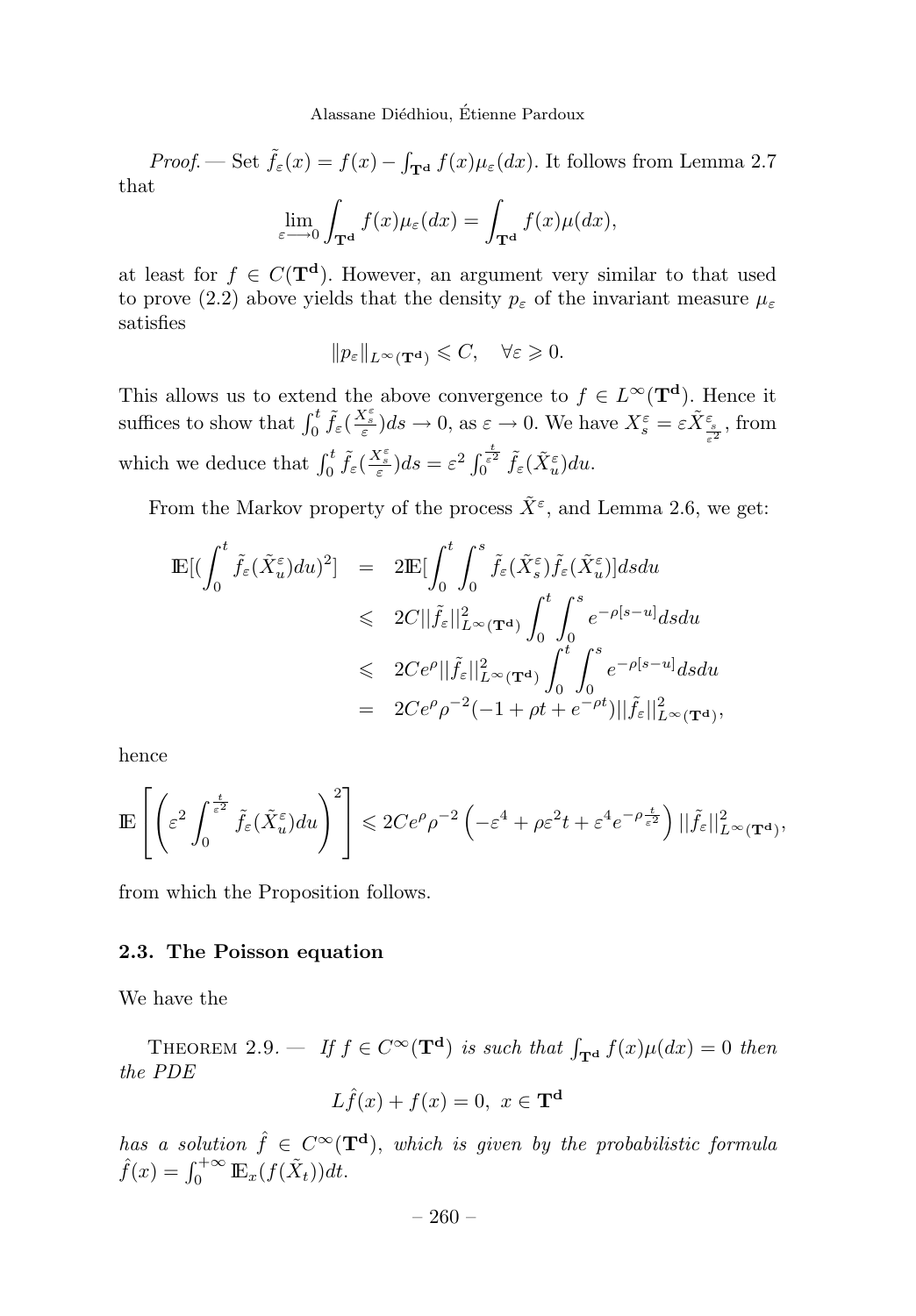Proof. — Let us consider the parabolic PDE:

$$
\begin{cases} \frac{\partial u(t,x)}{\partial t} - Lu(t,x) = 0, \ t > 0, \ x \in \mathbf{T}^d \\ u(0,x) = f(x), \ x \in \mathbf{T}^d \end{cases}
$$

This equation has a solution in  $C^{\infty}(\mathbb{R}_+ \times \mathbb{T}^d)$ , by the hypoellipticity of the operator  $\frac{\partial}{\partial t} - L$ , which is given by the Feynman-Fac formula:  $u(t, x) =$  $\mathbb{E}_x[f(X_t)].$ 

By Lemma 2.6 with  $\varepsilon = 0$ ,  $u(t,.) \longrightarrow 0$  in  $L^{\infty}(\mathbf{T}^d)$  at exponential speed as  $t \to \infty$ , and if we set  $v(t, x) = \int_0^t u(s, x) ds$ , we have

$$
||v(t,.)||_{\infty} = \sup_{x \in \mathbf{T}^{\mathbf{d}}} |v(t,x)| \leq C,
$$

and

$$
v(t,x) \longrightarrow v(x) = \int_0^{+\infty} \mathbb{E}_x[f(\tilde{X}_t)]dt, \text{ as } t \longrightarrow \infty.
$$

By Alaoglu's theorem (see e.g. A. Friedman[7] p.169) there exists a sequence  $t_n \longrightarrow \infty$ , such that  $v(t_n,.) \longrightarrow v$  in  $L^{\infty}(\mathbf{T}^d)$  for the weak star topology. Since  $u(t, x) = Lv(t, x) + f(x)$ , we have

$$
\forall \varphi \in C^{\infty}(\mathbf{T}^{\mathbf{d}}), (u(t_n), \varphi) = (v(t_n), L^*\varphi) + (f, \varphi)
$$

and and letting *n* tend to infinity, we get

$$
(v, L^*\varphi) + (f, \varphi) = 0, \forall \varphi \in C^\infty(\mathbf{T}^{\mathbf{d}}),
$$

i.e. *v* solves the PDE

$$
Lv + f = 0
$$

in the sense of distributions. Then by the hypoellipticity of *L* we have that  $v \in C^{\infty}(\mathbf{T}^{\mathbf{d}}).$ 

#### **3. Homogenization of a linear parabolic equation**

The functions *a, b, c* satisfy the conditions of section 1. Let us consider the functions *e* belonging to  $C^{\infty}(\mathbb{R}^d, \mathbb{R})$ , and  $f : \mathbb{R}^d \longrightarrow \mathbb{R}$  measurable and bounded, and both are periodic with period 1in each direction, and  $q \in C(\mathbb{R}^d)$  with at most polynomial growth at infinity. For  $\varepsilon > 0$ , we consider the linear PDE:

$$
\begin{cases} \frac{\partial u^{\varepsilon}(t,x)}{\partial t} = L_{\varepsilon}u^{\varepsilon}(t,x) + (\frac{1}{\varepsilon}e(\frac{x}{\varepsilon}) + f(\frac{x}{\varepsilon}))u^{\varepsilon}(t,x), \ t > 0, \ x \in \mathbb{R}^{d},\\ u^{\varepsilon}(0,x) = g(x), x \in \mathbb{R}^{d}, \end{cases}
$$
(3.1)

– 261–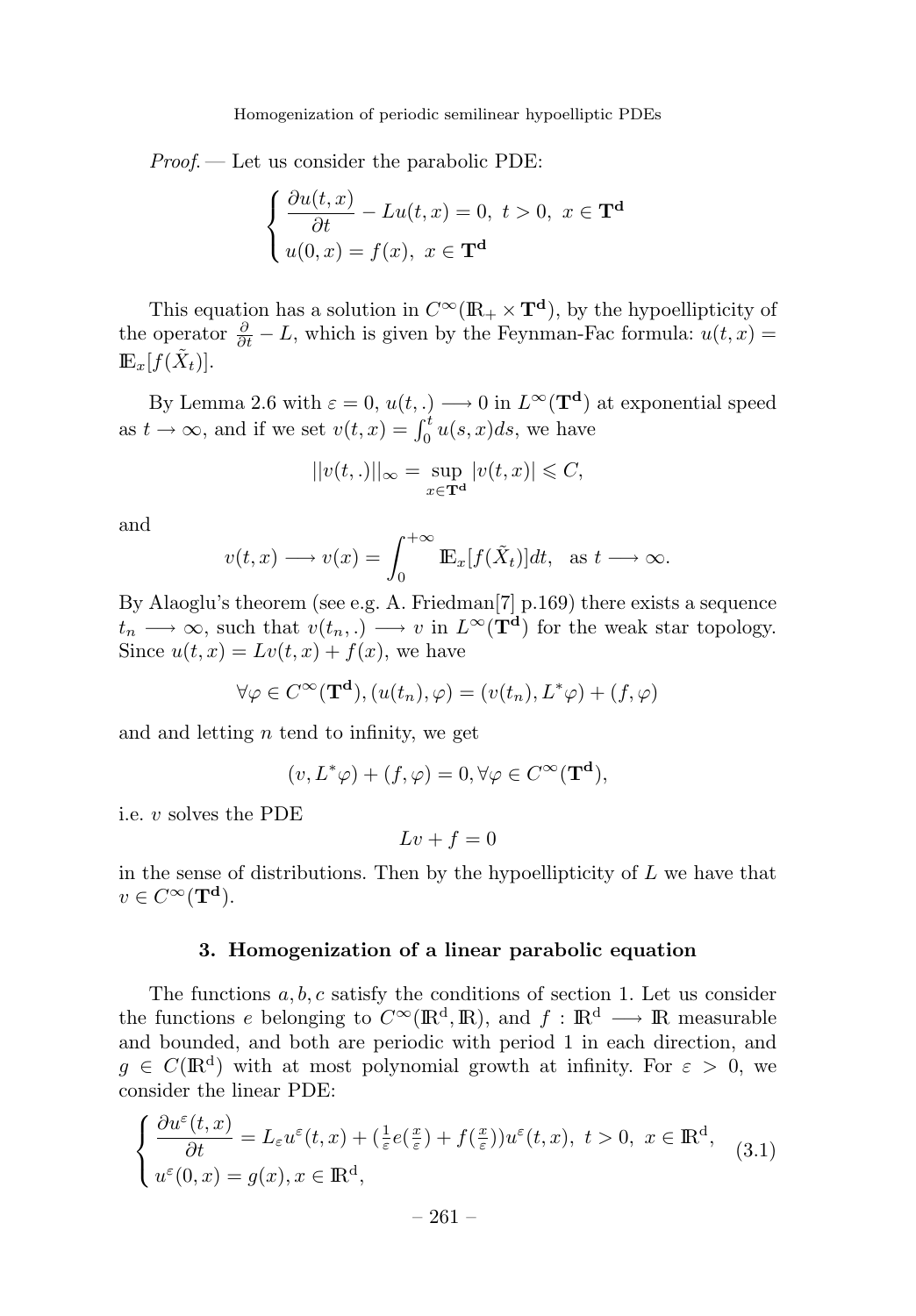where

$$
L_{\varepsilon} = \frac{1}{2} \sum_{i,j=1}^{d} a_{ij} (\frac{x}{\varepsilon}) \frac{\partial^2}{\partial x_i \partial x_j} + \sum_{i=1}^{d} (\frac{1}{\varepsilon} b_i (\frac{x}{\varepsilon}) + c_i (\frac{x}{\varepsilon})) \frac{\partial}{\partial x_i}.
$$

We assume that

$$
\int_{\mathbf{T}^{\mathbf{d}}} b_i(x) \mu(dx) = 0, \ i = 1, \dots, d, \ \int_{\mathbf{T}^{\mathbf{d}}} e(x) \mu(dx) = 0,
$$

where  $\mu$  is the invariant probability of the process  $\tilde{X}_t = \tilde{X}_t^0, t \geq 0$ . If we set

$$
Y_t^{\varepsilon} = \int_0^t \left(\frac{1}{\varepsilon} e(\frac{X_s^{\varepsilon}}{\varepsilon}) + f(\frac{X_s^{\varepsilon}}{\varepsilon})\right) ds, t \geq 0,
$$

then the solution of (3.1) is given by

$$
u^{\varepsilon}(t,x) = \mathbb{E}_x[g(X_t^{\varepsilon}) \exp(Y_t^{\varepsilon})]
$$

where  $X_t^{\varepsilon}$  is the solution of (1.1).

Let 
$$
\hat{e}(x) = \int_0^\infty \mathbb{E}_x[e(\tilde{X}_t)]dt
$$
, and  
\n
$$
\hat{b}_i(x) = \int_0^\infty \mathbb{E}_x[b_i(\tilde{X}_t)]dt, i = 1, ..., d, x \in \mathbf{T}^d
$$

be solutions of the Poisson equations

$$
L\hat{e}(x) + e(x) = 0, \ L\hat{b}_i(x) + b_i(x) = 0, i = 1, ..., d.
$$

Let us define

$$
A = \int_{\mathbf{T}^d} (I + \nabla \hat{b}) a (I + \nabla \hat{b})^* (x) \mu(dx);
$$
  
\n
$$
C = \int_{\mathbf{T}^d} (I + \nabla \hat{b}) (c + a \nabla \hat{e}) (x) \mu(dx);
$$
  
\n
$$
D = \int_{\mathbf{T}^d} (\frac{1}{2} \nabla \hat{e}^* . a \nabla \hat{e} + f + \nabla \hat{e} c) (x) \mu(dx).
$$

Then  $u(t, x) = \mathbb{E}[g(x + Ct + A^{\frac{1}{2}}W_t)]e^{Dt}$  is the solution of

$$
\begin{cases} \frac{\partial u(t,x)}{\partial t} = \frac{1}{2} \sum_{i,j=1}^{d} A_{ij} \frac{\partial^2 u(t,x)}{\partial x_i \partial x_j} + \sum_{i=1}^{d} C_i \frac{\partial u(t,x)}{\partial x_i} + Du(t,x) \\ u(0,x) = g(x), \ x \in \mathbb{R}^d, \end{cases}
$$
(3.2)

– 262 –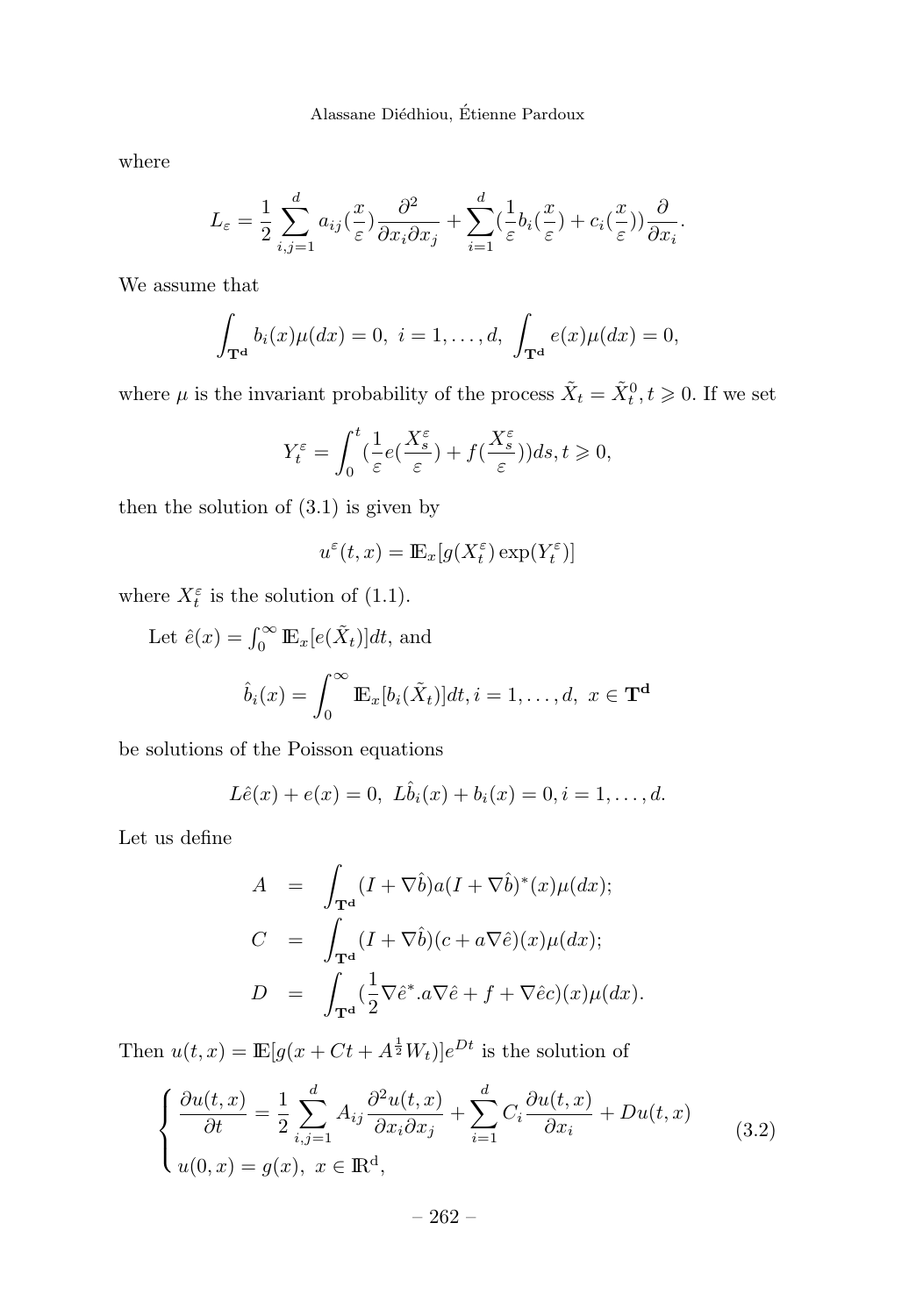Homogenization of periodic semilinear hypoelliptic PDEs

THEOREM 3.1. — For any  $t \geq 0, x \in \mathbb{R}^d$  we have

$$
u^{\varepsilon}(t,x) \longrightarrow u(t,x)
$$

when  $\varepsilon \longrightarrow 0$ .

*Proof.* — We know from Theorem 2.9 that the functions  $\hat{b}_i$  and  $\hat{e}$  belong to  $C^{\infty}(\mathbf{T}^d)$ . We then can copy the proof of theorem 3.1 in E. Pardoux [13].

#### **4. Homogenization of a semilinear parabolic equation 1**

Let us consider the semilinear parabolic equation

$$
\begin{cases} \frac{\partial u^{\varepsilon}}{\partial t}(t,x) = L_{\varepsilon}u^{\varepsilon}(t,x) + \frac{1}{\varepsilon}e(\frac{x}{\varepsilon},u^{\varepsilon}(t,x)) + f(\frac{x}{\varepsilon},u^{\varepsilon}(t,x)),\\ u^{\varepsilon}(0,x) = g(x). \end{cases}
$$
(4.1)

where

$$
L_{\varepsilon} = \frac{1}{2} \sum_{i,j=1}^{d} a_{ij} (\frac{x}{\varepsilon}) \frac{\partial^2}{\partial x_i \partial x_j} + \sum_{i=1}^{d} (\frac{1}{\varepsilon} b_i (\frac{x}{\varepsilon}) + c_i (\frac{x}{\varepsilon}) \frac{\partial}{\partial x_i}.
$$

The assumptions on *a, b, c* are the same as in the previous section.The function *g* belongs to  $C(\mathbb{R}^d)$ , with at most a polynomial growth at infinity. Again the  $b_i$ 's verify the condition

$$
\int_{\mathbf{T}^{\mathbf{d}}} b_i(x) \mu(dx) = 0, \ i = 1, \dots, d.
$$

We assume that

 $e, f : \mathbb{R}^d \times \mathbb{R} \longrightarrow \mathbb{R}$ 

are measurable, periodic with respect to their first variable, with period one in each direction, the function *e* is  $C^{\infty}$  with respect to *x*, continuous in *y* uniformly with respect to  $x$ , twice continuously differentiable in  $y$ , uniformly with respect to *x*, and moreover for all  $y \in \mathbb{R}$ ,

$$
\int_{\mathbf{T}^{\mathbf{d}}} e(x, y) \mu(dx) = 0,
$$

and verifies  $e(x, y) = e_0(x, y) + e_1(x)y$ . We assume that there exists a constant *K* such that

$$
|e_1(x)|+|e_0(x,y)|+|\frac{\partial e_0}{\partial y}(x,y)|+|\frac{\partial^2 e_0}{\partial y^2}(x,y)|\leqslant K,\ x\in \mathbf{T}^{\mathbf{d}}, y\in \mathbb{R}.
$$

We assume also that for some  $k \in \mathbb{R}$ , all  $x \in \mathbb{R}$ ,  $y, y' \in \mathbb{R}$ ,

$$
(f(x, y) - f(x, y'))(y - y') \leq k|y - y'|^2,
$$

– 263 –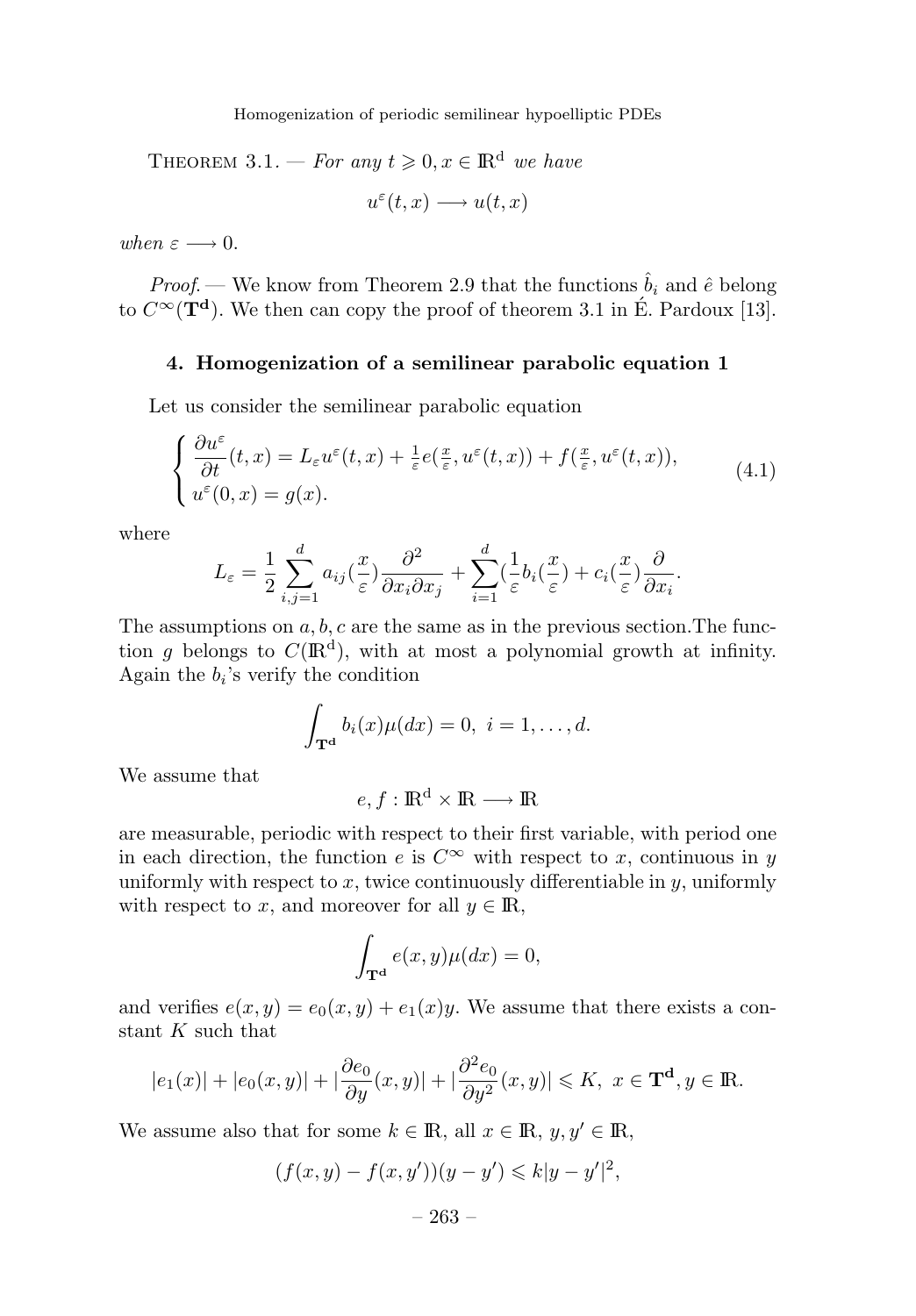and

$$
|f(x,y)| \leqslant C(1+y^2).
$$

From the above assumptions on *e* and similarly as in Theorem 2.9, for each  $y \in \mathbb{R}$ , there exists a solution of the Poisson equation

$$
L\hat{e}(x,y) + e(x,y) = 0, \ x \in \mathbf{T}^d, \ y \in \mathbb{R},
$$

which is given given by

$$
\hat{e}(x,y) = \int_0^\infty \mathbb{E}_x[e(\tilde{X}_t, y)]dt.
$$

The function  $y \longrightarrow \mathbb{E}_x[e(\tilde{X}_t, y)]$  is twice differentiable with respect to *y* according to the assumptions on *e,* and we get

$$
|\mathbb{E}_x[\frac{\partial e}{\partial y}(\tilde{X}_t, y)]| \leqslant Ke^{-\rho[t]}; \ |\mathbb{E}_x[\frac{\partial^2 e}{\partial y^2}(\tilde{X}_t, y)]| \leqslant Ke^{-\rho[t]}.
$$

We now prove that  $\hat{e}$  belongs to  $C^2(\mathbf{T}^d \times \mathbf{R})$  and the derivatives of order one and two with respect *y* verify the Poisson equations

$$
L\frac{\partial \hat{e}}{\partial y}(x,y) + \frac{\partial e}{\partial y}(x,y) = 0; L\frac{\partial^2 \hat{e}}{\partial y^2}(x,y) + \frac{\partial^2 e}{\partial y^2}(x,y) = 0.
$$

For  $\delta > 0$ , we have

$$
\begin{aligned}\n|\hat{e}(x, y + \delta) - \hat{e}(x, y)| &\leq \int_0^T |\mathbb{E}_x[e(\tilde{X}_t, y + \delta) - e(\tilde{X}_t, y)]| dt \\
&\quad + \int_T^\infty |\mathbb{E}_x[e(\tilde{X}_t, y + \delta) - e(\tilde{X}_t, y)]| dt \\
&\leq \int_0^T |\mathbb{E}_x[e(\tilde{X}_t, y + \delta) - e(\tilde{X}_t, y)]| dt + Ce^{-\rho T}.\n\end{aligned}
$$

Let us choose *T* large enough such that  $Ce^{-\rho T} < \frac{\varepsilon}{2}$ , and using the Lebesgue dominated convergence theorem we have, fo any  $\varepsilon > 0$ , there exists  $\eta > 0$ such that

$$
\delta < \eta \Longrightarrow |\hat{e}(x, y + \delta) - \hat{e}(x, y)| \leq \varepsilon.
$$

By the same argment we show that the functions  $y \longrightarrow \frac{\partial \hat{e}}{\partial y}(x, y)$  and  $y \longrightarrow \frac{\partial^2 \hat{e}}{\partial y^2}(x, y)$  are continuous.

Let us consider the map :

$$
y \longrightarrow (\hat{e}(., y), \frac{\partial \hat{e}}{\partial y}(., y), \frac{\partial^2 \hat{e}}{y^2}(., y))
$$

$$
-264 -
$$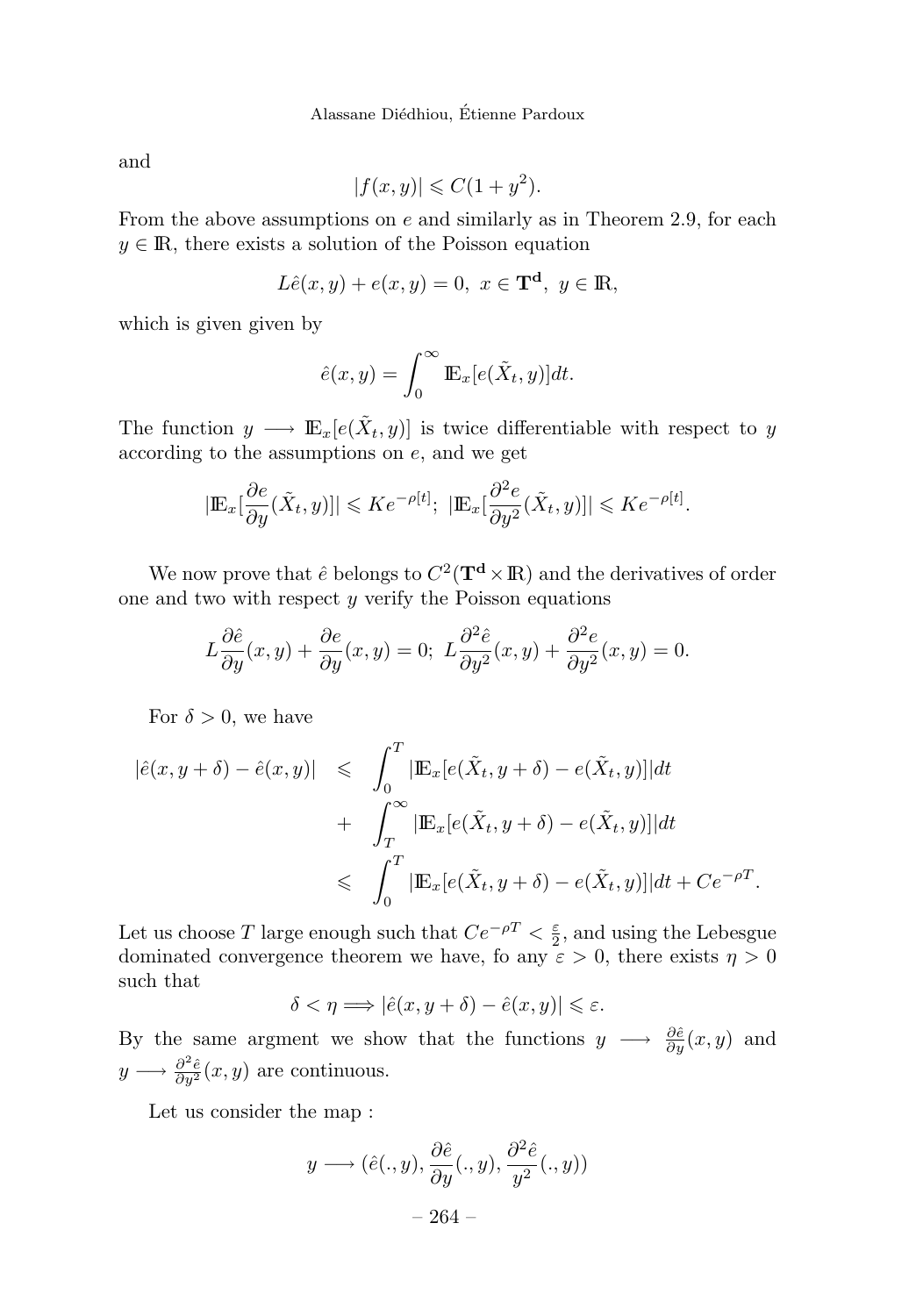from **IR** into  $(C^2(\mathbf{T}^d))^3$ . For any sequence  $y_n$  converging to *y*, we have by the hypoellipticity of *L*, and the smoothness of *e*,  $\frac{\partial e}{\partial y}$ ,  $\frac{\partial^2 e}{\partial y^2}$  (see e.g. [17] )

$$
||\hat{e}(.,y_n)||_{C^3(\mathbf{T}^{\mathbf{d}})} + ||\frac{\partial \hat{e}}{\partial y}(.,y_n)||_{C^3(\mathbf{T}^{\mathbf{d}})} + ||\frac{\partial^2 \hat{e}}{\partial y^2}(.,y_n)||_{C^3(\mathbf{T}^{\mathbf{d}})} \leqslant C,
$$

 $\hat{e}(\cdot, y_n), \frac{\partial \hat{e}}{\partial y}(\cdot, y_n)$  and  $\frac{\partial^2 \hat{e}}{\partial y^2}(\cdot, y_n)$  are equicontinuous, together with their derivatives in  $\tilde{x}$  of order one and two. Then from Ascoli's theorem  $\hat{e}(.,y_n), \frac{\partial \hat{e}}{\partial y}(.,y_n), \frac{\partial^2 \hat{e}}{\partial y^2}(.,y_n)$  have subsequences converging uniformly in  $C^2(\mathbf{T}^d)$ . Since the sequences  $\hat{e}(x, y_n)$ ,  $\frac{\partial \hat{e}}{\partial y}(x, y_n)$ , and  $\frac{\partial^2 \hat{e}}{\partial y^2}(x, y_n)$  converge respectively to  $\hat{e}(x, y)$ ,  $\frac{\partial \hat{e}}{\partial y}(x, y)$ ,  $\frac{\partial^2 \hat{e}}{\partial y^2}(x, y)$  then

$$
\begin{array}{rcl}\n\hat{e}(.,y_n) & \longrightarrow & \hat{e}(.,y) \\
\frac{\partial \hat{e}}{\partial y}(.,y_n) & \longrightarrow & \frac{\partial \hat{e}}{\partial y}(.,y), \\
\frac{\partial^2 \hat{e}}{\partial y^2}(.,y_n) & \longrightarrow & \frac{\partial^2 \hat{e}}{\partial y^2}(.,y),\n\end{array}
$$

in  $C^2(\mathbf{T}^d)$ . Hence  $\hat{e}$ ,  $\frac{\partial \hat{e}}{\partial y}$  and  $\frac{\partial^2 \hat{e}}{\partial y^2}$  are continuous in  $(x, y)$  and their partial derivatives with respect to *x* of order one and two are also continuous. The limiting equation (4.1), can be formulated as

$$
\begin{cases} \frac{\partial u}{\partial t}(t,x) = \frac{1}{2} \sum_{i,j=1}^{d} A_{ij} \frac{\partial^2 u}{\partial x_i \partial x_j}(t,x) + \sum_{i=1}^{d} C_i(u(t,x)) \frac{\partial u}{\partial x_i}(t,x) \\ + D(u(t,x)), \\ u(0,x) = g(x), \end{cases}
$$
(4.2)

where

$$
A = \int_{\mathbf{T}^{\mathbf{d}}}(I + \nabla \hat{b})a(I + \nabla \hat{b})^{*}(x)\mu(dx),
$$
  
\n
$$
C(y) = \int_{\mathbf{T}^{\mathbf{d}}}(I + \nabla \hat{b})(c + a \frac{\partial^{2} \hat{e}}{\partial x \partial y}(. , y))(x)\mu(dx),
$$
  
\n
$$
D(y) = \int_{\mathbf{T}^{\mathbf{d}}} [ \langle \frac{\partial \hat{e}}{\partial x}(. , y), c \rangle - \frac{\partial \hat{e}}{\partial y}(. , y)e(., y)
$$
  
\n
$$
+ \frac{\partial^{2} \hat{e}^{*}}{\partial x \partial y}(. , y)a \frac{\partial \hat{e}}{\partial x}(. , y) + f(., y)](x)\mu(dx).
$$

Then we have the following

THEOREM  $4.1.$  – For all  $t \geqslant 0, x \in \mathbb{R}^d$ ,

$$
u^{\varepsilon}(t,x) \longrightarrow u(t,x), \text{ when } \varepsilon \longrightarrow 0,
$$

where  $u^{\varepsilon}$  is the solution of the equation (4.1) and *u* the solution of (4.2).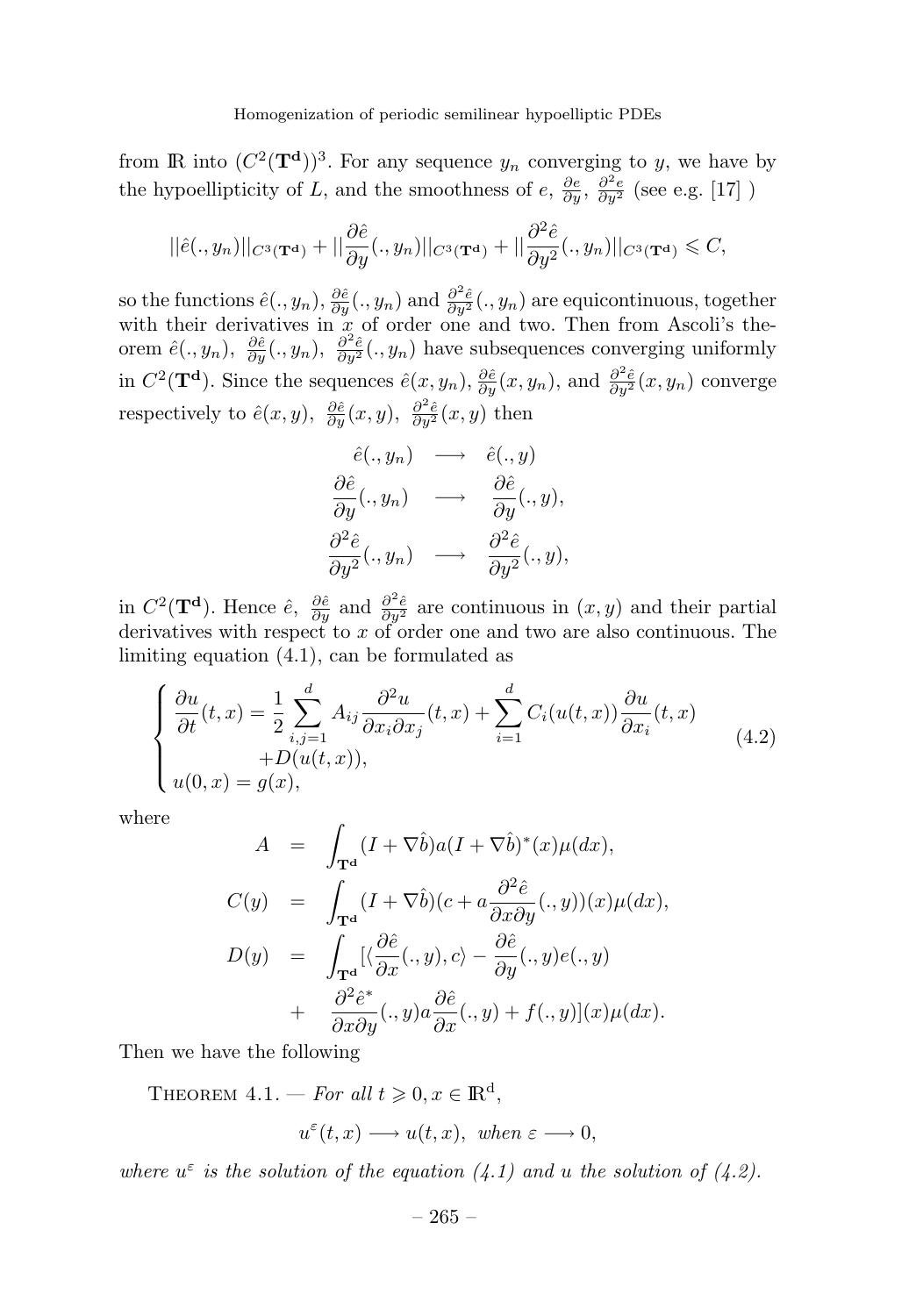*Proof.* — The functions  $\hat{b}_i$ ,  $i = 1, \ldots, d$ ,  $\hat{e}$  are smooth and with our assumptions on *a, b, c, g, e* and *f* we can follow the proof of Theorem 4.1 in E. Pardoux [13], which establishes the convergence of BSDEs. In fact ´ considering the progressively measurable process  $\{(Y_s^{\varepsilon}, Z_s^{\varepsilon}); 0 \leq s \leq t\}$  in  $\mathbb{R} \times \mathbb{R}^d$  solution of the BSDE :

$$
Y_s^{\varepsilon} = g(X_t^{\varepsilon}) + \frac{1}{\varepsilon} \int_s^t e(\frac{X_r^{\varepsilon}}{\varepsilon}, Y_r^{\varepsilon}) dr + \int_s^t f(\frac{X_r^{\varepsilon}}{\varepsilon}, Y_r^{\varepsilon}) dr - \int_s^t Z_r^{\varepsilon} dW_r,
$$

with

$$
\mathbb{E}\big(\sup_{0\leqslant s\leqslant t}|Y_{s}^{\varepsilon}|^{2}+\int^{t}_{0}||Z^{\varepsilon}_{s}||^{2}ds)<\infty,
$$

by  $\acute{E}$ . Pardoux [14] the solution of  $(4.1)$  is given by

$$
u^{\varepsilon}(t,x) = Y_0^{\varepsilon}.
$$

In order to prove the above Theorem 4.1, it suffices to prove that

$$
Y_0^\varepsilon\longrightarrow Y_0,
$$

where  $Y_0$  is the value at  $t = 0$  of the solution of the FBSDE

$$
\begin{cases} X_s = x + \int_0^s C(Y_r) dr + A^{\frac{1}{2}} B_s, \ 0 \le s \le t \\ Y_s = g(X_t) + \int_s^t D(Y_r) dr - \int_s^t Z_r dB_r, \ 0 \le s \le t. \end{cases}
$$

#### **5. Homogenization of a semilinear parabolic equation 2**

We consider the semilinear parabolic equation

$$
\begin{cases} \frac{\partial u^{\varepsilon}}{\partial t}(t,x) = L_{\varepsilon}u^{\varepsilon}(t,x) + f(\frac{x}{\varepsilon}, u^{\varepsilon}(t,x), \nabla u^{\varepsilon}(t,x)\sigma(\frac{x}{\varepsilon})) \\ u^{\varepsilon}(0,x) = g(x), x \in \mathbb{R}^{d}, \end{cases}
$$
(5.1)

where

$$
L_{\varepsilon} = \frac{1}{2} \sum_{i,j=1}^{d} a_{ij} (\frac{x}{\varepsilon}) \frac{\partial^2}{\partial x_i \partial x_j} + \sum_{i=1}^{d} (\frac{1}{\varepsilon} b_i (\frac{x}{\varepsilon}) + c_i (\frac{x}{\varepsilon})) \frac{\partial}{\partial x_i}.
$$

The functions *a, b, c* verify the assumptions of the previous section, and we assume that

$$
g \in W^{2,p}(\mathbb{R}^d),
$$

– 266 –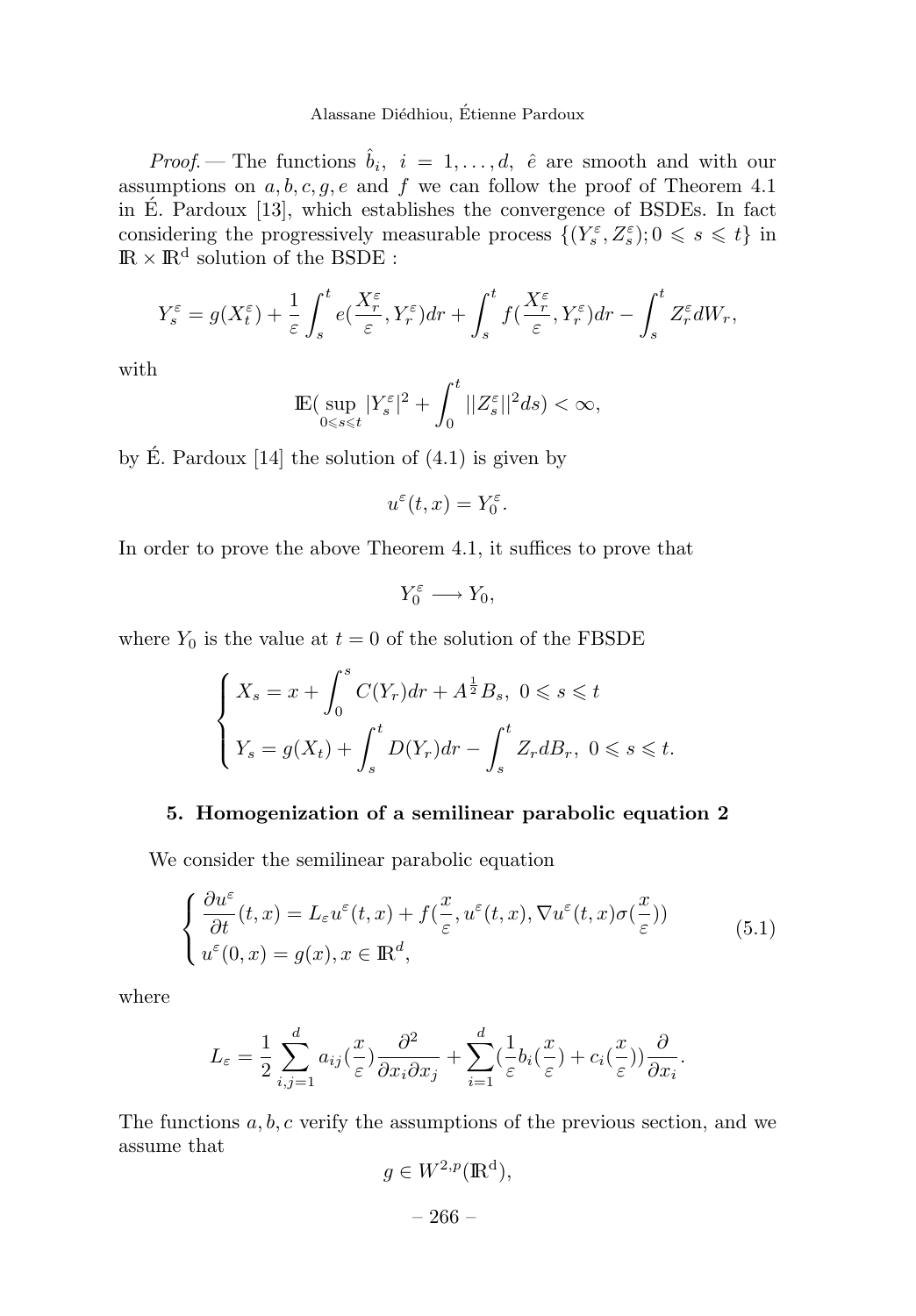for some  $p > d + 1$ , *p* even, and

$$
f: \mathbb{R}^d \times \mathbb{R} \times \mathbb{R}^d \longrightarrow \mathbb{R},
$$

is continuous, periodic of period one in each direction with respect to its first argument, of class  $C^1$  with respect to its second and third arguments, uniformly with respect to the first argument, with  $f'_y$  bounded from above, and  $\nabla_z f$  bounded. We assume that

$$
|f(x, y, z)| \leq K'(1 + |y| + |z|),
$$
  
\n
$$
|f(t, y, z) - f(t, y', z')| \leq K(|y - y'| + |z - z'|),
$$

and moreover that for all  $x \in \mathbb{R}^d$ ,  $f(x, \cdot, \cdot) \in C^2(\mathbb{R} \times \mathbb{R}^d)$ , all the derivatives being bounded, uniformly with respect to *x*. Let us consider the progressively measurable process  $\{(Y_s^{\varepsilon}, Z_s^{\varepsilon}); 0 \leqslant s \leqslant t\}$  with values in  $\mathbb{R} \times \mathbb{R}^d$ , solution of the BSDE:

$$
Y_s^{\varepsilon} = g(X_t^{\varepsilon}) + \int_s^t f(\frac{X_r^{\varepsilon}}{\varepsilon}, Y_r^{\varepsilon}, Z_r^{\varepsilon}) dr - \int_s^t Z_r^{\varepsilon} dB_r,
$$

with  $\mathbb{E}[\sup_{0 \leq s \leq t} |Y_s^{\varepsilon}|^2 + \int_0^t$  $\mathbf{0}$  $||Z_r^{\varepsilon}||^2 dr] < \infty$ .

The solution of (5.1) is given by:  $u^{\varepsilon}(t, x) = Y_0^{\varepsilon}$ . We are going to study the limit of  $u^{\varepsilon}$  when  $\varepsilon$  tends to zero.

We first state and prove the (for the notion of *S*–tightness, see [8], [10])

PROPOSITION 5.1. — There exists a constant  $C > 0$  such that

 $|Y_{s}^{\varepsilon}(\omega)| \leqslant C, \quad \forall \varepsilon >0, \ 0\leqslant s \leqslant t, \ \omega \in \Omega.$ 

Moreover, the collection of continuous processes  $\{Y_s^{\varepsilon}, 0 \leq s \leq t\}_{0 \leq \varepsilon \leq \varepsilon_0}$  is *S*–tight.

*Proof.* — Since q is bounded, it follows from Itô's formula that for any  $\alpha \in \mathbb{R}$ ,

$$
e^{\alpha s}|Y_s^{\varepsilon}|^2 + \int_s^t e^{\alpha r} (\alpha |Y_r^{\varepsilon}|^2 + |Z_r|^2) dr \leqslant c + 2 \int_s^t e^{\alpha r} Y_r^{\varepsilon} f(\overline{X}_r^{\varepsilon}, Y_r^{\varepsilon}, Z_r^{\varepsilon}) dr
$$

$$
+ 2 \int_s^t e^{\alpha r} Y_r^{\varepsilon} Z_r^{\varepsilon} dB_r
$$

Now from our assumption on *f*,

$$
yf(x, y, z) \leq K'(|y| + y^2 + |y| \times |z|)
$$
  

$$
\leq K' + (K' + \frac{K'^2}{2})y^2 + |z|^2,
$$
  

$$
-267 -
$$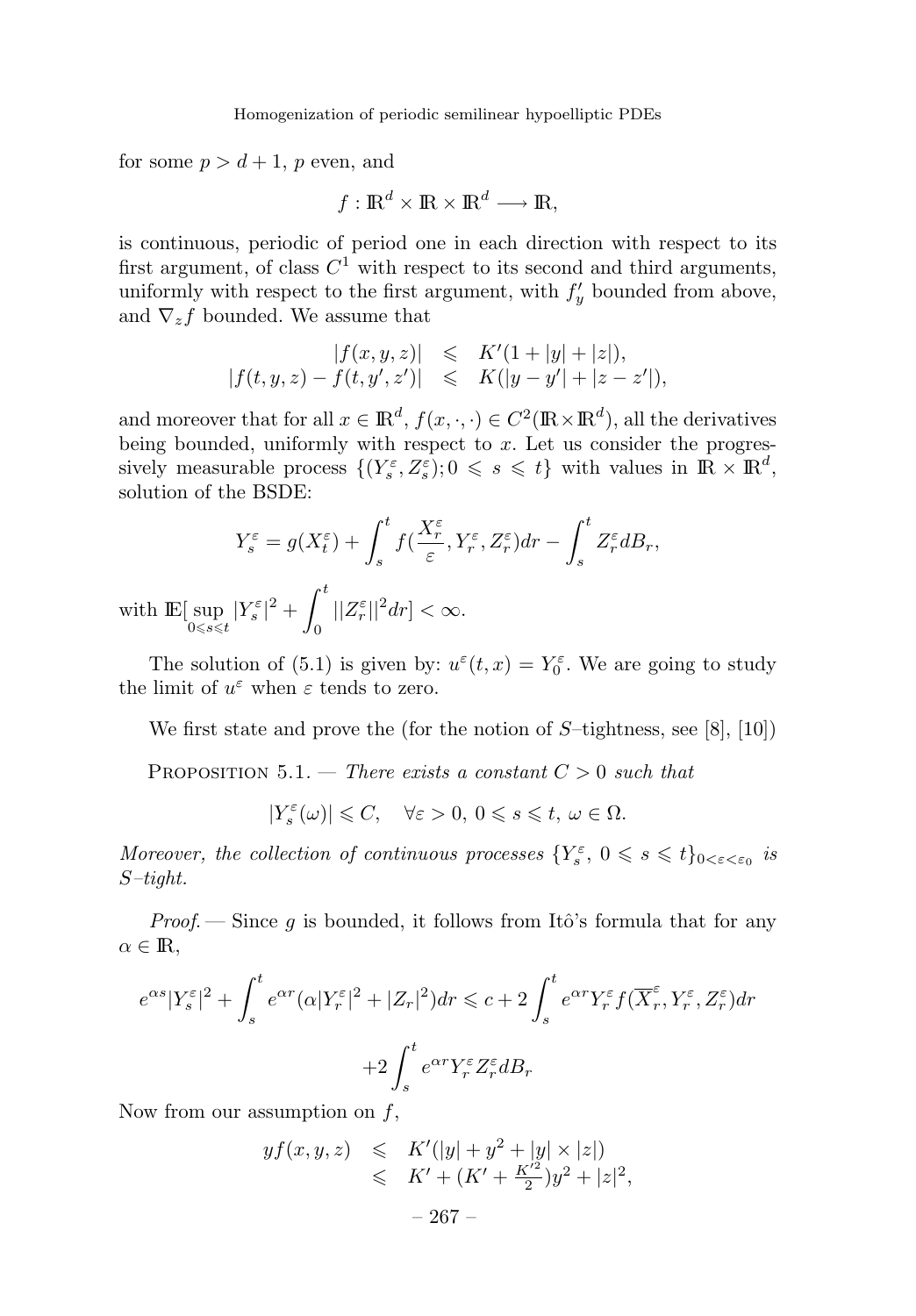hence, combining this with the previous inequality where we choose  $\alpha = 2(K' + \frac{K'^2}{2})$ , and taking the conditional expectation given  $\mathcal{F}_s$ , we deduce that

$$
|Y_s^{\varepsilon}|^2 \leqslant \frac{2K'}{\alpha} (e^{\alpha(t-s)} - 1) + ce^{-\alpha s},
$$

from which the first result follows. It now follows easily from the above that

$$
\sup_{\varepsilon>0}\mathbb{E}\left(\sup_{0\leqslant s\leqslant t}|Y_{s}^{\varepsilon}|^{2}+\int_{0}^{t}|Z_{s}^{\varepsilon}|^{2}ds\right)<\infty,
$$

from which the *S*–tightness follows, since

$$
|f(x, y, z)| \le K'(1 + |y| + |z|).
$$

The limiting PDE can be formulated as:

$$
\begin{cases} \frac{\partial u}{\partial t}(t,x) = \frac{1}{2} \sum_{i,j=1}^{d} A_{ij} \frac{\partial^2 u}{\partial x_i \partial x_j}(t,x) + \sum_{i=1}^{d} C_i \frac{\partial u}{\partial x_i} + \overline{f}(u(t,x), \nabla u(t,x)) \\ u(0,x) = g(x), x \in \mathbb{R}^d, \end{cases}
$$
(5.2)

where

$$
A = \int_{\mathbf{T}^{\mathbf{d}}}(I + \nabla \hat{b})a(I + \nabla \hat{b})^{*}(x)\mu(dx)
$$
  
\n
$$
C = \int_{\mathbf{T}^{\mathbf{d}}}(I + \nabla \hat{b})c(x)\mu(dx)
$$
  
\n
$$
\overline{f}(y, z) = \int_{\mathbf{T}^{\mathbf{d}}}f(x, y, z(I + \nabla \hat{b})\sigma(x))\mu(dx).
$$

It follows from the above assumptions on *f* that  $\overline{f} \in C^2(\mathbb{R} \times \mathbb{R}^d)$ , with bounded derivatives. We shall assume w. l. o. g. that the orthonormal basis of  $\mathbb{R}^d$  has been choosen in such a way that the matrix  $A$  is of the form

$$
A = \left( \begin{array}{cc} A' & 0 \\ 0 & 0 \end{array} \right),
$$

where  $A'$  is a  $d' \times d'$  positive definite matrix, with  $d' \leq d$ . We set  $\mathbb{R}^d$  =  $E_{d'} \oplus E_{d-d'}$ , where  $E_{d'}$  is the subspace of  $\mathbb{R}^d$  of dimension  $d'$  generated by the vectors  $e_i$ ,  $i = 1, 2, \dots, d'$  after a new arrangement of the basis vectors of  $\mathbb{R}^d$  so we can obtain the wished form of  $A$ .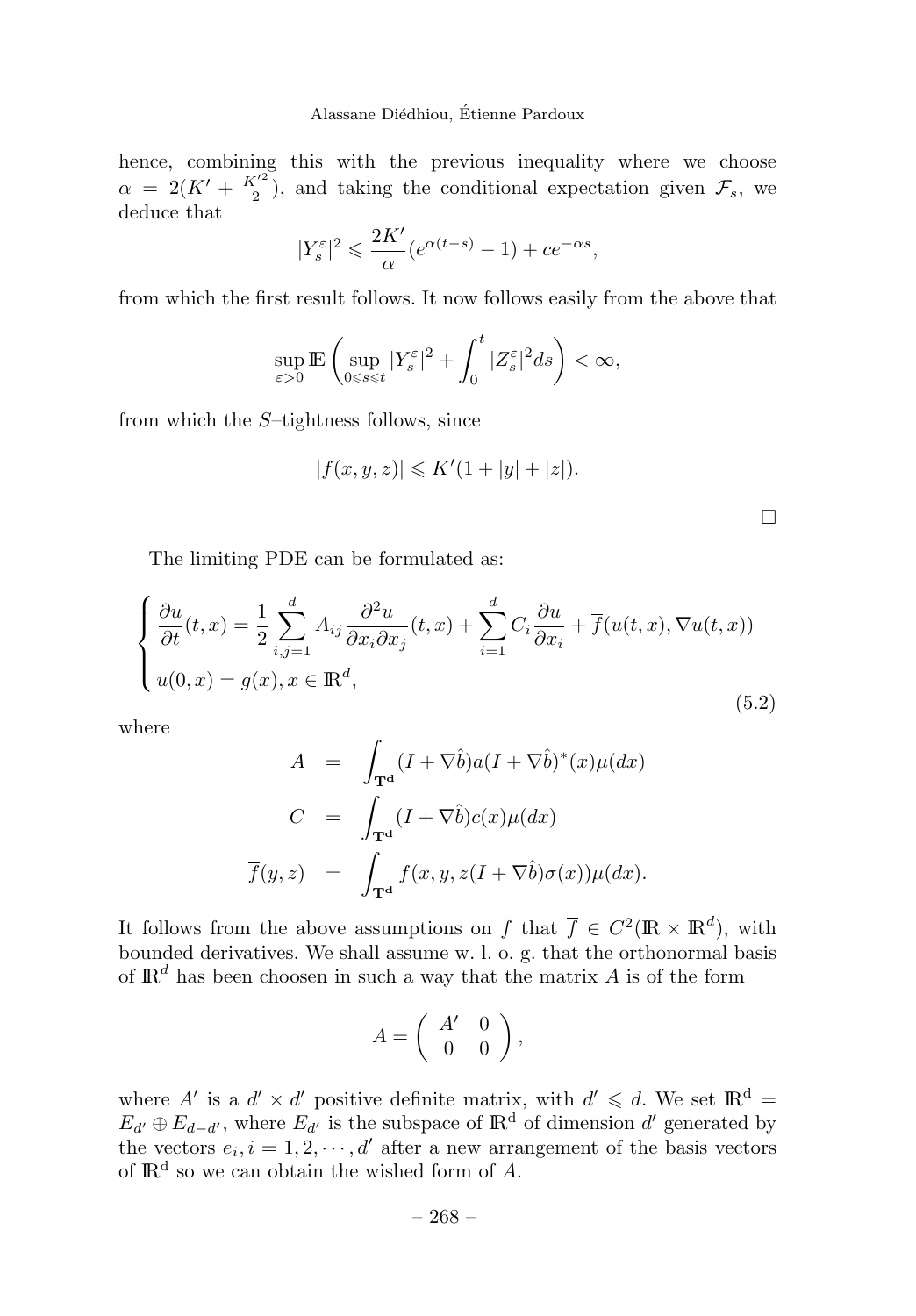Note that from Jensen's inequality

$$
|\overline{f}(y,z)| \leq \int |f(x,y,z(I+\nabla \hat{b})\sigma(x))|\mu(dx)
$$
  
\n
$$
\leq K'(1+|y| + \int |z(I+\nabla \hat{b})\sigma(x)|\mu(dx)
$$
  
\n
$$
\leq K'(1+|y| + \sqrt{}),
$$
\n(5.3)

and

$$
\begin{aligned}\n|\overline{f}(y,z) - \overline{f}(y',z')| &\leq \int_{\mathbf{T}^d} |f(x,y,z(I+\nabla \hat{b})\sigma(x))| \\
&\quad - f(x,y',z'(I+\nabla \hat{b})\sigma(x))|\mu(dx) \\
&\leqslant K \left( |y-y'| + \int_{\mathbf{T}^d} |(z-z')(I+\nabla \hat{b})\sigma(x)|\mu(dx) \right) \\
&\leqslant K \left( |y-y'| + \sqrt{\langle A(z-z'), z-z' \rangle} \right)\n\end{aligned}
$$
\n(5.4)

We define  $H_A(\mathbb{R}^d) = \{u \in L^2(\mathbb{R}^d); \sqrt{A}\nabla u \in (L^2(\mathbb{R}^d))^d\}$ , and we define the following norm on  $H_A(\mathbb{R}^d)$ 

$$
||v||_{H_A(\mathbb{R}^d)} = \left(||v||^2_{L^2(\mathbb{R}^d)} + ||\sqrt{A}\nabla v||^2_{(L^2(\mathbb{R}^d))^d}\right)^{\frac{1}{2}}.
$$

We have by (5.3),  $|| f(v, \nabla v) ||_{L^2(\mathbb{R}^d)} \leq C(1+ ||v||_{H_A(\mathbb{R}^d)}).$ We can show the

THEOREM 5.2. — Equation (5.2) has a unique solution *u* in  $L^2((0,T);$  $H^1(\mathbb{R}^d)$ , such that for all  $1 \leq k \leq d$ ,

$$
\langle A\nabla u_k, \nabla u_k \rangle \in L^1((0,T) \times \mathbb{R}^d),
$$

where

$$
\frac{\partial u}{\partial x_k} = u_k \in L^2((0, T) \times \mathbb{R}^d).
$$

Moreover

$$
u \in C(\mathbb{R}_+; L^2(\mathbb{R}^d)).
$$

Proof. — **Step 1:**

We first assume that the matrix *A* is elliptic, and we look for a solution  $u \in L^2(0,T;H^1(\mathbb{R}^d)) \cap C([0,T],L^2(\mathbb{R}^d))$ . Let us prove the existence and uniqueness of the solution of the PDE. We set  $F = L^2((0,T); H^1(\mathbb{R}^d))$ , and consider the map

$$
\Phi: F \longrightarrow F,
$$

– 269 –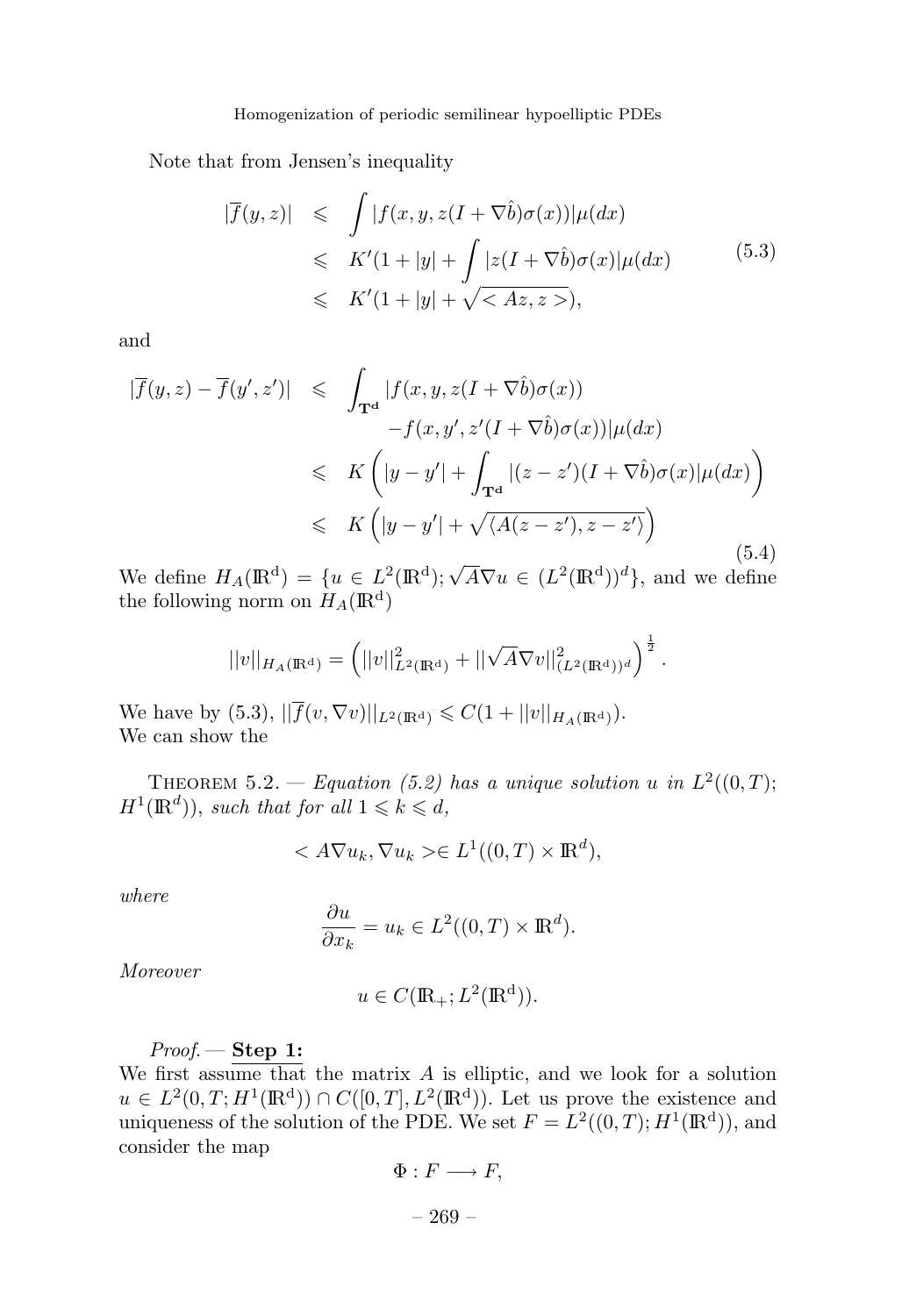defined as follows. For  $v \in F$ ,  $u = \Phi(v)$  is the unique solution in *F* of the linear parabolic PDE

$$
\begin{cases}\n\frac{\partial u}{\partial t}(t,x) = \frac{1}{2} \sum_{i,j=1}^{d} A_{ij} \frac{\partial^2 u}{\partial x_i \partial x_j}(t,x) + \sum_{i=1}^{d} C_i \frac{\partial u}{\partial x_i}(t,x) \\
+ \overline{f}(v(t,x), \nabla v(t,x)) \\
u(0,x) = g(x), x \in \mathbb{R}^d,\n\end{cases}
$$

Let us show that  $\Phi$  is a contraction. For  $v, v' \in F$ ,  $u = \Phi(v)$ ,  $u' = \Phi(v')$ ,  $(\overline{u}, \overline{v}) =$  $(u - u', v - v')$ , we have, for any  $\alpha > 0$ , if we denote by  $\nu$  the ellipticity constant of the matrix *A*,

$$
\frac{1}{2}e^{-\alpha t}||\overline{u}(t)||_{L^2(\mathbb{R}^d)}^2 + \nu \int_0^t e^{-\alpha s}||\nabla \overline{u}(s)||_{(L^2(\mathbb{R}^d))^d}^2 ds
$$
\n
$$
\leq -\frac{\alpha}{2} \int_0^t e^{-\alpha s}||\overline{u}(s)||_{L^2(\mathbb{R}^d)}^2 ds
$$
\n
$$
+ \int_0^t e^{-\alpha s} \langle \overline{f}(v(s), \nabla v(s)) - \overline{f}(v'(s), \nabla v'(s)), \overline{u}(s) \rangle_{L^2(\mathbb{R}^d)} ds
$$

By the inequality (5.4), we get

$$
\nu \int_0^t e^{-\alpha s} ||\nabla \overline{u}(s)||^2_{(L^2(\mathbb{R}^d))^d} ds + \frac{\alpha}{2} \int_0^t e^{-\alpha s} ||\overline{u}(s)||^2_{L^2(\mathbb{R}^d)} ds \n\leq C \int_0^t e^{-\alpha s} (||\overline{v}(s)||_{L^2(\mathbb{R}^d)} + ||\nabla \overline{v}(s)||_{(L^2(\mathbb{R}^d))^d}) ||\overline{u}(s)||_{L^2(\mathbb{R}^d)} ds \n\leq \frac{\nu}{2} \int_0^t e^{-\alpha s} (||\overline{v}(s)||^2_{L^2(\mathbb{R}^d)} + ||\nabla \overline{v}(s)||^2_{(L^2(\mathbb{R}^d))^d}) ds \n+ \frac{C^2}{2\nu} \int_0^t e^{-\alpha s} ||\overline{u}(s)||^2_{L^2(\mathbb{R}^d)} ds,
$$

hence we get

$$
\int_0^t e^{-\alpha s} (\nu ||\nabla \overline{u}(s)||^2_{(L^2(\mathbb{R}^d))^d} + \frac{\nu \alpha - C^2}{2\nu} ||\overline{u}(s)||^2_{L^2(\mathbb{R}^d)}) ds
$$
  
\$\leqslant \frac{\nu}{2} \int\_0^t e^{-\alpha s} (||\overline{v}(s)||^2\_{L^2(\mathbb{R}^d)} + ||\nabla \overline{v}(s)||^2\_{(L^2(\mathbb{R}^d))^d}) ds.\$

If we choose  $\alpha = 2\nu + \frac{C^2}{\nu}$  and divide the last inequality by  $\nu$ , we obtain

$$
\int_0^t e^{-\alpha s} (||\nabla \overline{u}(s)||^2_{L^2(\mathbb{R}^d)} + ||\overline{u}(s)||^2_{L^2(\mathbb{R}^d)}) ds
$$
  

$$
\leq \frac{1}{2} \int_0^t e^{-\alpha s} (||\overline{v}(s)||^2_{L^2(\mathbb{R}^d)} + ||\nabla \overline{v}(s)||^2_{(L^2(\mathbb{R}^d))^d}) ds,
$$
  

$$
- 270 -
$$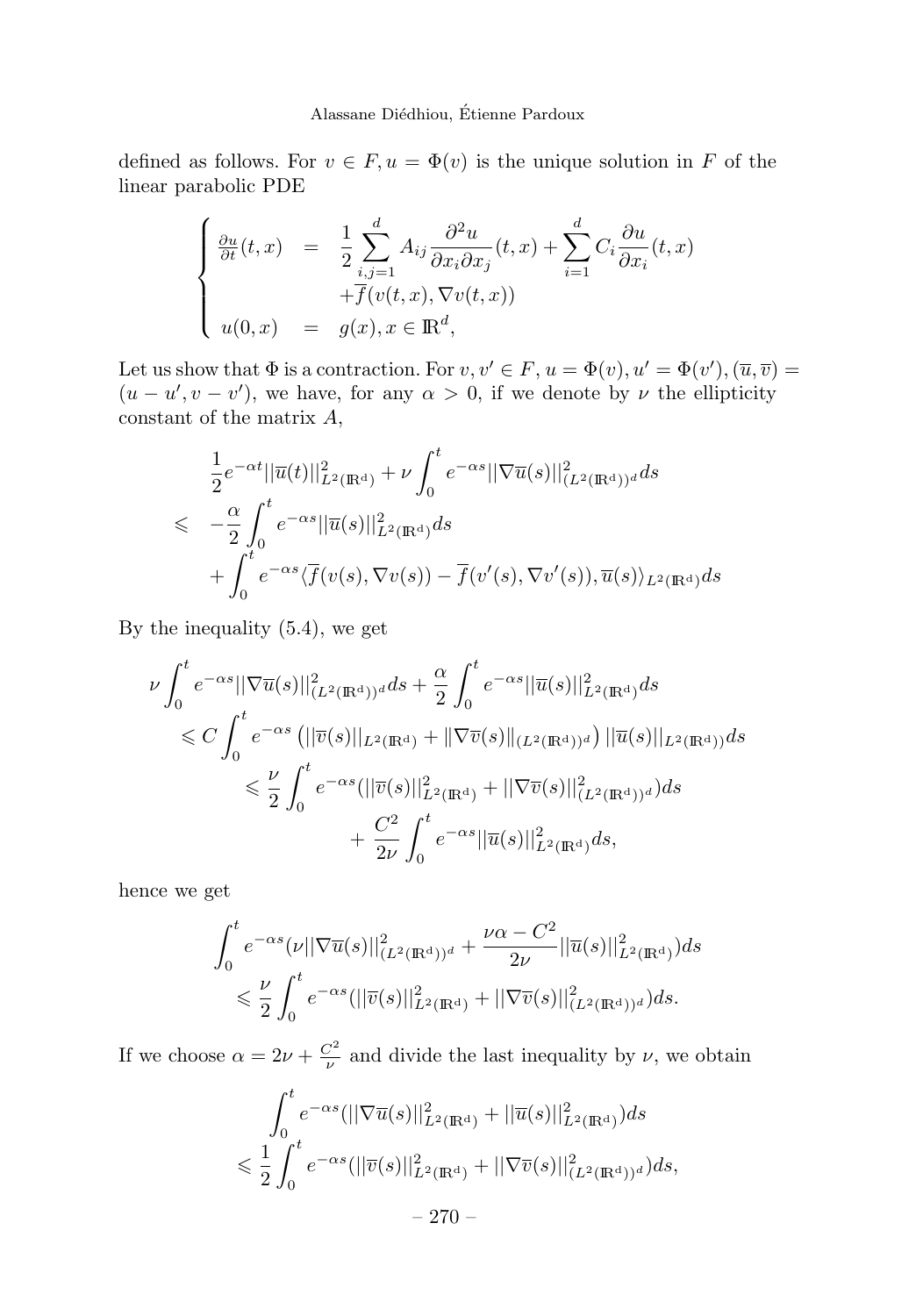from which we deduce that  $\Phi$  is a strict contraction on  $F$  equiped with the norm:

$$
||u||_{\alpha} = \left(\int_0^t e^{-\alpha s} (||\nabla \overline{u}(s)||_{(L^2(\mathbb{R}^d))^d}^2 + ||\overline{u}(s)||_{L^2(\mathbb{R}^d)}^2) ds\right)^{\frac{1}{2}}, \alpha = 2\nu + \frac{C^2}{\nu}.
$$

Hence  $\Phi$  has a unique fixed point.

#### **Step 2 :**

We now drop the assumption that *A* be elliptic, and set  $A^n = A + \frac{1}{n}I_d$ . Let  $u^n$  denote the unique solution of the equation (5.2), with A replaced by  $A^n$ . Multiplying the equation by  $u^n$ , we have

$$
\frac{1}{2}\frac{d}{dt}\int_{\mathbb{R}^d}|u^n(t,x)|^2dx + \frac{1}{2}\int_{\mathbb{R}^d}\langle A^n \nabla u^n(t,x), \nabla u^n(t,x)\rangle dx
$$
  
= 
$$
\frac{1}{2}\int_{\mathbb{R}^d}\sum_{i=1}^d C_i \frac{\partial}{\partial x_i}(u^n(t,x)^2)dx + \int_{\mathbb{R}^d}\overline{f}(u^n(t,x), \nabla u^n(t,x))u^n(t,x)dx.
$$

We know that  $\int$  $\mathbb{R}^d$  $\sum$ *d i*=1  $C_i \frac{\partial}{\partial z}$  $\frac{\partial}{\partial x_i}(u^n(t,x)^2)dx = 0, t$  a.e. and  $\forall \delta > 0$ 

$$
\int_{\mathbb{R}^d} \overline{f}(u^n(t, x), \nabla u^n(t, x))u^n(t, x)dx \le (K' + \frac{K'^2}{2\delta})(1 + \int_{\mathbb{R}^d} ||u^n(t, x)||^2 dx)
$$

$$
+ \frac{\delta}{2} \int_{\mathbb{R}^d} \langle A \nabla u^n(t, x), \nabla u^n(t, x) \rangle dx.
$$

Choosing  $\delta = \frac{1}{2}$ , then by Gronwall's lemma we deduce that

$$
\int_{\mathbb{R}^d} |u^n(t,x)|^2 dx \leqslant Ce^{Ct}
$$

and

$$
\int_0^T \int_{\mathbb{R}^d} \langle A \nabla u^n(t, x), \nabla u^n(t, x) \rangle dx dt \leqslant C(T).
$$

Let us set  $\Lambda(x)=(I+\nabla\hat{b})\sigma(x)$ . Now we differentiate the equation for *u<sup>n</sup>* with respect to *x<sub>k</sub>*. Then  $u_k^n = \frac{\partial u^n}{\partial x_k}$  satisfies

$$
\begin{cases}\n\frac{\partial}{\partial t}u_k^n(t,x) = \frac{1}{2} \sum_{i,j=1}^d A_{ij}^n \frac{\partial^2 u_k^n}{\partial x_i \partial x_j}(t,x) + \sum_{i=1}^d C_i \frac{\partial u_k^n}{\partial x_i}(t,x) \\
+ \overline{f}_y(u^n(t,x), \nabla u^n(t,x)) u_k^n(t,x) \\
+ \int_{\mathbf{T}^d} \mu(dx')^t \nabla u_k^n(t,x) \Lambda(x') \nabla_z f(x', u^n(t,x), \nabla u^n(t,x) \Lambda(x')), \\
u_k^n(0,x) = \frac{\partial g}{\partial x_k}(x).\n\end{cases} \tag{5.5}
$$

– 271–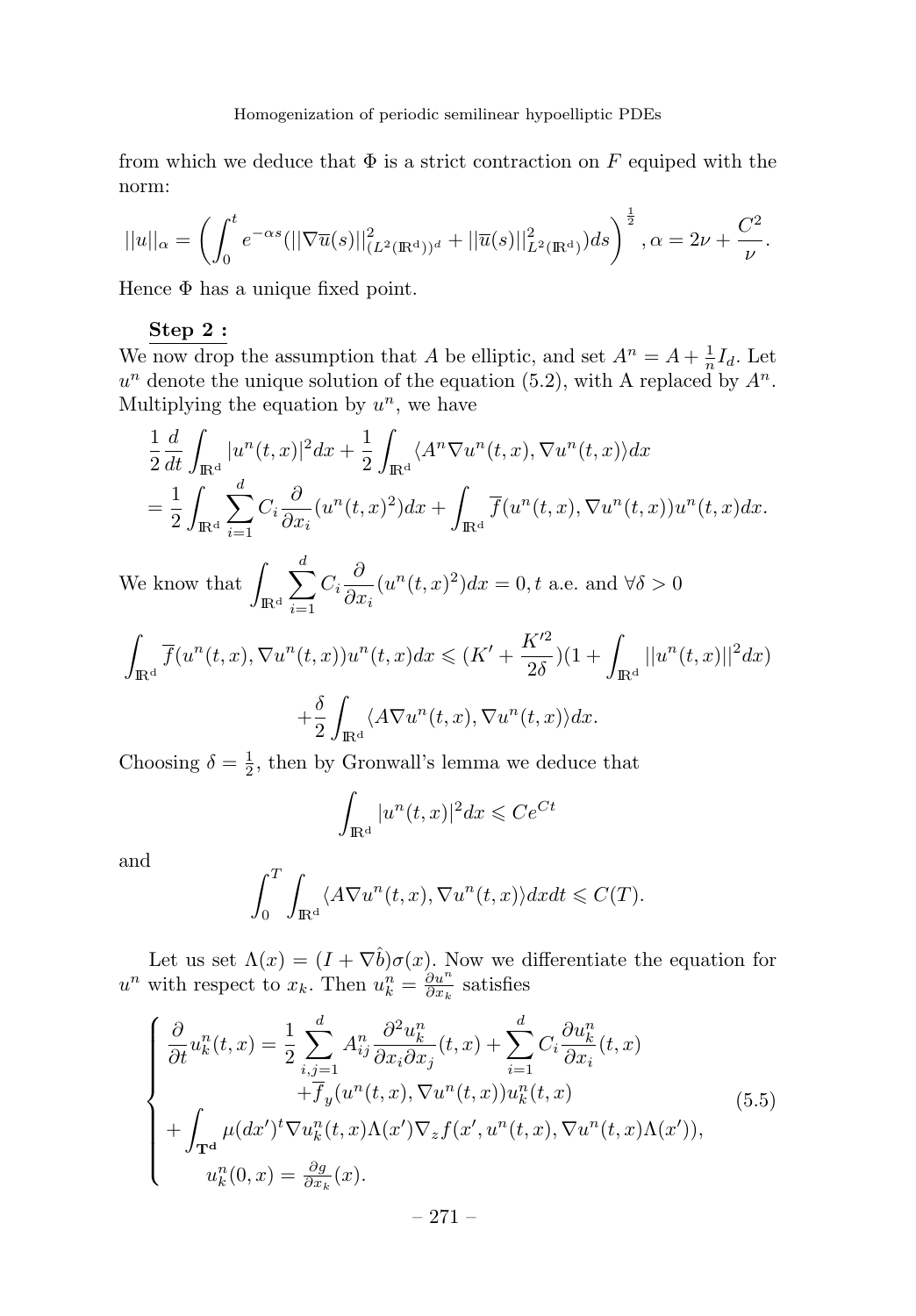Multiplying this equation by  $u_k^n$  we have

$$
\frac{d}{dt} \int_{\mathbb{R}^d} |u_k^n(t,x)|^2 dx + \frac{1}{2} \int_{\mathbb{R}^d} \langle A^n \nabla u_k^n(t,x), \nabla u_k^n(t,x) \rangle dx \n= \frac{1}{2} \int_{\mathbb{R}^d} \sum_{i=1}^d C_i \frac{\partial [(u_k^n(t,x))^2]}{\partial x_i} dx \n+ \int_{\mathbb{R}^d} \overline{f}_y(u^n(t,x), \nabla u^n(t,x)) [u_k^n(t,x)]^2 dx \n+ \int_{\mathbb{R}^d} \int_{\mathbf{T}^d} \mu(dx')^t \nabla u_k^n(t,x) \Lambda(x') \nabla_z f(x', u^n(t,x), \nabla u^n(t,x) \Lambda(x')) u_k^n(t,x) dx.
$$
\n(5.6)

We know that  $\int$  $\mathbb{R}^d$  $\sum$ *d i*=1  $C_i \frac{\partial [u_k^n(t,x)^2]}{2\pi}$  $\frac{\partial}{\partial x_i}dx = 0$ , *t* a.e. and for any  $\delta > 0$ , since  $\nabla_z f$  is bounded,

$$
\int_{\mathbb{R}^d} \int_{\mathbf{T}^d} \mu(dx')^t \nabla u_k^n(t, x) \Lambda(x') \nabla_z f(x', u^n(t, x), \nabla u^n(t, x) \Lambda(x')) u_k^n(t, x) dx
$$
  
\n
$$
\leq C \delta \int_{\mathbb{R}^d} \langle A \nabla u_k^n(t, x), \nabla u_k^n(t, x) \rangle dx + \frac{C}{\delta} \int_{\mathbb{R}^d} |u_k^n(t, x)|^2 dx.
$$

By an appropriate choice of  $\delta$ , we deduce that for  $1 \leq k \leq d, t > 0$ ,

$$
\int_{\mathrm{I\!R}^{\mathrm{d}}} |u^n_k(t,x)|^2 dx \leqslant Ce^{Ct}.
$$

We have proved that  $u^n$  is bounded in  $L^{\infty}([0,T], H^1(\mathbb{R}^d))$ , and also that each  $u_k^n$  is bounded in  $L^2(0,T;H_A)$ . Let us now show that  $u^n$  is a Cauchy sequence in  $L^2(0,T;H_A)$ . We have

$$
\frac{\partial(u^n - u^m)}{\partial t}(t, x) = \frac{1}{2} \sum_{i,j=1}^d A_{ij} \frac{\partial^2(u^n - u^m)}{\partial x_i \partial x_j}(t, x) + \frac{1}{2n} \sum_{i,j=1}^d \frac{\partial^2 u^n}{\partial x_i \partial x_j}(t, x)
$$

$$
-\frac{1}{2m} \sum_{i,j=1}^d \frac{\partial^2 u^m}{\partial x_i \partial x_j}(t, x) + \sum_{i=1}^d C_i \frac{\partial(u^n - u^m)}{\partial x_i}(t, x)
$$

$$
+ (\overline{f}(u^n(t, x), \nabla u^n(t, x)) - \overline{f}(u^m(t, x), \nabla u^m(t, x))),
$$

$$
-272 -
$$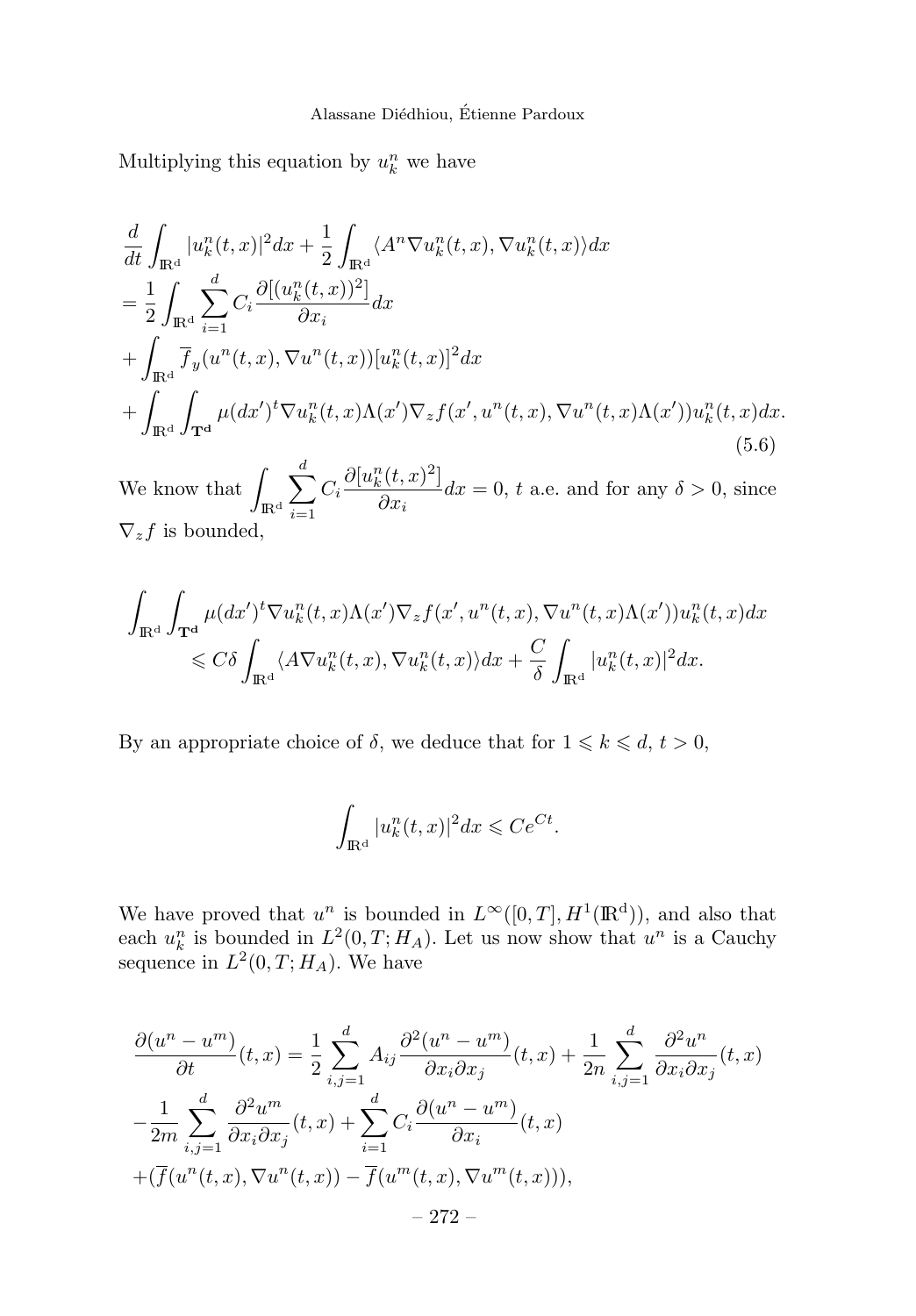then by multiplying this equation by  $u^n - u^m$ , we get

$$
\frac{1}{2}\frac{d}{dt}||u^n - u^m||_{L^2}^2(t) + \frac{1}{2}\int_{\mathbb{R}^d} \langle A\nabla(u^n - u^m), \nabla(u^n - u^m) \rangle(t, x)dx
$$
  
\n
$$
+\frac{1}{2}\int_{\mathbb{R}^d} \langle \frac{1}{n} \nabla u^n - \frac{1}{m} \nabla u^m, \nabla(u^n - u^m) \rangle(t, x)dx
$$
  
\n
$$
=\frac{1}{2}\int_{\mathbb{R}^d} \sum_{i=1}^d C_i \frac{\partial[(u^n - u^m)^2]}{\partial x_i}(t, x)dx
$$
  
\n
$$
+\int_{\mathbb{R}^d} \langle \overline{f}(u^n(t, x), \nabla u^n(t, x)) - \overline{f}(u^m(t, x), \nabla u^m(t, x)), u^n - u^m \rangle(t, x)dx,
$$

and integrating with respect to *t* we have

$$
\frac{1}{2}||u^n - u^m||_{L^2}^2(t) + \frac{1}{2} \int_0^t \int_{\mathbb{R}^d} \langle A(\nabla u^n - \nabla u^m), \nabla (u^n - u^m) \rangle (s, x) dx ds \n+ \frac{1}{2} \int_0^t \int_{\mathbb{R}^d} \langle \frac{1}{n} \nabla u^n - \frac{1}{m} \nabla u^m, \nabla (u^n - u^m) \rangle (s, x) dx ds \n= \int_0^t \int_{\mathbb{R}^d} \langle \overline{f}(u^n(s, x), \nabla u^n(s, x)) - \overline{f}(u^m(s, x), \nabla u^m(s, x)), u^n - u^m \rangle (s, x) dx ds.
$$

Since  $\nabla u^n$  and  $\nabla u^m$  are bounded in  $L^2((0,T)\times \mathbb{R}^d)^d$ ,

$$
\int_0^T \int_{\mathbb{R}^d} \langle \frac{1}{n} \nabla u^n - \frac{1}{m} \nabla u^m, \nabla (u^n - u^m) \rangle (t, x) dx dt
$$

tends to zero when *n* and *m* tend to infinity.

For  $\varepsilon > 0$ , there exists  $N_{\varepsilon}$  such that for  $n, m \geqslant N_{\varepsilon}$ , all  $\delta > 0$ ,

$$
\frac{1}{2}||u^n - u^m||_{L^2}^2(t) + \frac{1-\delta}{2} \int_0^t \int_{\mathbb{R}^d} \langle A(\nabla u^n - \nabla u^m), \nabla (u^n - u^m) \rangle(s, x) dx ds
$$
  

$$
\leq \varepsilon + (K + \frac{K^2}{2\delta}) \int_0^t ||u^n - u^m||_{L^2}^2(s) ds.
$$

Hence choosing  $\delta = \frac{1}{2}$ , and exploiting Gronwall's lemma we have

$$
\frac{1}{2}||u^n - u^m||_{L^2}^2(t) + \frac{1}{4} \int_0^t \int_{\mathbb{R}^d} \langle A(\nabla u^n - \nabla u^m), \nabla (u^n - u^m) \rangle (s, x) dx ds
$$
  

$$
\leq \varepsilon e^{Ct}, \forall n, m \geq N_{\varepsilon}, 0 < t \leq T.
$$

Hence  $u^n$  is a Cauchy sequence in  $L^2(0, T; H_A)$ , and there exists  $u \in L^2(0, T; H_A)$ such that

$$
u^n \longrightarrow u \text{ in } L^2(0,T;H_A).
$$

$$
-273- \\
$$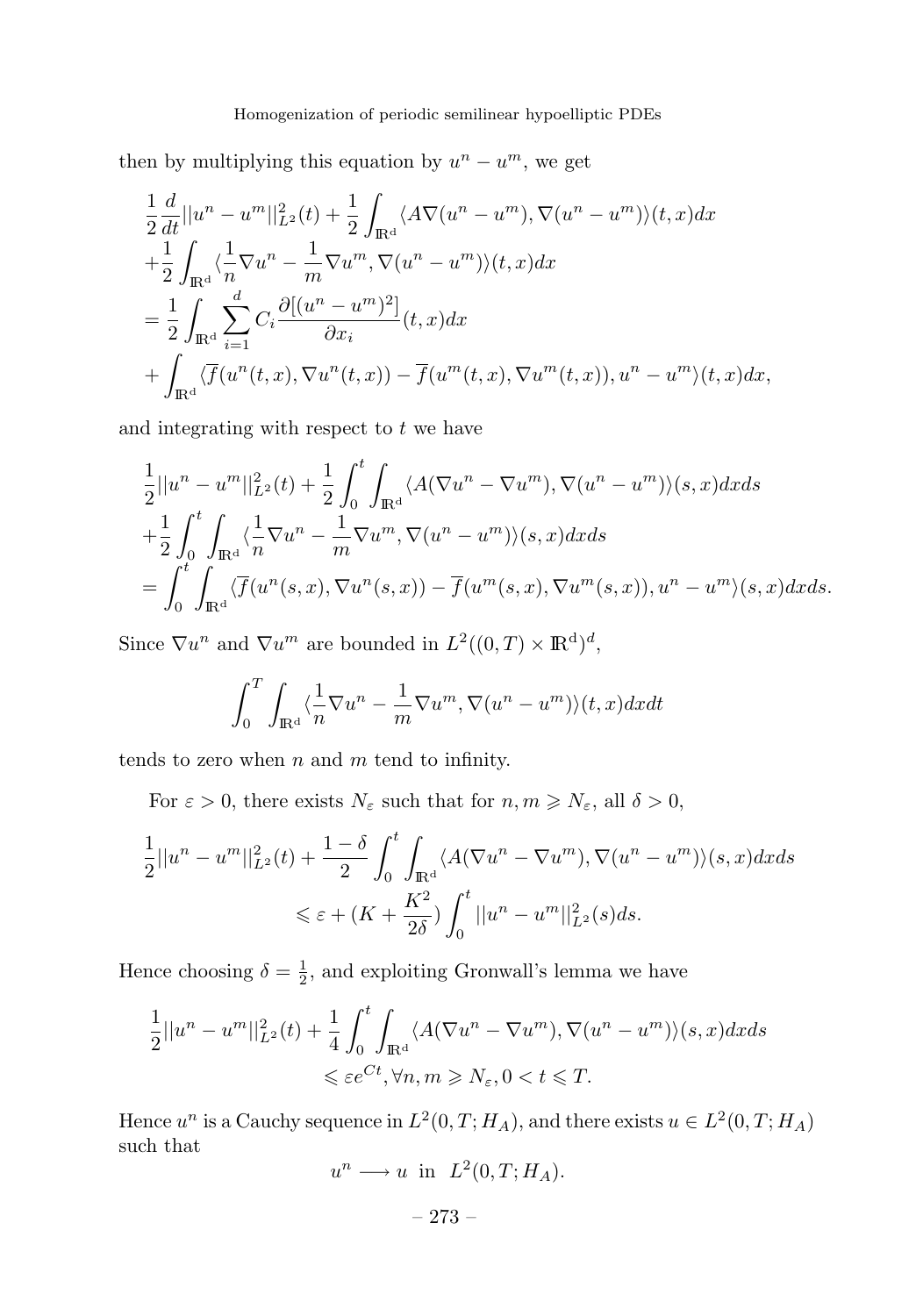Moreover since

$$
\int_0^T \int_{\mathbb{R}^d} |\overline{f}(u^n(t,x), \nabla u^n(t,x)) - \overline{f}(u(t,x), \nabla u(t,x))|^2 dt dx
$$
  

$$
\leq C \big( \int_0^T \int_{\mathbb{R}^d} ||u^n - u||^2(t,x) + \langle A(\nabla u^n - \nabla u), \nabla (u^n - u) \rangle(t,x) \big) dt dx,
$$

then

$$
\overline{f}(u^{n}(t,x),\nabla u^{n}(t,x)) \longrightarrow \overline{f}(u(t,x),\nabla u(t,x)), \text{ in } L^{2}((0,T) \times \mathbb{R}^{d}).
$$

Moreover the sequence  $\{u^n\}$  is bounded in  $L^2(0,T;H^1(\mathbb{R}^d))$ , hence  $u \in$  $L^2(0,T;H^1(\mathbb{R}^d)).$ 

We finally show the uniqueness of the solution in the space  $L^2(0,T;H^1(\mathbb{R}^d))$ . Let  $u, u'$  be two solutions of the PDE (5.2), then  $u - u'$  solves

$$
\frac{\partial(u-u')}{\partial t}(t,x) = \frac{1}{2} \sum_{i,j=1}^{d} A_{ij} \frac{\partial^2(u-u')}{\partial x_i \partial x_j}(t,x) + \sum_{i=1}^{d} C_i \frac{\partial(u-u')}{\partial x_i}(t,x) + (\overline{f}(u(t,x), \nabla u(t,x)) - \overline{f}(u'(t,x), \nabla u'(t,x))).
$$

Multiplying this equation  $u - u'$ , we obtain

$$
\frac{1}{2}||u - u'||_{L^2}^2(t) + \frac{1 - \delta}{2} \int_0^t \int_{\mathbb{R}^d} \langle A(\nabla u - \nabla u'), \nabla (u - u) \rangle(s, x) dx ds
$$
  

$$
\leq (K' + \frac{K'^2}{2\delta}) \int_0^t ||u - u'||_{L^2}^2(s) ds,
$$

since we know that  $\int_{\mathbb{R}^d} \sum_{i=1}^d C_i \frac{\partial (u - u')^2}{\partial x_i}(t, x) dx = 0$ , t a.e, because  $u(t)$ ,  $u'(t) \in$  $H^1(\mathbb{R}^d)$ , *t* a.e.

If we choose  $\delta = \frac{1}{2}$ , and by Gronwall lemma we have

$$
||u - u'||_{L^2}^2(t) = 0,
$$

which proves the uniqueness.  $\Box$ 

We now prove some additional regularity

PROPOSITION 5.3. — Assume that  $g \in W^{2,p}(\mathbb{R}^d)$ , for some  $p > d$ ,  $p \geq 4$ and *p* even. Then for all  $T > 0$ ,  $\nabla^{d'} u \in L^{\infty}(0, T; C_b(\mathbb{R}^d, \mathbb{R}^{d'})).$ 

*Proof.* — Had we multiplied equation (5.5) by  $(u_k^n(t,x))^{p-1}$ , *p* even, we would deduce by similar arguments as for the case  $p = 2$  that for each  $p$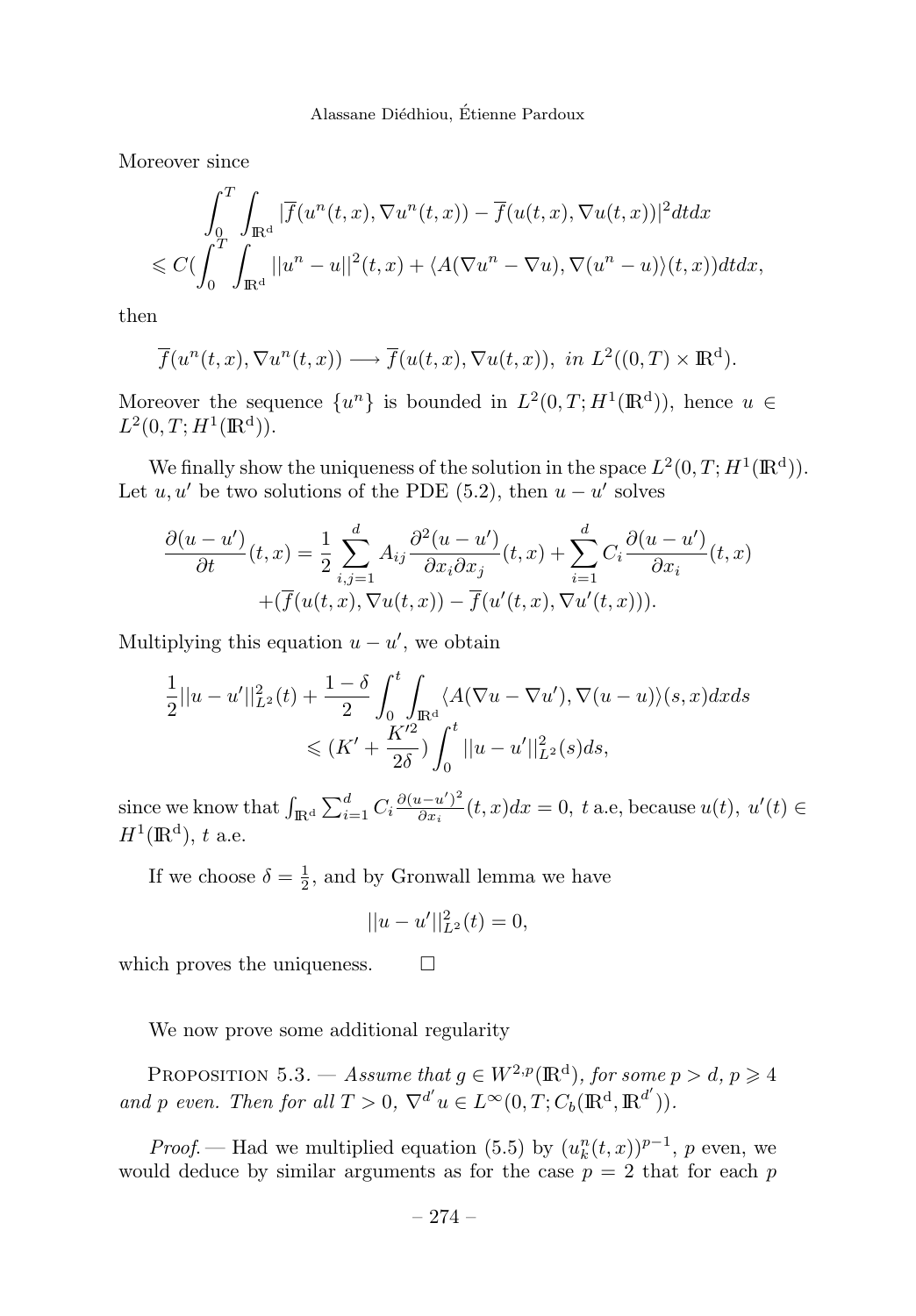#### Homogenization of periodic semilinear hypoelliptic PDEs

even, there exists a constant  $C_p$  such that for all  $1 \leq k \leq d$ , all *n*,

$$
\int_{\mathbb{R}^d} |u_k^n(t,x)|^p dx \leqslant C_p \|\frac{\partial g}{\partial x_k}\|_{L^p(\mathbb{R}^d)}^p e^{C_p t}.
$$
\n
$$
(5.7)
$$

We differentiate the equation (5.5) with respect to  $x_{\ell}, 1 \leq \ell \leq d'$ . Given the form of *A*, only the gradient in the direction of *Ed*- has some effect on the nonlinear term of the PDE, we will denote  $\nabla^{d'}$  this gradient.

$$
\begin{cases}\n\frac{\partial u_{k\ell}^{n}}{\partial t}(t,x) = \frac{1}{2} \sum_{i,j=1}^{d} A_{ij}^{n} \frac{\partial^{2} u_{k\ell}^{n}}{\partial x_{i} \partial x_{j}}(t,x) + \sum_{i=1}^{d} C_{i} \frac{\partial u_{k\ell}^{n}}{\partial x_{i}}(t,x) \\
+ \overline{f}_{y}(u^{n}(t,x), \nabla u^{n}(t,x)) u_{k\ell}^{n}(t,x) \\
+ \overline{f}_{yy}(u^{n}(t,x), \nabla u^{n}(t,x)) u_{k}^{n}(t,x) u_{\ell}^{n}(t,x) \\
+ \nabla^{d'} u_{\ell}^{n}(t,x) \nabla_{z} \overline{f}_{y}(u^{n}(t,x), \nabla u^{n}(t,x)) u_{k}^{n}(t,x) \\
+ \frac{\partial}{\partial x_{\ell}} (\int_{\mathbf{T}^{d}} \mu(dx')^{t} \nabla u_{k}^{n}(t,x) \Lambda(x') \nabla_{z} f(x', u^{n}(t,x), \nabla u^{n}(t,x) \Lambda(x'))), \\
u_{k\ell}^{n}(0,x) = \frac{\partial^{2} g}{\partial x_{k} \partial x_{\ell}}(x).\n\end{cases}
$$
\n(5.8)

Multiplying this equation by  $u_{k\ell}^n$ , we obtain

$$
\frac{1}{2} \frac{d}{dt} \int_{\mathbb{R}^d} |u_{k\ell}^n(t,x)|^2 dx + \frac{1}{2} \int_{\mathbb{R}^d} \langle A \nabla u_{k\ell}^n(t,x), \nabla u_{k\ell}^n(t,x) \rangle dx \n= \int_{\mathbb{R}^d} \overline{f}_y(u^n(t,x), \nabla u^n(t,x))(u_{k\ell}^n)^2(t,x) dx \n+ \int_{\mathbb{R}^d} \overline{f}_{yy}(u^n(t,x), \nabla u^n(t,x))u_k^n(t,x)u_\ell^n(t,x)u_{k\ell}^n(t,x) dx \n+ \int_{\mathbb{R}^d}^t \nabla^{d'} u_\ell^n(t,x) \nabla_z \overline{f}_y(u^n(t,x), \nabla u^n(t,x))u_k^n(t,x)u_{k\ell}^n(t,x)) dx \n- \int_{\mathbb{R}^d} (\int_{\mathbf{T}^d} \mu(dx')^t \nabla u_k^n(t,x) \Lambda(x') \nabla_z f(x',u^n(t,x), \nabla u^n(t,x) \Lambda(x'))) \frac{\partial u_{k\ell}^n}{\partial x_\ell} dx.
$$

We have the following estimates :

$$
\begin{aligned}\n|\int_{\mathbb{R}^d} \overline{f}_y(u^n(t,x), \nabla u^n(t,x))(u_{k\ell}^n)^2(t,x)dx| &\leq C \int_{\mathbb{R}^d} |u_{k\ell}^n|^2(t,x)dx, \\
\int_{\mathbb{R}^d} \overline{f}_{yy}(u^n(t,x), \nabla u^n(t,x))u_k^n(t,x)u_\ell^n(t,x)u_{k\ell}^n(t,x)dx \\
&\leq C \int_{\mathbb{R}^d} (|u_k^n|^4(t,x) + |u_\ell^n|^4(t,x) + |u_{k\ell}^n|^2(t,x))dx \\
&\quad - 275 - \n\end{aligned}
$$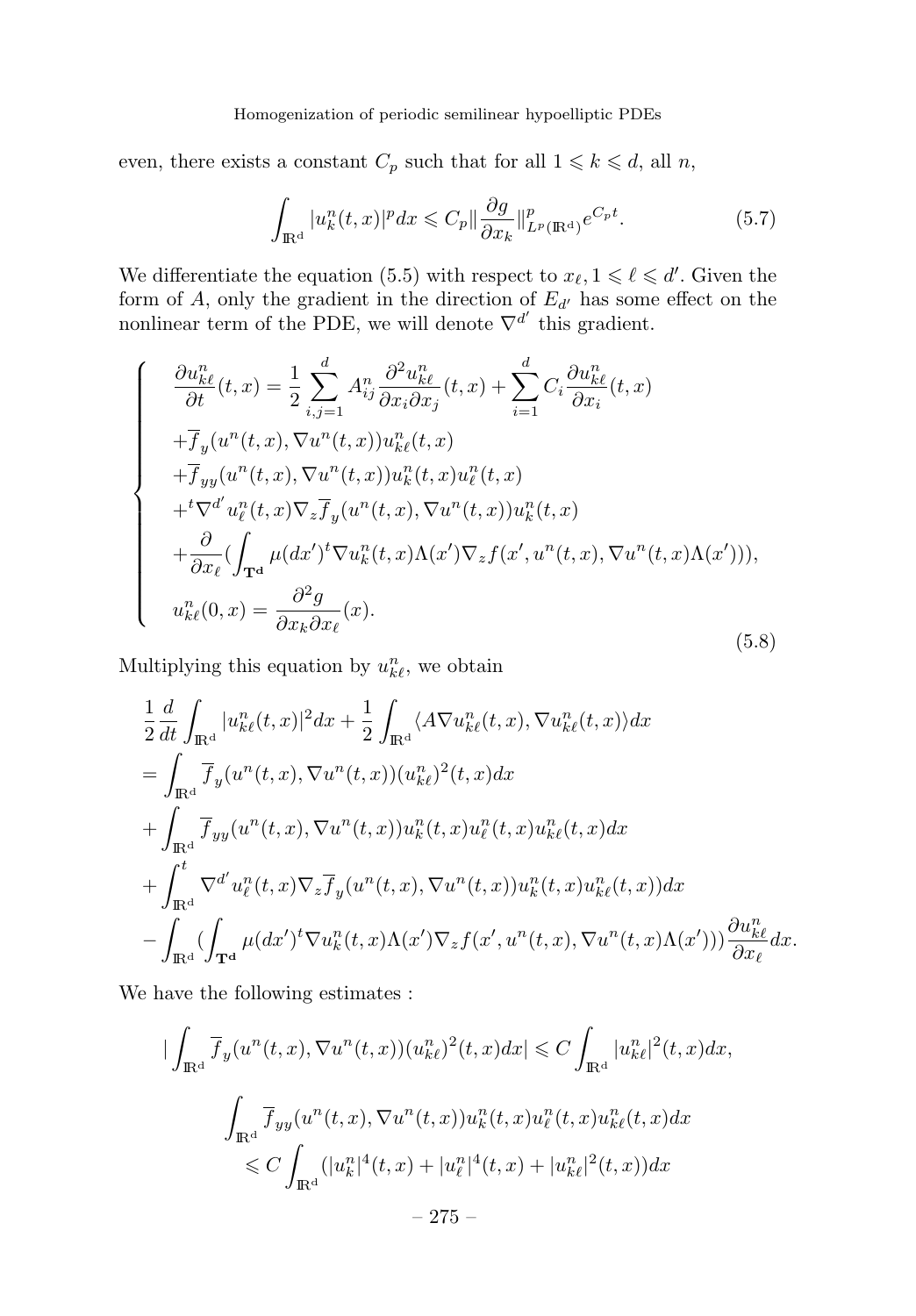$$
\begin{split} \vert \int_{\mathbb{R}^d}^t \nabla^{d'} u^n_\ell(t,x) \nabla_z \overline{f}_y(u^n(t,x), \nabla u^n(t,x)) u^n_k(t,x) u^n_{k\ell}(t,x)) dx \vert \\ \leqslant C \int_{\mathbb{R}^d} (\delta' \vert \nabla^{d'} u^n_\ell \vert^2(t,x) dx + \frac{1}{\delta'} \int_{\mathbb{R}^d} \vert u^n_{k\ell} \vert^2(t,x)) dx, \end{split}
$$

$$
\begin{aligned} \int_{\mathbb{R}^d} (\int_{\mathbf{T}^{\mathbf{d}}} \mu(dx') \nabla^t u^n_k(t,x) \Lambda(x') \nabla_z f(x',u^n(t,x),\nabla u^n(t,x) \Lambda(x'))) \frac{\partial u^n_{k\ell}}{\partial x_\ell} dx \\ \leqslant C (\frac{1}{\delta} \int_{\mathbb{R}^d} \langle A \nabla u^n_k, \nabla u^n_k \rangle (t,x) dx + \delta \int_{\mathbb{R}^d} |\frac{\partial u^n_{k\ell}}{\partial x_\ell}|^2 (t,x) dx ). \end{aligned}
$$

Then we have

$$
\frac{1}{2} \frac{d}{dt} \int_{\mathbb{R}^d} |u_{k\ell}^n(t,x)|^2 dx + \frac{1}{2} \int_{\mathbb{R}^d} \langle A \nabla u_{k\ell}^n(t,x), \nabla u_{k\ell}^n(t,x) \rangle dx
$$
\n
$$
\leq C \int_{\mathbb{R}^d} (|u_k^n|^4(t,x) + |u_\ell^n|^4(t,x) + |u_{k\ell}^n|^2(t,x)) dx
$$
\n
$$
+ C \delta' \int_{\mathbb{R}^d} |\nabla^{d'} u_\ell^n|^2(t,x) dx
$$
\n
$$
+ C \left( \frac{1}{\delta} \int_{\mathbb{R}^d} \langle A \nabla u_k^n, \nabla u_k^n \rangle(t,x) dx + \delta \int_{\mathbb{R}^d} |\frac{\partial u_{k\ell}^n}{\partial x_\ell}|^2(t,x) dx \right)
$$

But in the subspace  $E_{d'}$  we have  $\langle A' \nabla^{d'} u_k^n, \nabla^{d'} u_k^n \rangle \geq \alpha |\nabla^{d'} u_k^n|^2$ , where  $\alpha$  is the ellipticity constant of  $A'$ . Hence, since  $1 \leq \ell \leq d'$ , we get

$$
\frac{1}{2} \frac{d}{dt} \int_{\mathbb{R}^d} |u_{k\ell}^n(t,x)|^2 dx + \frac{1}{2} \int_{\mathbb{R}^d} \langle A \nabla u_{k\ell}^n(t,x), \nabla u_{k\ell}^n(t,x) \rangle dx
$$
\n
$$
\leqslant C \int_{\mathbb{R}^d} (|u_k^n|^4(t,x) + |u_\ell^n|^4(t,x) + |u_{k\ell}^n|^2(t,x)) dx
$$
\n
$$
+ C \frac{\delta'}{\alpha} \int_{\mathbb{R}^d} \langle A \nabla u_\ell^n, \nabla u_\ell^n \rangle(t,x) dx + \frac{C}{\delta} \int_{\mathbb{R}^d} \langle A \nabla u_k^n, \nabla u_k^n \rangle(t,x) dx
$$
\n
$$
+ C \frac{\delta}{\alpha} \int_{\mathbb{R}^d} \langle A \nabla u_{k\ell}^n(t,x), \nabla u_{k\ell}^n(t,x) \rangle dx
$$

Choosing  $\delta = \frac{\alpha}{4C}$  we have by the Gronwall's lemma

$$
\int_{\mathbb{R}^d} |u_{k\ell}^n(t,x)|^2 dx \leqslant ce^{ct}.
$$
  

$$
- 276 -
$$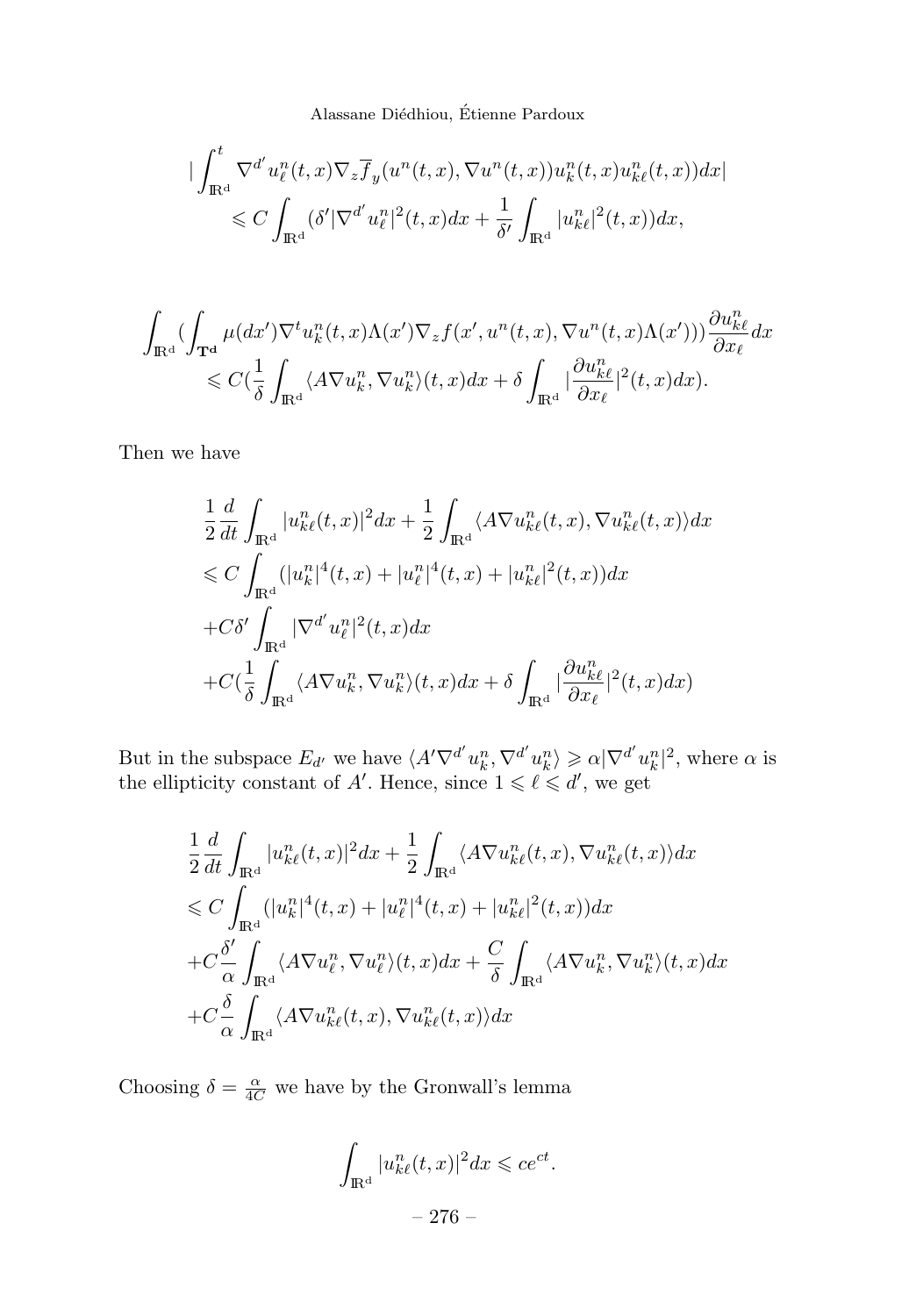If we multiply now the equation (5.8) by  $(u_{k\ell}^n)^{p-1}$ , *p* even, we get

$$
\frac{1}{p} \frac{d}{dt} \int_{\mathbb{R}^d} |u_{k\ell}^n(t,x)|^p dx + \frac{p-1}{2} \int_{\mathbb{R}^d} \langle A \nabla u_{k\ell}^n(t,x), \nabla u_{k\ell}^n(t,x) \rangle (u_{k\ell}^n)^{p-2}(t,x) dx \n= \int_{\mathbb{R}^d} \overline{f}_y(u^n(t,x), \nabla u^n(t,x))(u_{k\ell}^n)^p(t,x) dx \n+ \int_{\mathbb{R}^d} \overline{f}_{yy}(u^n(t,x), \nabla u^n(t,x))u_k^n(t,x)u_\ell^n(t,x)(u_{k\ell}^n)^{p-1}(t,x) dx \n+ \int_{\mathbb{R}^d} \nabla^{d'} u_\ell^n(t,x) \nabla_z \overline{f}_y(u^n(t,x), \nabla u^n(t,x))u_k^n(t,x)(u_{k\ell}^n)^{p-1}(t,x)) dx \n- (p-1) \int_{\mathbb{R}^d} (\int_{\mathbf{T}^d} \mu(dx') \nabla^t u_k^n(t,x) \Lambda(x') \nabla_z f(x', u^n(t,x), \nabla u^n(t,x) \Lambda(x')) ) \n\frac{\partial u_{k\ell}^n}{\partial x_\ell}(t,x)(u_{k\ell}^n(t,x))^{p-2} dx.
$$

From arguments similar to those above, we can deduce that for all *p* even, there exists  $C_p > 0$  such that for all  $1 \leq k \leq d$ ,  $1 \leq \ell \leq d'$ , all *n*,

$$
\int_{\mathbb{R}^d} |u_{k\ell}^n(t,x)|^p dx \leqslant C_p \|\frac{\partial^2 g}{\partial x_k \partial x_\ell}\|_{L^p(\mathbb{R}^d)}^p e^{C_p t}.
$$
\n
$$
(5.9)
$$

Now from (5.7) and (5.9), we deduce by taking the limit as  $n \to \infty$  that for all  $1 \leq k \leq d, 1 \leq \ell \leq d', t > 0$ ,

$$
\int_{\mathbb{R}^d} \left( \left| \frac{\partial u}{\partial x_k}(t, x) \right|^p + \left| \frac{\partial^2 u}{\partial x_k \partial x_\ell}(t, x) \right|^p \right) dx \leqslant C_p \|g\|_{W^{2, p}(\mathbb{R}^d)}^p e^{C_p t}.
$$
 (5.10)

The result now follows from the Sobolev embedding theorem (see e. g. Theorem IX.12, Corollary IX.13 in H. Brézis [4]).  $\Box$ 

We can now deduce from Proposition 5.3 the

PROPOSITION 5.4. — If  $g \in W^{2,p}(\mathbb{R}^d)$  for some  $p > d+1$ ,  $p$  even, then for all  $T > 0$ ,  $u \in C_b([0, T] \times \mathbb{R}^d)$ .

*Proof.* — We deduce from similar (but simpler) arguments as those in the proof of Proposition 5.3 that for each  $t > 0$ ,  $p$  as above,

$$
\int_0^t \int_{\mathbb{R}^d} |u(s,x)|^p dx ds < \infty.
$$

Moreover, it follows from (5.10) and the equation for *u* that

$$
\int_0^t \int_{\mathbb{R}^d} \left| \frac{\partial u}{\partial t}(s, x) \right|^p dx ds < \infty.
$$
  
- 277 -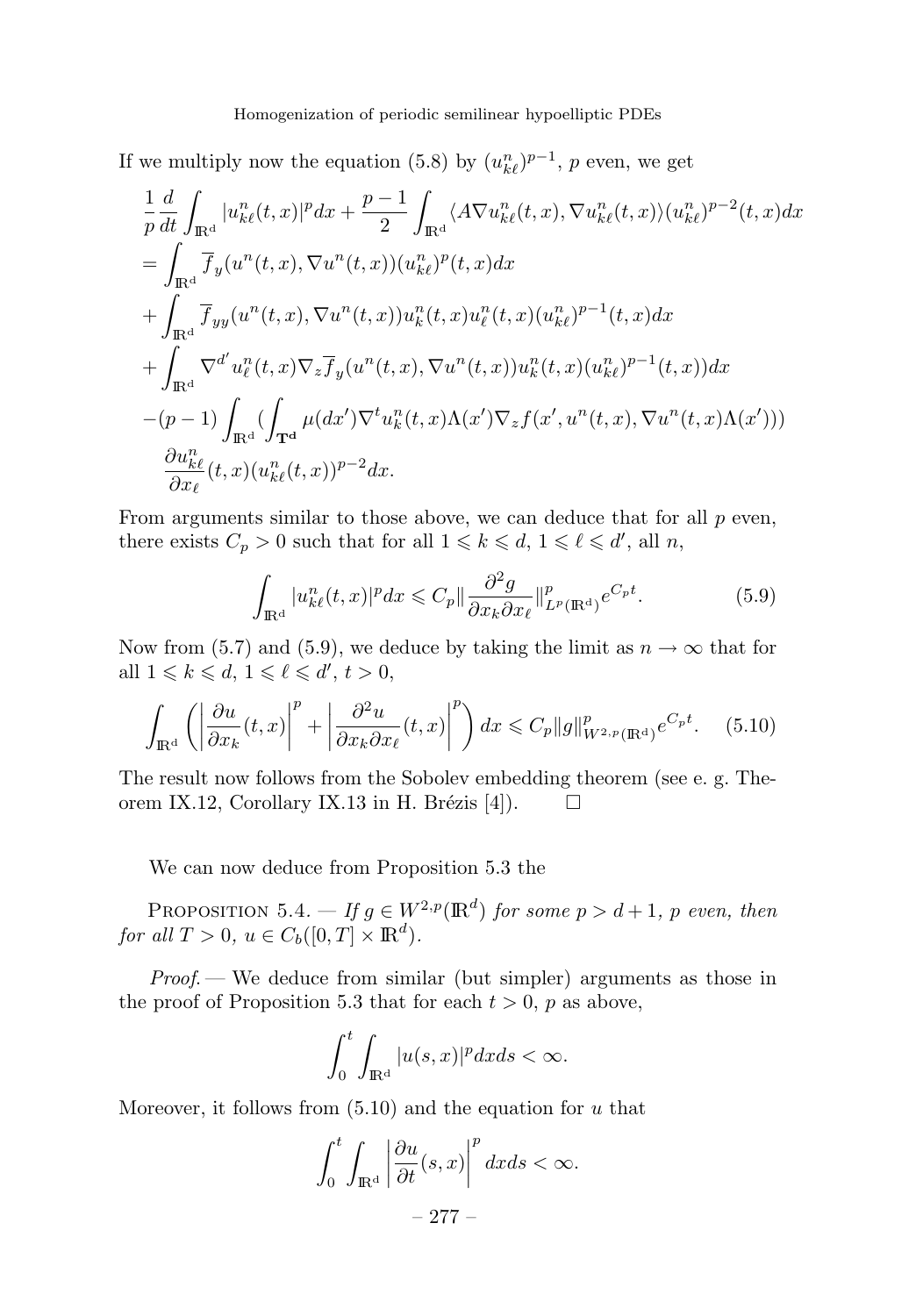Using in addition (5.10), the result follows again from Theorem IX.12 in H. Brézis [4].  $\Box$ 

We now define a new sequence  $\{u^n(t, x), n \in \mathbb{N}\}\$  (no relation with the sequence constructed in the proof of Theorem 5.2) of smooth approximations of  $u(t, x)$  as follows

$$
u^{n}(t,x) = \int \int u(s,y)\rho_{n}(t-s)\varphi_{n}(x-y)dsdy
$$

where

$$
\rho_n(t) = n\rho(nt), \n\varphi_n(x) = n^d\varphi(nx),
$$

*ρ* and  $\varphi$  are functions respectively of  $C_c^{\infty}(\mathbb{R}, \mathbb{R}^+)$  and  $C_c^{\infty}(\mathbb{R}^d, \mathbb{R}^+)$  with compact support, and

$$
\int_{\mathbb{R}} \rho(t)dt = 1; \ \int_{\mathbb{R}^d} \varphi(x)dx = 1.
$$

We assume moreover that the support of  $\rho$  is included in  $\mathbb{R}_-$ .

The functions  $u^n$  are smooth and solve the equation

$$
\begin{cases}\n\frac{\partial u^n}{\partial t}(t,x) &= \frac{1}{2} \sum_{i,j=1}^d A_{ij}(t) \frac{\partial^2 u^n}{\partial x_i \partial x_j}(t,x) + \sum_{i=1}^d C_i(t) \frac{\partial u^n}{\partial x_i}(t,x) \\
&\quad + \int \int \overline{f}(u(s,y), \nabla u(s,y)) \rho_n(t-s) \varphi_n(x-y) ds dy, \\
&\quad t > 0, \ x \in \mathbb{R}^d, \ n \in \mathbb{N}.\n\end{cases}
$$

Let us set 
$$
\overline{X}_t^{\varepsilon} = \frac{1}{\varepsilon} X_t^{\varepsilon}
$$
;  $\hat{X}_t^{\varepsilon} = X_t^{\varepsilon} + \varepsilon \hat{b}(\overline{X}_t^{\varepsilon})$ . We note that for  $s \ge 0$ ,  
\n
$$
\hat{X}_s^{\varepsilon} = x + \int_0^s [(I + \nabla \hat{b})c](\overline{X}_r^{\varepsilon}) dr + \int_0^s [(I + \nabla \hat{b})\sigma](\overline{X}_r^{\varepsilon}) dB_r.
$$

We define moreover

$$
\begin{array}{l} \tilde Y^{\varepsilon,n}_s = Y^{\varepsilon}_s - u^n(t-s,\hat X^{\varepsilon}_s) \\ \tilde Z^{\varepsilon,n}_s = Z^{\varepsilon}_s - \nabla u^n(t-s,\hat X^{\varepsilon}_s)[(I+\nabla \hat b)\sigma](\overline X^{\varepsilon}_s). \end{array}
$$

It follows from Propositions 5.1 and 5.4 that there exists  $C > 0$  such that  $\tilde{Y}_{s}^{\varepsilon,n} \leq C$  a. s., for all  $\varepsilon > 0$ ,  $n \in \mathbb{N}$ ,  $0 \leqslant s \leqslant t$ . Using the Itô formula we have

$$
u^{n}(t-s, \hat{X}_{s}^{\varepsilon}) = u^{n}(0, \hat{X}_{t}^{\varepsilon}) - \int_{s}^{t} \left(-\frac{\partial u^{n}}{\partial r}(t-r, \hat{X}_{r}^{\varepsilon}) + \hat{L}_{\varepsilon,n}(r)\right) dr - \int_{s}^{t} \nabla u^{n}(t-r, \hat{X}_{r}^{\varepsilon}) \left[(I + \nabla \hat{b})\sigma\right](\overline{X}_{r}^{\varepsilon}) d_s
$$

$$
- 278 -
$$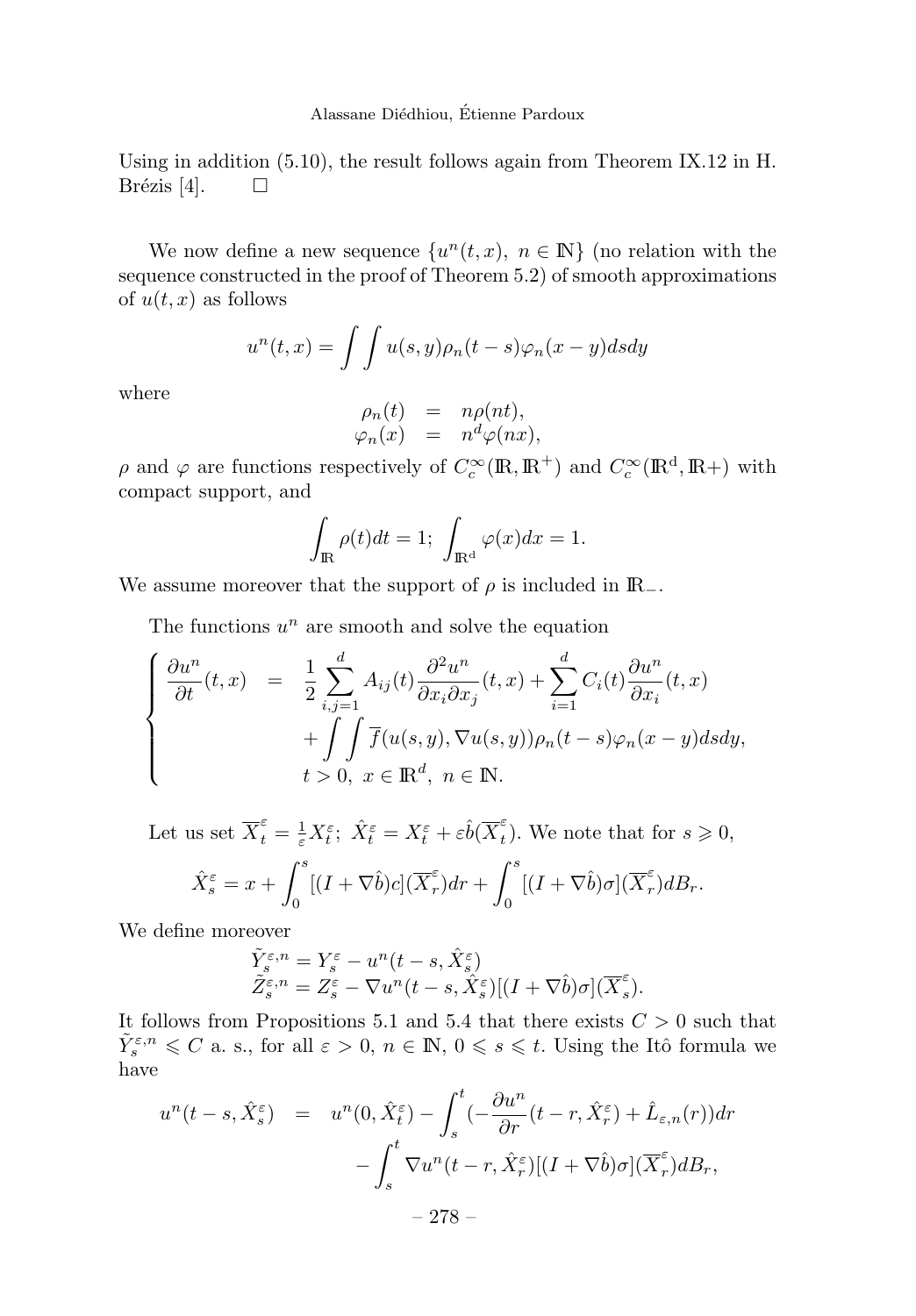where

$$
\hat{L}_{\varepsilon,n}(r) = \frac{1}{2} \sum_{i,j=1}^d [( (I + \nabla \hat{b}) a (I + \nabla \hat{b})^*) (\overline{X}_r^{\varepsilon})]_{ij} \frac{\partial^2 u^n}{\partial x_i \partial x_j} (t - r, \hat{X}_r^{\varepsilon}) + \sum_{i=1}^d [( (I + \nabla \hat{b}) c) (\overline{X}_r^{\varepsilon})]_i \frac{\partial u^n}{\partial x_i} (t - r, \hat{X}_r^{\varepsilon}).
$$

Then

$$
\tilde{Y}_{s}^{\varepsilon,n} = Y_{s}^{\varepsilon} - u^{n}(t-s, \hat{X}_{s}^{\varepsilon}) \n= g(X_{t}^{\varepsilon}) - u^{n}(0, \hat{X}_{t}^{\varepsilon}) \n+ \int_{s}^{t} [f(\overline{X}_{r}^{\varepsilon}, \tilde{Y}_{r}^{\varepsilon,n} + u^{n}(t-r, \hat{X}_{r}^{\varepsilon}), \tilde{Z}_{r}^{\varepsilon,n} + \nabla u^{n}(t-r, \hat{X}_{r}^{\varepsilon})](I + \nabla \hat{b})\sigma](\overline{X}_{r}^{\varepsilon})) \n- \int \int \overline{f}(u(v, y), \nabla u(v, y))\rho_{n}(t-r-v)\varphi_{n}(\hat{X}_{r}^{\varepsilon} - y)dvdy \n+ Lu^{n}(t-r, \hat{X}_{r}^{\varepsilon}) - \hat{L}_{\varepsilon,n}(r)]dr - \int_{s}^{t} \tilde{Z}_{r}^{\varepsilon,n}dB_{r},
$$

where  $L = \frac{1}{2} \sum_{i,j=1}^d A_{ij} \frac{\partial^2}{\partial x_i \partial x_j} + \sum_{i=1}^d C_i \frac{\partial}{\partial x_i}$ . We have

$$
\begin{aligned} &|\tilde{Y}_{s}^{\varepsilon,n}|^{2}+\int_{s}^{t}||\tilde{Z}_{r}^{\varepsilon,n}||^{2}dr=|\xi^{\varepsilon,n}|^{2}\\ &+2\int_{s}^{t}[\langle\tilde{Y}_{r}^{\varepsilon,n},f(\overline{X}_{r}^{\varepsilon},\tilde{Y}_{r}^{\varepsilon,n}+u^{n}(t-r,\hat{X}_{r}^{\varepsilon}),\tilde{Z}_{r}^{\varepsilon,n}+\nabla u^{n}(t-r,\hat{X}_{r}^{\varepsilon})](I+\nabla\hat{b})\sigma](\overline{X}_{r}^{\varepsilon}))\\ &-\int\int\overline{f}(u(v,y),\nabla u(v,y))\rho_{n}(t-r-v)\varphi_{n}(\hat{X}_{v}^{\varepsilon}-y)dvdy\\ &+L^{n}u^{n}(t-r,\hat{X}_{r}^{\varepsilon})-\hat{L}_{\varepsilon,n}(r))|dr-2\int_{s}^{t}\langle\tilde{Y}_{r}^{\varepsilon,n},\tilde{Z}_{r}^{\varepsilon,n}dB_{r}\rangle, \end{aligned}
$$

where  $\xi^{\varepsilon,n} = g(X_t^{\varepsilon}) - u^n(0, \hat{X}_t^{\varepsilon}).$ 

By the assumptions on  $f$  we have

$$
\langle \tilde{Y}_{r}^{\varepsilon,n}, f(\overline{X}_{r}^{\varepsilon}, \tilde{Y}_{r}^{\varepsilon,n} + u^{n}(t-r, \hat{X}_{r}^{\varepsilon}), \tilde{Z}_{r}^{\varepsilon,n} + \nabla u^{n}(t-r, \hat{X}_{r}^{\varepsilon})[(I + \nabla \hat{b})\sigma](\overline{X}_{r}^{\varepsilon})
$$
  
\n
$$
-\int\int \overline{f}(u(v, y), \nabla u(v, y))\rho_{n}(t-r-v)\varphi_{n}(\hat{X}_{r}^{\varepsilon} - y)dvdy\rangle
$$
  
\n
$$
\leq K|\tilde{Y}_{r}^{\varepsilon,n}|^{2} + K|\tilde{Y}_{r}^{\varepsilon,n}| \times ||\tilde{Z}_{r}^{\varepsilon,n}||
$$
  
\n
$$
+ \langle \tilde{Y}_{r}^{\varepsilon,n}, [f(\overline{X}_{r}^{\varepsilon}, u^{n}(t-r, \hat{X}_{r}^{\varepsilon}), \nabla u^{n}(t-r, \hat{X}_{r}^{\varepsilon})](I + \nabla \hat{b})\sigma](\overline{X}_{r}^{\varepsilon}))
$$
  
\n
$$
- \int\int \overline{f}(u(v, y), \nabla u(v, y))\rho_{n}(t-r-v)\varphi_{n}(\hat{X}_{r}^{\varepsilon} - y)dvdy\rangle.
$$
  
\n
$$
- 279 -
$$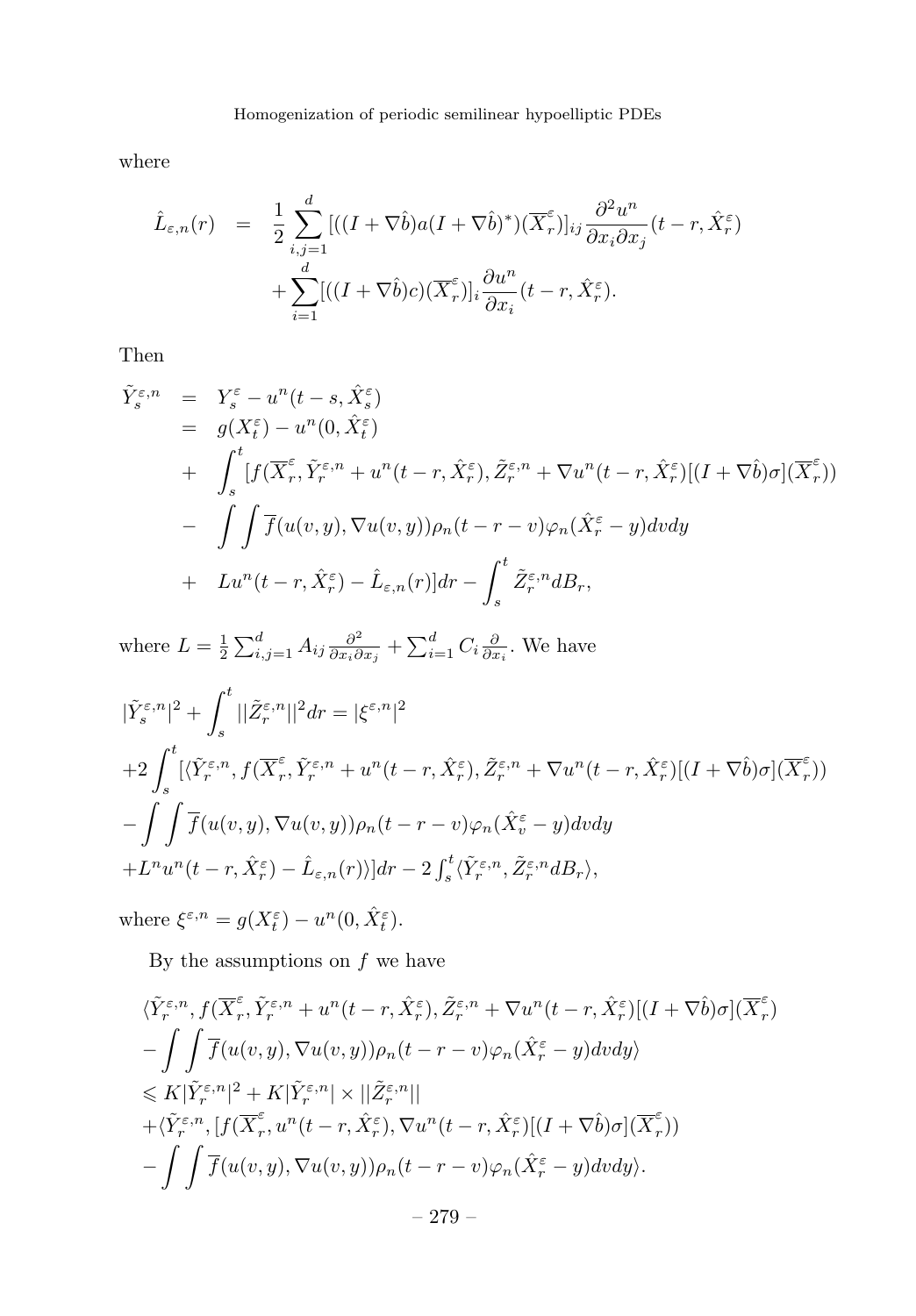Then (see the proof of Proposition 5.1) there exists  $\alpha$  (which depends only on the constant *K*) such that

$$
|\tilde{Y}_{0}^{\varepsilon,n}|^{2} \leq e^{\alpha t} \mathbb{E}[|\xi^{\varepsilon,n}|^{2}]
$$
  
+2 $\mathbb{E} \int_{0}^{t} e^{\alpha r} \langle \tilde{Y}_{r}^{\varepsilon,n}, f(\overline{X}_{r}^{\varepsilon}, u^{n}(t-r, \hat{X}_{r}^{\varepsilon}), \nabla u^{n}(r, \hat{X}_{r}^{\varepsilon})](I + \nabla \hat{b})\sigma](\overline{X}_{r}^{\varepsilon}))$   
-
$$
\int \int \overline{f}(u(v, y), \nabla u(v, y)) \rho_{n}(t-r-v) \varphi_{n}(\hat{X}_{r}^{\varepsilon} - y) dv dy dr
$$
+2 $\mathbb{E} \int_{0}^{t} e^{\alpha r} \langle \tilde{Y}_{r}^{\varepsilon,n}, L^{n} u^{n}(t-r, \hat{X}_{r}^{\varepsilon}) - \hat{L}_{\varepsilon,n}(r) \rangle dr.$  (5.11)

Recall that

$$
\begin{array}{rcl}\n\tilde{Y}_0^{\varepsilon,n} & = & Y_0^{\varepsilon} - u^n(t,x) \\
& = & u^{\varepsilon}(t,x) - u^n(t,x),\n\end{array}
$$

and we have that  $u^n(t, x) \to u(t, x)$ , since *u* is continuous from Proposition 5.4. Then the desired result will follow from the

THEOREM 5.5. — For all  $\delta > 0$ , there exists  $n(\delta)$  such that for all  $n \geqslant n(\delta),$ 

$$
\limsup_{\varepsilon \to 0} |\tilde{Y}_0^{\varepsilon,n}| \leq \delta.
$$

*Proof.* — All we have to do is to show that if  $V_1^{\varepsilon,n}$ ,  $V_2^{\varepsilon,n}$  and  $V_3^{\varepsilon,n}$  denote the three terms in the right hand side of  $(5.11)$ , then for  $i = 1, 2, 3$  and for all  $\delta > 0$ , there exists  $n(\delta)$  such that for all  $n \geq n(\delta)$ ,

$$
\limsup_{\varepsilon \to 0} |\tilde{V}_i^{\varepsilon, n}| \leq \delta. \tag{5.12}
$$

**Step 1 : Proof of (5.12) for**  $i = 1$ . We note that for any  $\beta > 0$ ,

$$
\xi^{\varepsilon,n} = g(X_t^{\varepsilon}) - u^n(0, \hat{X}_t^{\varepsilon}),
$$
  
\n
$$
\mathbb{P}(|\xi^{\varepsilon,n}| > \beta) \leq \mathbb{P}(|g(X_t^{\varepsilon}) - g(\hat{X}_t^{\varepsilon}| > \beta/2)
$$
  
\n
$$
+ \mathbb{P}(|g(\hat{X}_t^{\varepsilon}) - u^n(0, \hat{X}_t^{\varepsilon})| > \beta/2, |\hat{X}_t^{\varepsilon}| \leq M)
$$
  
\n
$$
+ \mathbb{P}(|\hat{X}_t^{\varepsilon}| > M)
$$
  
\n
$$
= \mathbb{P}(|\hat{X}_t^{\varepsilon}| > M),
$$

provided  $\varepsilon \leq (2K||\hat{b}||_{\infty})^{-1}\beta$  if *K* is the sup of  $|\nabla g|$ , and  $n \geq n(\beta, M)$ , since  $u^n(0, \cdot)$  converges locally uniformly to *g*, as  $n \to \infty$ . Now  $\rho_M :=$  $\sup_{0<\varepsilon\leqslant 1} \mathbb{P}(|\hat{X}_{t}^{\varepsilon}|>M)$  tends to 0 as  $M\to\infty$ . Since moreover  $|\xi^{\varepsilon,n}| \leqslant K'$ a. s., for all  $\varepsilon > 0$ ,  $n \in \mathbb{N}$ , some  $K'$ ,

$$
\mathbb{E}\left[|\xi^{\varepsilon,n}|^2\right] \leq \beta^2 (1-\rho_M) + K'^2 \rho_M,
$$

provided  $\varepsilon \leq (2K||\hat{b}||_{\infty})^{-1}\beta$  and  $n \geq n(\beta, M)$ . Step 1 follows.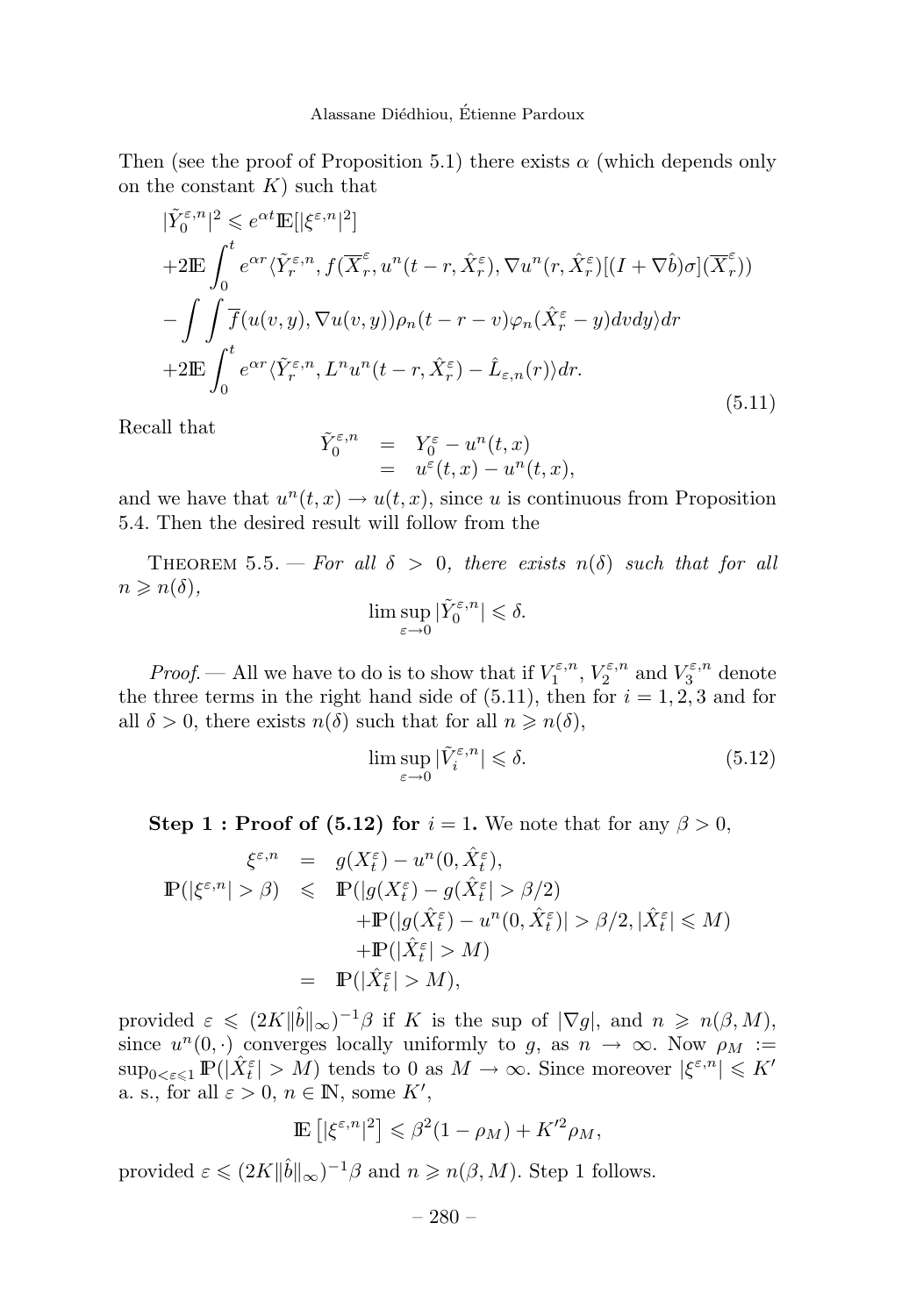#### **Step 2 : Proof of (5.12) for**  $i = 2$ . We have

$$
\begin{split} &\mathbb{E}\int_{0}^{t}e^{\alpha r}\langle\tilde{Y}_{r}^{\varepsilon,n},f(\overline{X}_{r}^{\varepsilon},u^{n}(t-r,\hat{X}_{r}^{\varepsilon}),\nabla u^{n}(t-r,\hat{X}_{r}^{\varepsilon})](I+\nabla\hat{b})\sigma](\overline{X}_{r}^{\varepsilon}))\\ &- \int\int\overline{f}(u(v,y),\nabla u(v,y))\rho_{n}(t-r-v)\varphi_{n}(\hat{X}_{r}^{\varepsilon}-y)dvdy\rangle dr\\ &=\mathbb{E}\int_{0}^{t}e^{\alpha r}\langle\tilde{Y}_{r}^{\varepsilon,n},f(\overline{X}_{r}^{\varepsilon},u^{n}(t-r,\hat{X}_{r}^{\varepsilon}),\nabla u^{n}(t-r,\hat{X}_{r}^{\varepsilon})[(I+\nabla\hat{b})\sigma](\overline{X}_{r}^{\varepsilon}))\\ &- \overline{f}(u^{n}(t-r,X_{r}),\nabla u^{n}(t-r,X_{r}))\rangle dr\\ &+\mathbb{E}\int_{0}^{t}e^{\alpha r}\langle\tilde{Y}_{r}^{\varepsilon,n},\overline{f}(u^{n}(t-r,X_{r}),\nabla u^{n}(t-r,X_{r}))\\ &- \int\int\overline{f}(u(v,y),\nabla u(v,y))\rho_{n}(t-r-v)\varphi_{n}(\hat{X}_{r}^{\varepsilon}-y)dvdy\rangle dr.\end{split}
$$

Since the sequence  ${\{\tilde{Y}^{\varepsilon,n}\}}_n$  is *S*-tight, it follows from the same argument as that in Lemma 4.2 of Pardoux [13] and bounded convergence that the first term in the right hand side tends to zero, as  $\varepsilon \to 0$ , for each fixed *n*. The second term is bounded by a constant times

$$
\mathbb{E} \int_0^t \left| \overline{f}(u^n(t-r, X_r), \nabla u^n(t-r, X_r)) - \int \int \overline{f}(u(v, y), \nabla u(v, y)) \rho_n(t-r-v) \varphi_n(\hat{X}_r^{\varepsilon} - y) dv dy \right| dr,
$$

which tends to

$$
\mathbb{E} \int_0^t \left| \overline{f}(u^n(t-r, X_r), \nabla u^n(t-r, X_r)) - \int \int \overline{f}(u(v, y), \nabla u(v, y)) \rho_n(t-r-v) \varphi_n(X_r-y) dv dy \right| dr,
$$

as  $\varepsilon \to 0$ , and the latter tends to zero as  $n \to \infty$ , from Propositions 5.3 and 5.4.

**Step 3 : Proof of (5.12) for**  $i = 3$  Since the sequence  $\{\tilde{Y}^{\varepsilon,n}\}_n$  is *S*–tight, it follows again from the same argument as that in Lemma 4.2 of Pardoux [13] and bounded convergence that

$$
\mathbb{E}\int_0^t e^{\alpha r} \langle \tilde{Y}_r^{\varepsilon,n}, L^n u^n(t-r, \hat{X}_r^{\varepsilon}) - \hat{L}_{\varepsilon,n}(r) \rangle dr \to 0
$$

as *ε* tends to zero, for each fixed *n*.

Remark  $5.6.$  — One would like to combine the difficulties of the two last sections, i. e. to homogenize a PDE with a nonlinear term of the form

$$
\frac{1}{\varepsilon} e\left(\frac{x}{\varepsilon}, u^{\varepsilon}(t,x)\right) + f\left(\frac{x}{\varepsilon}, u^{\varepsilon}(t,x), \nabla u^{\varepsilon}(t,x)\sigma\left(\frac{x}{\varepsilon}\right)\right),- 281 -
$$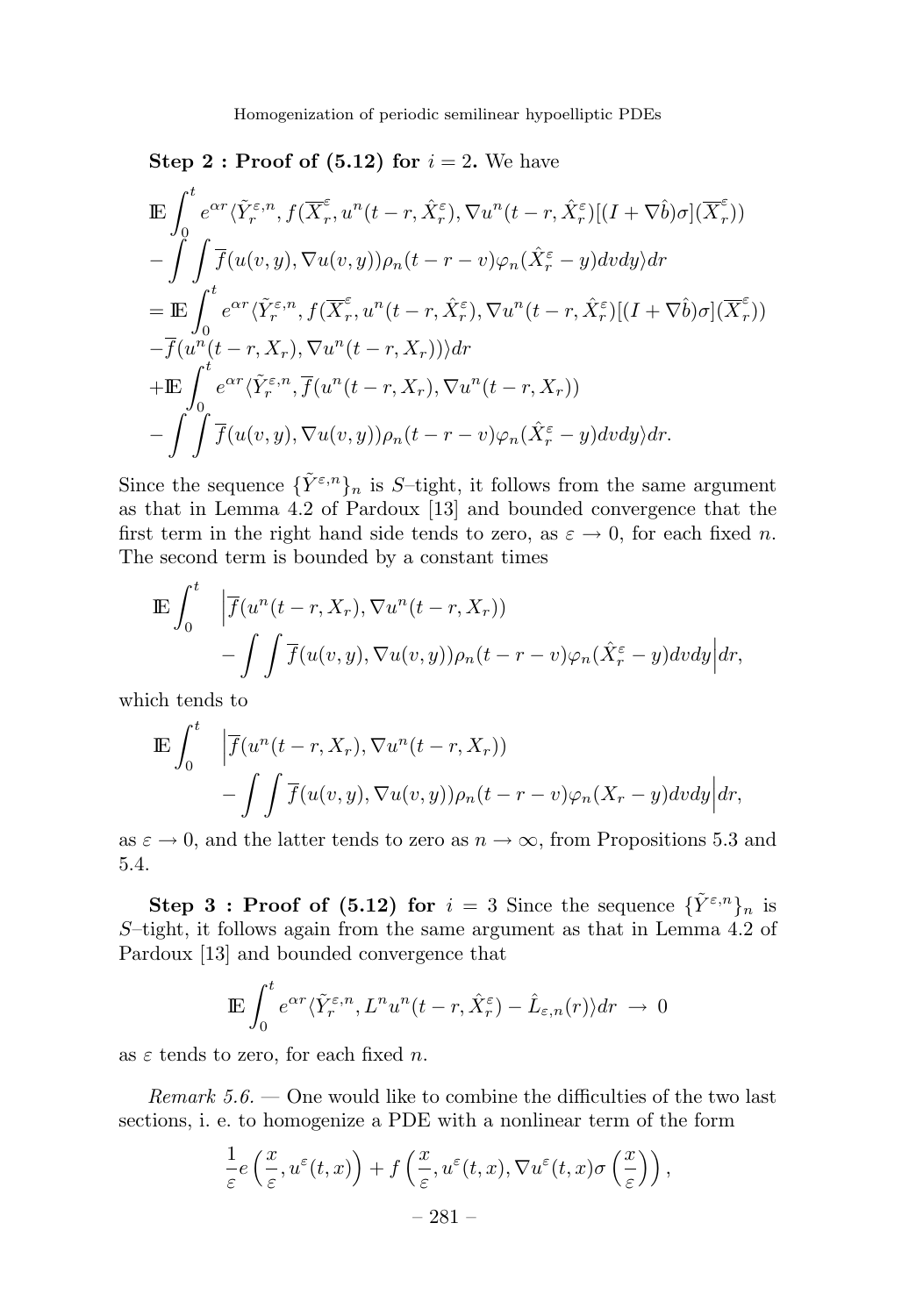like in Delarue [5]. However, this would produce a term of the form

$$
C(u(t,x)) \cdot \nabla u(t,x)
$$

in the limiting equation, which must be controlled by a term of the form  $\sqrt{A}\nabla u(t, x)$ . We hope to treat this problem in subsequent paper, together with another type of degeneracy of the matrix  $a(x)$ .

Acknowledgements. — The authors are thankful to an anonymous Referee, who corrected many minor errors in the first version of this paper.

#### **Bibliography**

- [1] De Arcangelis (R.), Serra Cassano (F.). On the homogenization of degenerate elliptic equations in divergence form, J. Math. Pures Appl. 71, p. 119-138, (1992).
- [2] BELLIEUD  $(M.)$ , BOUCHITTÉ  $(G.)$ . Homogénéisation de problèmes elliptiques dégénérés, CRAS Sér. I Math. 327, p. 787-792, (1998).
- [3] Biroli (M.), Mosco (U.), Tchou (N.). Homogenization for degenerate operators with periodical coefficients with respect to the Heisenberg group, CRAS Ser. I Math. 322, p. 439-44, (1996).
- [4] BRÉZIS (H.). Analyse fonctionnelle, Théorie et applications, Dunod, Paris, (1999).
- [5] Delarue (F.). Auxiliary SDEs for homogenization of quasilinear PDEs with periodic coefficients, Ann. Probab. 32, p. 2305-2361, (2004).
- [6] Engstrom¨ (J.), Persson (L.-E.), Piatnitski (A.), Wall (P.). Homogenization of random degenerated nonlinear monotone operators, Preprint.
- [7] FRIEDMAN (A.). Foundations of Modern Analysis, Dover Publications, Inc. (1970).
- [8] JAKUBOWSKI (A.). A non-Skorohod topology on the Skorohod space, Elec. J. of Probability, 2, (1997).
- [9] JURDJEVIC (V.). Geometric Control Theory, Cambridge Univ. Press, (1977).
- [10] Meyer (P. A.), Zheng (W. A.). Tightness criteria for laws of semi–martingales, Ann. Instit. Henri Poincar´e 20, p. 353-372, (1984).
- [11] MICHEL (D.), PARDOUX  $(\dot{E})$ . An Introduction to Malliavin calculus and some of its applications, in Recent advances in Stochastic Calculus, J.S. Baras, V. Mirelli eds., p. 65-104, Springer (1990).
- [12] PARDOUX  $(\dot{E})$ , VERETENNIKOV  $(A, Yu)$ .  $\rightarrow$  On Poisson equation and diffusion approximation 1, Ann. Probab. 29, p. 1061-1085, (2001).
- [13] Pardoux (E.). Homogenization of Linear and Semilinear Second Order Parabolic ´ PDEs with Periodic Coefficients: A Probabilistic Approch, Journal of Functional Analysis 167, p. 498-520, (1999).
- [14] PARDOUX  $(\hat{E})$ . BSDEs, weak convergence and homogenization of semilinear PDEs, in " Nonlinear Analysis, Differential Equations and Control" (F. H. Clarke and R. J. Stern, EDs.), p. 503-549, Kluwer Acad. Pub., (1999).